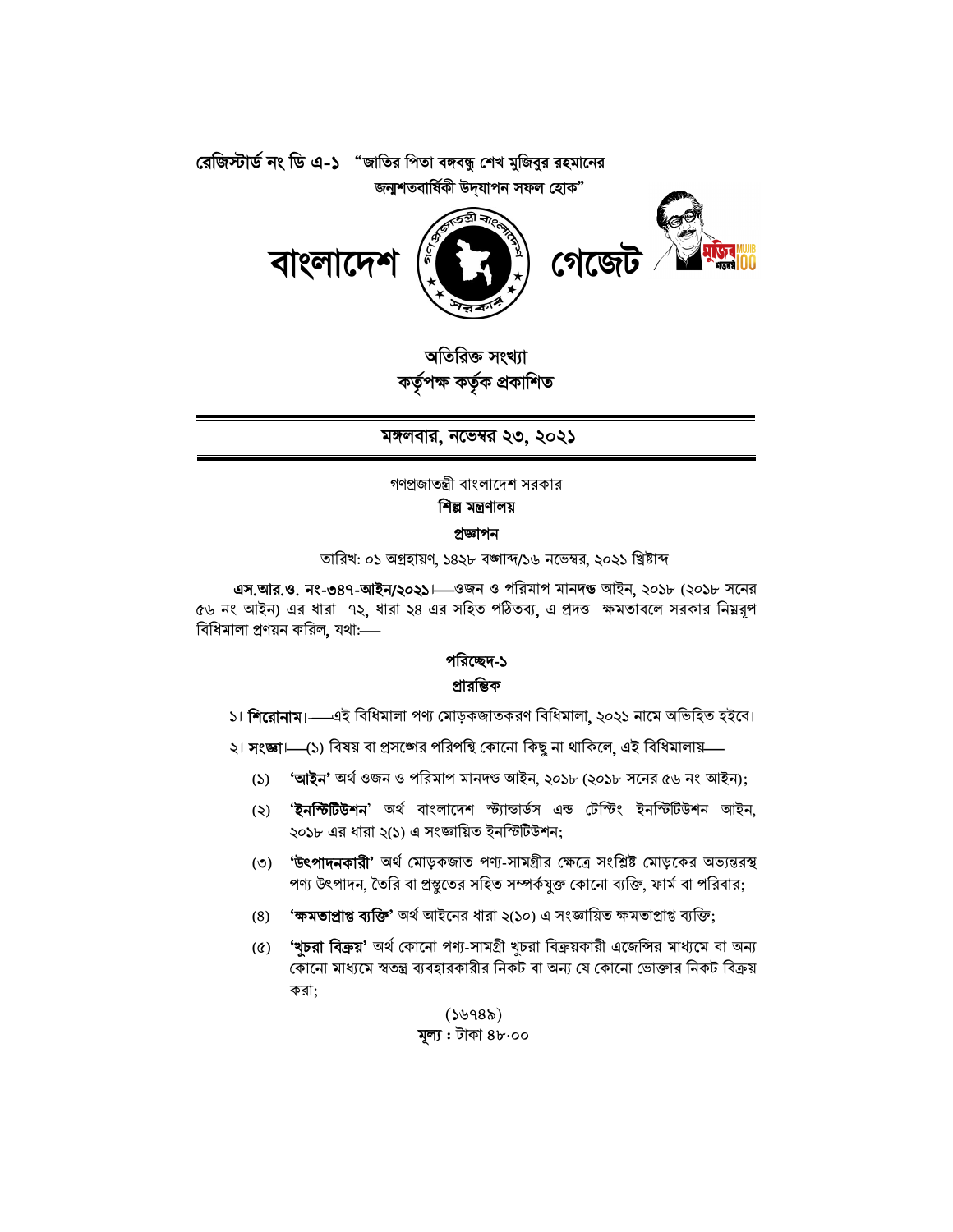- **'খুচরা বিক্রয়কারী ডিলার'** অর্থ পাইকারী বিক্রয়কারী ডিলারসহ এমন বিক্রয়কারী (৬) ডিলার যে মোড়কজাত পণ্য সামগ্রী সরাসরি ভোক্তা-সাধারণের নিকট বিক্রয় করেন;
- **'খচরা মোড়ক'** অর্থ খচরা বিক্রয়কারী এজেন্সি বা অন্য কোনো মাধ্যমে স্বতন্ত্র  $(9)$ ব্যবহারকারীর নিকট বিক্রয়ের উদ্দেশ্যে উৎপাদন, বিতরণ, সরবরাহ, প্রদর্শন, বা জমা করা হয় এমন পণ্য-সামগ্রীর মোড়ক:
- (৮) **'ডিলার (Dealer)'** অর্থ মোড়কজাত পণ্যের সহিত সম্পর্কযুক্ত এমন কোনো ব্যক্তি, ফার্ম বা পরিবার যাহারা সরাসরি বা অন্য কোনোভাবে ব্যবসার সহিত যুক্ত হইয়া কমিশনের জন্য, পারিশ্রমিক বা অন্য কোনো মূল্যবান প্রতিদানের বিনিময়ে বা কমিশনের এজেন্ট হিসাবে নগদ টাকায় বা বাকিতে ব্যবসায় পরিচালনা করেন কিন্তু উৎপাদনকারী হিসাবে অন্তর্ভুক্ত নহেন;
- (৯) **'তফসিল'** অৰ্থ এই বিধিমালার তফসিল:
- (১০) **'তারিখ'** অর্থ দিন, মাস ও বৎসর, তবে যেসব পণ্য মাস এবং বৎসর ভিত্তিতে উৎপাদিত হয় সেসব পণ্যের ক্ষেত্রে তারিখ বলিতে মাস এবং বৎসর বুঝাইবে;
- (১১) 'নিট পরিমাণ (Net Quantity)' অর্থ মোড়কজাত পণ্য-সামগ্রীর ক্ষেত্রে সংশ্লিষ্ট মোড়কে ঘোষিত ওজন, পরিমাণ বা সংখ্যা (যাহা  $\mathrm{Q_{n}}$  দ্বারা প্রকাশিত) এবং কোনো নির্দিষ্ট পণ্যের ক্ষেত্রে ধারণ-পাত্র, মোড়ক ও মোড়কজাতকরণের বস্তু ব্যতীত শুধুমাত্র পণ্যের ওজন, পরিমাণ, সংখ্যা, সাইজ বা আকার;
- (১২) **'পাইকারী বিক্রয়কারী ডিলার'** অর্থ এমন ব্যক্তি বা প্রতিষ্ঠান যে মোড়কজাত পণ্য-সামগ্রী খুচরা বিক্রয়কারী ডিলার বা মধ্যস্বত্বভোগীর নিকট সরবরাহ বা বিক্রয় করেন;
- (১৩) 'পাইকারী মোড়ক' অর্থ এমন মোড়ক যাহা একাধিক খুচরা মোড়কজাত পণ্য ধারণ করে এবং যাহা খুচরা বিক্রয়কারী এজেন্সি বা অন্য কোনো মধ্যস্বত্বভোগীর নিকট খুচরা মোড়কজাত পণ্য বিক্রয়, বিতরণ বা সরবরাহের উদ্দেশ্যে উৎপাদন, প্রদর্শনী বা জমা করা হয়:
- (১৪) 'ব্ৰান্ড' অৰ্থ একটি নাম (Name), পরিচিতি জ্ঞাপক শব্দগৃচ্ছ (Term), নকশা (Design), প্ৰতীক (Symbol), চিহ্ন বা সংকেত (Sign), মাৰ্ক বা লোগো (Mark/Logo), বৈশিষ্টগত আকৃতি (Feature) কিংবা এই সবগুলির একটি সুসমন্বিত রূপ যাহা কোনো বিক্রেতা বা বিক্রেতাগোষ্ঠির পণ্য ও সেবার নিজস্ব পরিচিতি এবং সুনাম গড়িয়া তোলে এবং প্রতিযোগিতাকারীদের অপেক্ষা নিজেদেরকে আলাদাভাবে উপস্থাপন করিয়া থাকে;
- (১৫) '**ব্রাডনাম'** অর্থ কোনো ব্যক্তি কর্তৃক বিক্রয়ের উদ্দেশ্যে কোনো পণ্য বা সেবার অনুকূলে প্রদত্ত একটি পরিচিতিমূলক নাম, যথা:- আপেল (Apple), কোকাকোলা (Coca-cola), আইবিএম (IBM), মার্সিডিস (Mercedes), শেল (Shell), সনি (Sony), টয়োটা (Toyota), নিশান (Nissan), ইত্যাদি;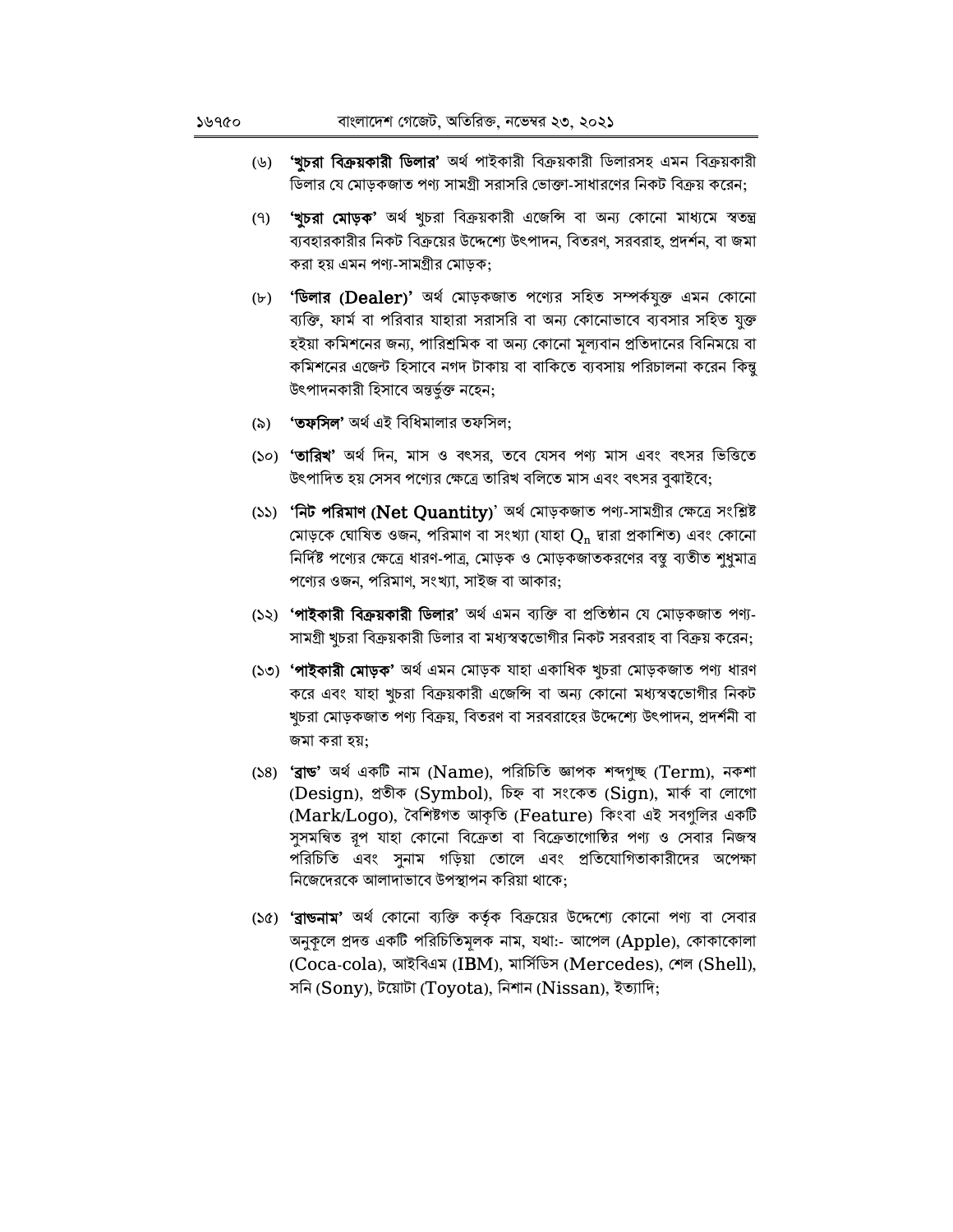- (১৬) **'ব্যাচ'** অর্থ মোড়কজাত পণ্য-সামগ্রীর ক্ষেত্রে কোনো উৎপাদনকারী বা মোড়কজাতকারী কর্তৃক প্রদেয় কোনো নম্বর বা কোড যাহা দ্বারা নির্দিষ্ট সময় ও পরিবেশে উৎপাদিত বা মোড়কজাতকৃত একই প্রকৃতির পণ্যসমূহ চিহ্নিত করা হয়;
- (১৭) 'মহাপরিচালক', 'পরিচালক (মেট্রোলজি)', 'উপ-পরিচালক (মেট্রোলজি)', 'সহকারী পরিচালক (মেট্রোলজি)', 'উর্ধ্বতন পরীক্ষক (মেট্রোলজি)', 'পরীক্ষক (মেট্রোলজি)' ও **'পরিদর্শক (মেট্রোলজি)'** অর্থ ইনস্টিটিশনের যথাক্রমে 'মহাপরিচালক', 'পরিচালক (মেট্রোলজি)', 'উপ-পরিচালক (মেট্রোলজি)', 'সহকারী পরিচালক (মেট্রোলজি)', 'উর্ধ্বতন পরীক্ষক (মেট্রোলজি)', 'পরীক্ষক (মেট্রোলজি)' ও 'পরিদর্শক (মেট্রোলজি)';
- (১৮) 'মানসম্মত মোড়ক (Standard Package)' অৰ্থ এমন মোড়ক যাহা সংশ্লিষ্ট পণ্যের গুণগত মান সঠিক রাখিবার জন্য উপযুক্ত এবং যাহাতে বিধি মোতাবেক তথ্যসহ নির্দিষ্ট পরিমাণ পণ্য-সামগ্রী থাকে;
- (১৯) 'মোড়ক (Package)' অর্থ বিক্রয়যোগ্য পণ্যের সঠিক মান রক্ষার্থে পণ্য সংরক্ষণ ও আচ্ছাদন করিবার নিমিত্ত ব্যবহৃত কোনো কেস, বাক্স, কার্টুন, প্যাকেট বা স্যাকপ্যাক, পাত্র, আধার, আচ্ছাদনের কাগজ, ভাজ করা কাগজের বাক্স, ভ্যাসেল (Vessel), কৌটা, বোতল, ক্যান, পুঁটলী, গাঁইট, বোঁচকা, র্যাপার (Wrapper), লেবেল, টিকেট, রিল, ফ্রেম, কোন ( $\rm{Cone}$ ), ক্যাপসুল, টুপির ন্যায় ঢাকনা, ঢাকনা এবং এই জাতীয় দ্রব্য:
- (২০) **'মোড়কজাতকারী'** অর্থ এমন কোনো ব্যক্তি বা প্রতিষ্ঠান যাহারা কোনো পণ্য-সামগ্রী খুচরা বা পাইকারী বিক্রয়ের উদ্দেশ্যে বা কোনো বিপণনকারীর নিকট সরবরাহের উদ্দেশ্যে বা রপ্তানির উদ্দেশ্যে নিজে উৎপাদনপূর্বক বা অন্য কোনো উৎপাদনকারীর নিকট হইতে সংগ্ৰহপৰ্বক বা আমদানিপৰ্বক বোতলজাত, টিনজাত, র্যাপার বা অন্য কোনোভাবে পূর্ব-মোড়কজাত করিয়া থাকেন;
- (২১) **'মোড়কজাত পণ্য'** অৰ্থ আইনের ধারা ২(৩১) এ সংজ্ঞায়িত মোড়কজাত পণ্য;
- (২২) 'যুক্ত মোড়ক (Group Package)' অর্থ খুচরা বিক্রয়ের উদ্দেশ্যে প্রস্তুতকৃত মোড়ক যাহা দুই বা ততোধিক স্বতন্ত্ৰ মোড়ক বা স্বতন্ত্ৰ পণ্য-সামগ্ৰী (একই প্ৰকারের কিন্ত একই ওজন, পরিমাণ, ভলিউম বা সংখ্যায় নহে) ধারণ করে;

#### উদাহরণ:

(১) একটি মোড়কে নিম্নবৰ্ণিত পণ্য থাকিলে উহা যুক্ত মোড়ক হইবে, যথা:—

দইটি স্পানজ - ১০০ মি.মি.x৭৫ মি.মি.x২০ মি.মি.

একটি স্পানজ - ১০০ মি.মি. x১০০ মি.মি. x৩০ মি.মি.

চারটি স্পানজ - ১০০ মি.মি.x৫০ মি.মি.x১৫ মি.মি.:

(২) একটি মোড়কে একই প্রকৃতির বিভিন্ন ব্রান্ডের পণ্য থাকিলে: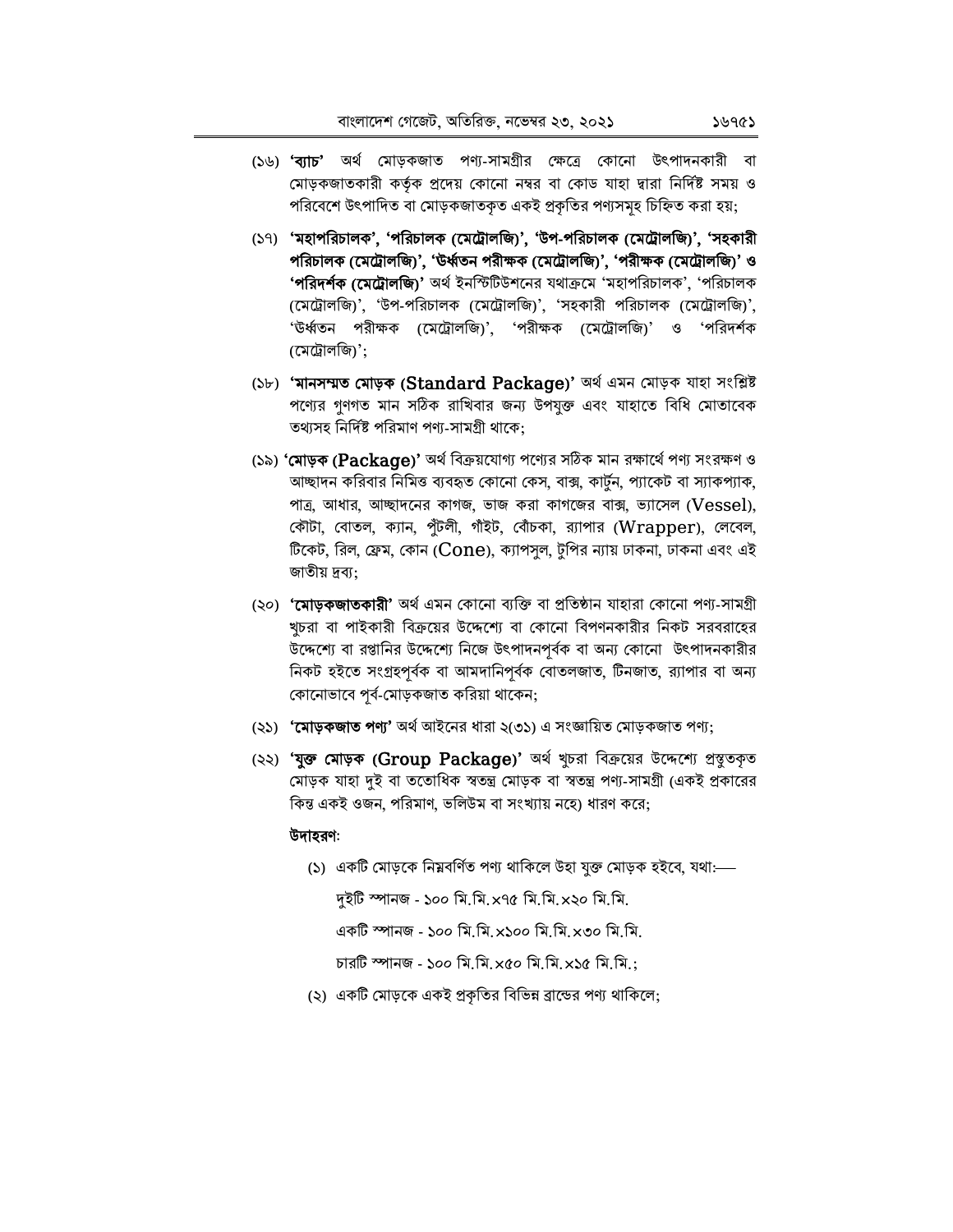- (২৩) 'রঞ্জক দ্রব্য (Pigment Substance)' অর্থ এইরূপ কোনো দ্রব্য যাহা খাদ্য বা খাদ্যপণ্যে যুক্ত করিলে মানব স্বাস্থ্যের জন্য ক্ষতিকর বা বিষক্রিয়া সৃষ্টিকারী প্রভাব ব্যতীত কেবল রং যুক্ত করে;
- (২৪) **'রপ্তানি মোড়ক'** অর্থ রপ্তানির উদ্দেশ্যে প্রস্তুতকৃত পণ্যের মোড়ক;
- (২৫) 'ৰেখা সংকেত (Bar Code)' অথবা 'দুত তথ্য প্ৰাপ্তি সংকেত (Quick Response Code-QR Code)' অৰ্থ সাদা-কালো রেখার নকশা সংবলিত কোনো স্থায়ী সংকেত সংবলিত কোনো ছাপা, যাহার মধ্যে মেশিন বা কোনো যন্ত্র বা অন্য কোনো উপায়ে পাঠযোগ্য কোনো তথ্য নিহিত থাকে;
- (২৬) 'সর্বোচ্চ খুচরা বিক্রয়মূল্য' অর্থ যে সর্বোচ্চ বিক্রয়মূল্যে মোড়কজাত পণ্য ভোক্তা সাধারণের নিকট বিক্রয় করা হয়;
- (২৭) **'সর্বোচ্চ গ্রহণযোগ্য মাত্রার ত্রুটি'** অর্থ মোড়কজাত পণ্যের পরিমাণের তফসিল-১ এ নির্ধারিত সর্বোচ্চ গ্রহণযোগ্য মাত্রার ঘাটতিজনিত ত্রুটি (Error of Deficiency);
- (২৮) **'সমন্বিত মোড়ক (Multi-piece Packages)'** অর্থ খুচরা বিক্রয়ের উদ্দেশ্যে প্ৰস্থুতকৃত মোড়ক যাহা দুই বা ততোধিক স্বতন্ত্ৰ মোড়ক বা স্বতন্ত্ৰ পণ্য-সামগ্ৰী (সমান ওজন ও পরিমাণের এবং আকৃতির একই পণ্য-সামগ্রী বা পণ্য-সামগ্রীর স্বতন্ত্র মোড়ক) ধারণ করে:

উদাহরণ:

- (১) কোনো মোড়কে একই পরিমাণে ও একই ধরণের (ব্রান্ড, ফ্লেভার) চকলেট পণ্য বা চকলেট পণ্যের স্বতন্ত্র মোড়ক থাকিলে উহা একটি সমন্বিত মোড়ক;
- (২) কোনো মোড়কে একই পরিমাণে ও একই ধরণের (ব্রান্ড, ফ্লেভার) বেভারেজ তৈরির উপাদানের একাধিক স্বতন্ত্র মোড়ক থাকিলে উহাও একটি সমন্বিত মোড়ক।
- (২৯) **'সুগন্ধি বস্তু (Flavouring Substance)'** অৰ্থ এইরূপ কোনো দ্ৰব্য, যাহা খাদ্য বা খাদ্যপণ্যে যুক্ত করিলে মানব স্বাস্থ্যের জন্য ক্ষতিকর বিষক্রিয়া সৃষ্টিকারী প্রভাব ব্যতীত কেবল খাদ্যের সুগন্ধি বৃদ্ধি করে বা ছড়ায় এবং সুগন্ধি হিসাবে খাদ্য বা খাদ্যপণ্যে যুক্ত থাকে; এবং
- (৩০) 'সংযুক্ত মোড়ক (Combination Package)' অর্থ খুচরা বিক্রয়ের উদ্দেশ্যে প্রস্তুতকৃত মোড়ক যাহা বিভিন্ন জাতীয় পণ্য-সামগ্রী বা বিভিন্ন জাতীয় পণ্য-সামগ্রী সংবলিত দুই বা ততোধিক স্বতন্ত্র মোড়ক ধারণ করে;

#### উদাহরণ:

একটি সংযুক্ত মোড়কে যে সকল বিভিন্ন জাতীয় পণ্য-সামগ্ৰী থাকিতে পারে তাহা হইল-

চামচ, কাটা চামচ, ছুরি, কাপ, ন্যাপকিন বা এই জাতীয় পণ্য-সামগ্রী।

(২) এই বিধিমালায় যে সকল শব্দ বা অভিব্যক্তি ব্যবহৃত হইয়াছে কিন্তু সংজ্ঞায়িত হয় নাই, সেই সকল শব্দ বা অভিব্যক্তি আইনে যে অৰ্থে ব্যবহৃত হইয়াছে সেই অৰ্থে প্ৰযোজ্য হইবে।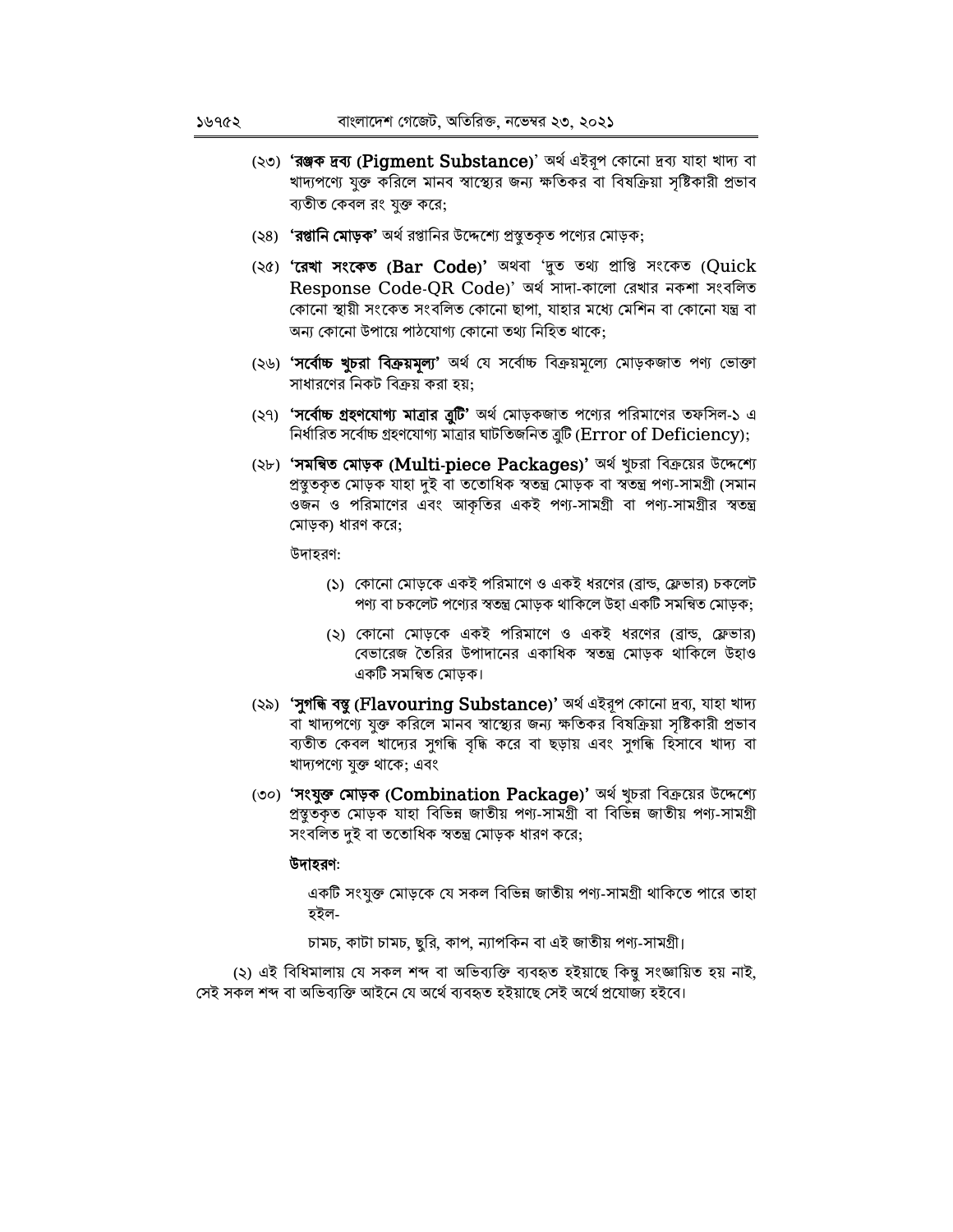## পরিচ্ছেদ-২

## খুচরা বিক্রয়ের উদ্দেশ্যে প্রস্তুতকৃত মোড়কজাত পণ্য এবং খুচরা মোড়ক সম্পর্কিত

৩। **মোড়কজাত পণ্য বিক্রয়ের ক্ষেত্রে বিধান।** (১) কোনো ব্যক্তি কোনো পূর্ব-মোড়কজাত পণ্য-সামগ্রী বিক্রয়ের ক্ষেত্রে মোড়কের উপরে আইন ও এই বিধিমালার বিধান অনুযায়ী নির্ধারিত ঘোষণা প্রদান বা ঘোষণাযুক্ত লেবেল যুক্তকরণ ব্যতিরেকে বিক্রয়, বিতরণ বা সরবরাহ করিতে পারিবেন না বা করিবার অনুমতি প্রদান করিতে পারিবেন না।

(২) কোনো ব্যক্তি পণ্যের মোড়কে লিপিবদ্ধ তথ্যাদি কাটিয়া বা আলগা কালি দ্বারা লেপন করিয়া পরিবর্তন করিয়া বা আলগা করা যায় এমন স্টিকারে তথ্য যুক্ত করিয়া মোড়কজাত কোনো পণ্য বিক্রয় করিতে পারিবেন না।

৪। নির্দিষ্ট পরিমাণে বা সংখ্যায় ও মানসম্মত মোড়কে পণ্য মোড়কজাতকরণ ও বিক্রয়।—(১) কোনো ব্যক্তি কোনো পণ্য-সামগ্রী এই বিধিমালার তফসিল-২ এ উল্লিখিত নির্ধারিত পরিমাণে ও মানসম্মত মোড়কে মোড়কজাতকরণ ব্যতিরেকে বিক্রয়, বিতরণ বা সরবরাহ করিতে পারিবেন না বা করিবার অনুমতি প্রদান করিতে পারিবেন না।

(২) সংখ্যার ভিত্তিতে কোনো পণ্য-সামগ্রী মোড়কজাত করিবার ক্ষেত্রে প্রতিটি পণ্য তফসিল-৩ এ নির্ধারিত পদ্ধতিতে ও মানসম্মত মোড়কে মোড়কজাতকরণ ব্যতিরেকে বিক্রয়, বিতরণ বা সরবরাহ করিতে পারিবেন না বা করিবার অনুমতি প্রদান করিতে পারিবেন না:

তবে শর্ত থাকে যে, সরকার যদি মনে করে যে, কোনো টেকনিক্যাল বা মেকানিক্যাল বা যুক্তিসঙ্গত কারণে কোনো নির্দিষ্ট পণ্য-সামগ্রী এই বিধিমালার তফসিল-২ এ উল্লিখিত নির্দিষ্ট পরিমাণে এবং সংখ্যার ভিত্তিতে কোনো পণ্য-সামগ্রী মোড়কজাত করিবার ক্ষেত্রে এই বিধিমালার তফসিল-৩ এ উল্লিখিত নির্ধারিত পদ্ধতিতে মোড়কজাতকরণ সম্ভব নহে তাহা হইলে সরকার উক্তরূপ পণ্য-সামগ্রী তৎকর্তৃক নির্ধারিত পরিমাণে মোড়কজাতকরণের অনুমতি প্রদান করিতে পারিবেন:

আরও শর্ত থাকে যে, যে সকল পণ্যের পরিমাণ তফসিল-২ এ নির্ধারণ করিয়া দেওয়া হয় নাই সে সকল পণ্য যে কোনো পরিমাণে মোড়কজাতকরণ করা যাইবে।

৫। **প্রতিটি মোড়কের উপর ঘোষণা প্রদান।-** (১) প্রতিটি মোড়কে বা উহাতে যুক্ত লেবেলে আইন ও এই বিধিমালা অনুযায়ী নিম্নরূপ নির্দিষ্ট, সাধারণ এবং অর্থপূর্ণ ঘোষণা থাকিতে হইবে, যথা:—

- (১) উৎপাদনকারী, মোড়কজাতকারী, বিপণনকারী বা বাজারজাতকারীর নাম এবং কারখানা ও প্রতিষ্ঠানের পর্ণ ঠিকানা;
- (২) মোড়কের ভিতরের পণ্যের পরিচয় বা নাম (গ্রেড, টাইপ, শ্রেণি, ইত্যাদিসহ, যদি থাকে)।

ব্যাখ্যা।—মোড়কজাত পণ্যের ক্ষেত্রে মোড়কের গায়ে প্রচলিত আইন দ্বারা নির্ধারিত নাম এবং কোনো পণ্যের নাম আইন দ্বারা নির্ধারিত না থাকিলে যে নামে পণ্যটি বহুল পরিচিত সেই নাম উল্লেখ করিতে হইবে এবং কোনো জটিলতার ক্ষেত্রে পণ্যটির জেনেরিক নামও উল্লেখ করিতে হইবে: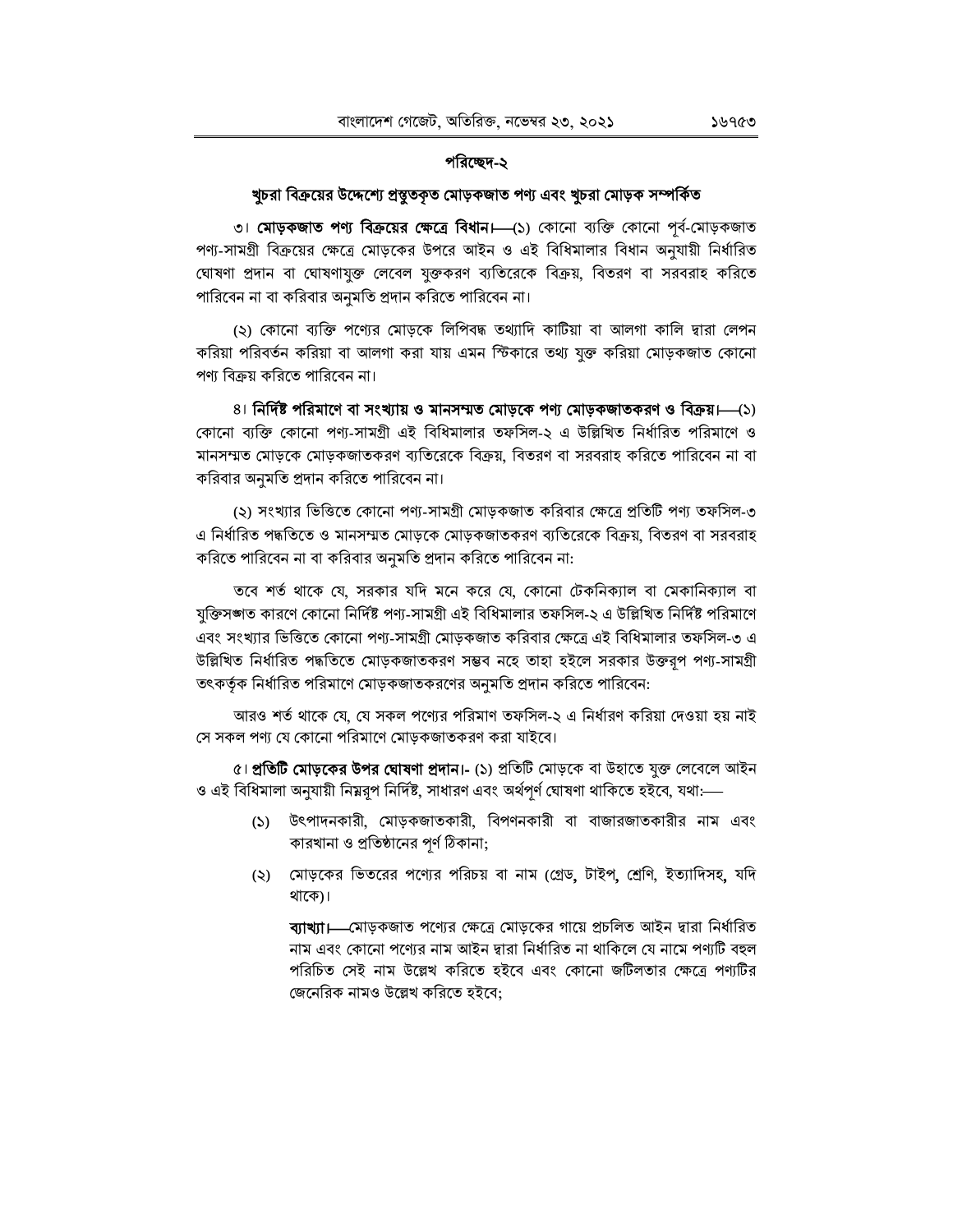- ওজন ও পরিমাপের আন্তর্জাতিক একক অনুযায়ী মোড়কজাত পণ্যের নিট ওজন বা  $(\circ)$ পরিমাণ এবং যেক্ষেত্রে কোনো পণ্য-সামগ্রী সংখ্যার ভিত্তিতে মোড়কজাত ও বিক্রয় করা হয় সেক্ষেত্রে মোড়কজাত পণ্যের সংখ্যা;
- $(8)$ পণ্য-সামগ্রীর উৎপাদন ও মোড়কজাতকরণের তারিখ (প্রযোজ্য ক্ষেত্রে মাস এবং বৎসর);
- (৫) পণ্য সামগ্রী উপযুক্ত ব্যবহারের মেয়াদ উত্তীর্ণের তারিখ (প্রযোজ্য ক্ষেত্রে মাস এবং বৎসর);
- (৬) মোড়কজাত পণ্যের সর্বোচ্চ খুচরা বিক্রয়মূল্য:

তবে শর্ত থাকে যে, নিম্নবর্ণিত ক্ষেত্রে পণ্য উৎপাদন ও মোড়কজাত করিবার এবং মেয়াদ উত্তীর্ণের তারিখ সংক্রান্ত কোনো ঘোষণা প্রদানের প্রয়োজন নাই, যথা:—

- (ক) সজিব শাক-সবজি বা এইরূপ অন্য যে কোনো পণ্য-সামগ্রীর মোড়ক;
- (খ) খোলা পাত্রের তরল প্রকৃতির দুধ;
- (গ) ধাতব জাতীয় পদার্থ দ্বারা প্রস্ত্তত কোনো পণ্য সামগ্রী;
- (ঘ) তরল পেট্রোলিয়াম গ্যাস বা অন্য কোনো গ্যাস ভর্তি সিলিন্ডার (গ্যাসের মেয়াদ সম্পৰ্কিত);
- (ঙ) রাসায়নিক সারের মোড়ক:

আরও শর্ত থাকে যে, যে পণ্যের মূল্য সময় সময় আইন দ্বারা নির্ধারণ করিয়া দেওয়া হয় সেই পণ্যের মোড়কে সর্বোচ্চ খুচরা বিক্রয়মূল্য সংক্রান্ত কোনো ঘোষণার প্রয়োজন নাই, তবে এইরূপ পগ্যের খুচরা বিক্রয়কারী কর্তৃক ভোক্তাদের জ্ঞাতার্থে উহাদের মূল্য বা মূল্য তালিকা খুচরা বিক্রয় স্থানের একটি দৃশ্যমান অংশে টানাইয়া দিতে হইবে;

- (৭) যদি কোনো পণ্যের মোড়ক বিভিন্ন উপাদানের একাধিক মোড়ক ধারণ করে তাহা হইলে উহা একটি পণ্য হিসাবে বিক্রয়ের ক্ষেত্রে মূল মোড়কে বিধি মোতাবেক সকল ঘোষণাসহ উহার অভ্যন্তরস্থ মোড়ক সংক্রান্ত ঘোষণা;
- (৮) প্রয়োজনে, ক্ষেত্রমত, মোড়কজাত পণ্যের আকৃতি ও প্রকৃতি এবং একেকটির আকৃতি ও প্রকৃতি ভিন্ন ভিন্ন হইলে প্রতিটির আকৃতি ও প্রকৃতি;
- (৯) মোড়কজাত পণ্যের উৎস শনাক্তকরণের নিমিত্ত উহার প্রস্তুতকারী বা মোড়কজাতকারী কর্তৃক মোড়কে 'রেখা সংকেত' বা 'দুত তথ্য প্রাপ্তি সংকেত' প্রযোজ্য ক্ষেত্রে ব্যবহার;
- (১০) কোনো খাদ্য বা খাদ্যপণ্য প্রাকৃতিক রঞ্জক বা সুগন্ধিবন্তু ধারণ করিলে উক্ত খাদ্য ও খাদ্যপণ্যের লেবেলে 'প্রাকৃতিক রঞ্জক' বা 'প্রাকৃতিক সুগন্ধ' অভিব্যক্তি উল্লেখ; এবং
- (১১) রঞ্জক বা সুগন্ধিবস্তু ব্যবহারের ক্ষেত্রে 'অনুমোদিত প্রাকৃতিক' বা 'অনুমোদিত কৃত্ৰিম' বা 'অনুমোদিত প্ৰাকৃতিক ও কৃত্ৰিম' অভিব্যক্তি উল্লেখ;
- (১২) কোনো কৃত্রিম রঞ্জক বা সুগন্ধি বা কৃত্রিম রঞ্জক বা সুগন্ধির মিশ্রণের মোড়কে 'কৃত্রিম খাদ্য রঞ্জক' বা 'কৃত্রিম সুগন্ধি' অভিব্যক্তি, এবং ক্ষেত্রমত, ইনডেক্স বা Colour Index Name এবং ব্যবহার-বিধি সম্পর্কিত নিদের্শনা।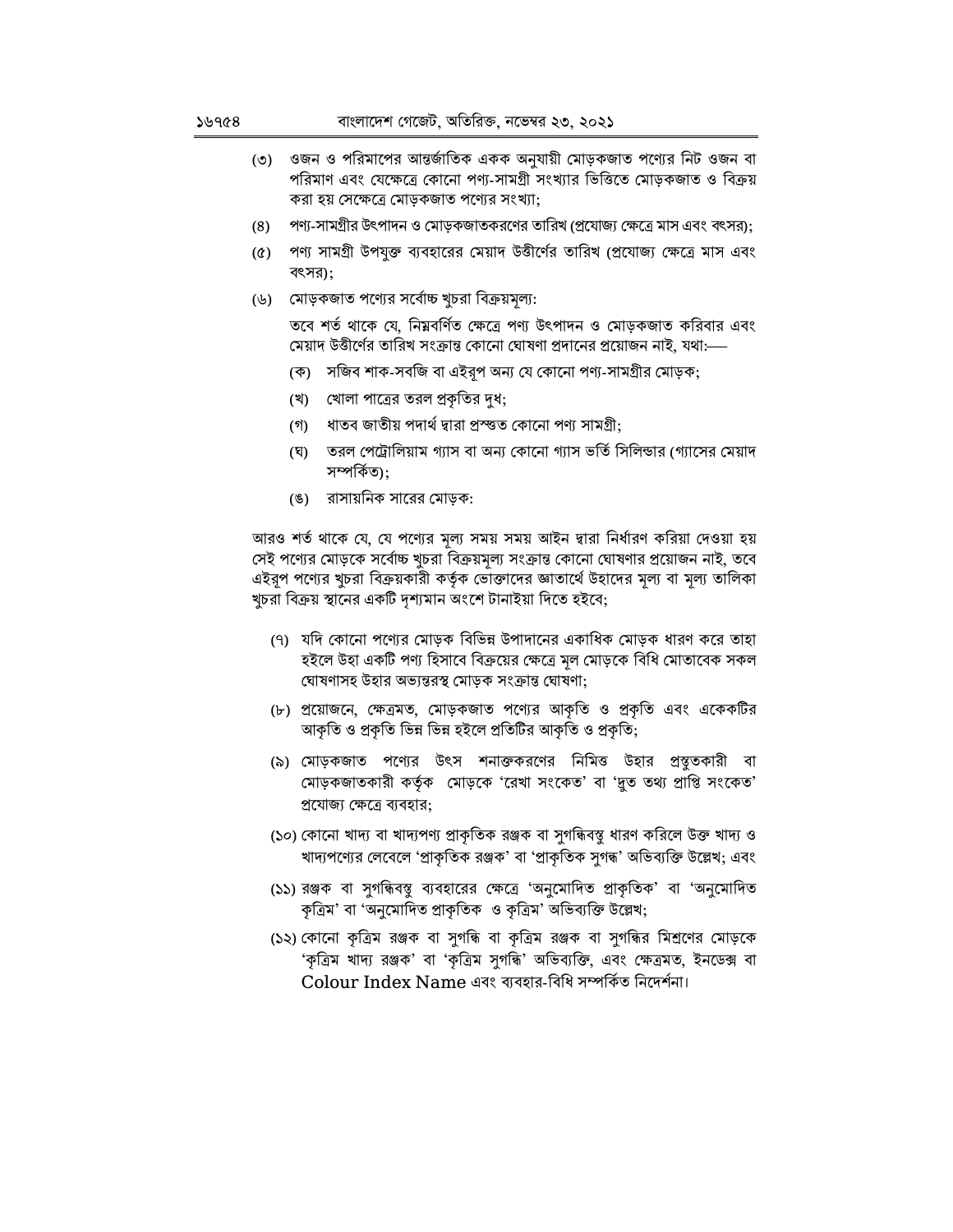(২) এই বিধিমালার নির্ধারিত তথ্যসহ অন্যান্য সকল তথ্য বাংলায় লিখিত হইতে হইবে এবং প্রয়োজনে বাংলার পাশাপাশি অন্য কোনো ভাষায়ও দেওয়া যাইবে, তবে বাংলার পাশাপাশি অন্য ভাষায় তথ্য উপস্থাপনের ক্ষেত্রে বাংলা ভাষার অক্ষরের আকৃতিকে অধিক প্রাধান্য দিতে হইবে।

**ব্যাখ্যা**।— 'অন্যান্য সকল তথ্য' অৰ্থ পণ্যের গুণাগুণ, পুষ্টিতথ্য, ব্যবহার বিধি, সতর্কতা, উপকারিতা, সংরক্ষণ পদ্ধতি, উপাদান, অরিজিন বা উৎস, মান ও পরিমাণ বিষয়ে কোনো কৃত্রিম বস্তু সংযোজন বা বিয়োজন সংক্রান্ত আকার, প্রকার, শ্রেণিগত ও মোড়কজাত সম্পর্কিত তথ্য যাহা ভোক্তাকে অবহিত করা প্রয়োজন:

তবে শর্ত থাকে যে, পণ্যের ব্রান্ড উপস্থাপনের ক্ষেত্রে ব্রান্ড নাম বাংলা ভাষা ভিন্ন অন্য ভাষায় উল্লেখ থাকিলেও তাহা উপস্থাপন করা যাইবে এবং সেই ক্ষেত্রে মোড়কের কোনো প্যানেলে ব্রান্ড নাম বাংলা ভাষায় লিখিতে হইবে।

৬। **পরিমাণ সংক্রান্ত ঘোষণার সাধারণ বিধান।—(**১) মোড়কজাত পণ্যের নিট পরিমাণ সংক্রান্ত ঘোষণার ক্ষেত্রে, সংশ্লিষ্ট মোড়কের ও অন্যান্য উপাদানের ওজন বা পরিমাণ বাদ দিয়া মোড়কের গায়ে শুধুমাত্র পণ্যের নিট পরিমাণ ঘোষণা করিতে হইবে:

তবে শর্ত থাকে যে, ঘোষণার ক্ষেত্রে 'নিট' কথাটি উল্লেখ করিতে হইবে যাহা পরিমাণ ঘোষণার পূর্বে বা পরে হইতে পারিবে, এবং এইরূপ ক্ষেত্রে শব্দটি পরিমাণ ঘোষণার পরে হইলে প্রথম রেখা বন্ধনীতে আবদ্ধ থাকিবে।

## উদাহরণ:

- (ক) **নিট** ওজন: ১ কেজি;
- (খ) নিট পরিমাণ: ১ লিটার:
- (গ) নিট ১ কেজি;
- (ঘ) নিট ১ লিটার:
- (ঙ) ১ কেজি (**নিট**);
- (চ) ১ লিটার (নিট), ইত্যাদি।

(২) ওজন ও সংখ্যার এককে বিক্রয়যোগ্য পণ্য ব্যতীত অন্যান্য এককে পণ্যের পরিমাণ আদর্শ বিবেচ্য তাপমাত্ৰায় (Standard Referance Temperature of ২০°C) বৰ্ণিত হইবে:

তবে শর্ত থাকে যে, হিমায়িত পণ্যের ক্ষেত্রে পণ্যের মিশ্রণ, ঘনত্বের মাত্রা ও অটলতা (constancy), ইত্যাদির স্বাভাবিকতা বজায় রাখিতে উৎপাদনকারী কর্তৃক নির্ধারিত তাপমাত্রায় পরিমাণ বর্ণিত হইবে:

আরও শর্ত থাকে যে, আদর্শ বিবেচ্য তাপমাত্রা পণ্যের লেবেলে প্রদর্শিত হইবে না এবং পেট্রোলিয়ামজাত পণ্যের ক্ষেত্রে এই উপ-বিধির বিধান প্রযোজ্য হইবে না।

(৩) আবহাওয়াগত কারণে কোনো মোড়কজাত পণ্যের ওজন বা পরিমাণগত সামান্য পরিবর্তন সাধিত হইলে, উক্তরপ পরিবর্তন সংক্রান্ত বিষয়ের প্রতি লক্ষ্য রাখিয়া মোড়কের উপর ওজন বা পরিমাণ সংক্রান্ত ঘোষণা প্রদান করিতে হইবে, যাহাতে ভোক্তাকে মোড়কে উল্লিখিত ওজন বা পরিমাণ সংক্রান্ত ঘোষণার চেয়ে কম পরিমাণের পণ্য সামগ্রী গ্রহণ করিতে না হয়, এবং এইরপ মোড়কে ওজন বা পরিমাণ সংক্রান্ত ঘোষণার ক্ষেত্রে 'মোড়কজাত করিবার সময় ওজন' বা পরিমাণ বা অনুরূপ এক বা একাধিক শব্দের উল্লেখ করা যাইবে না।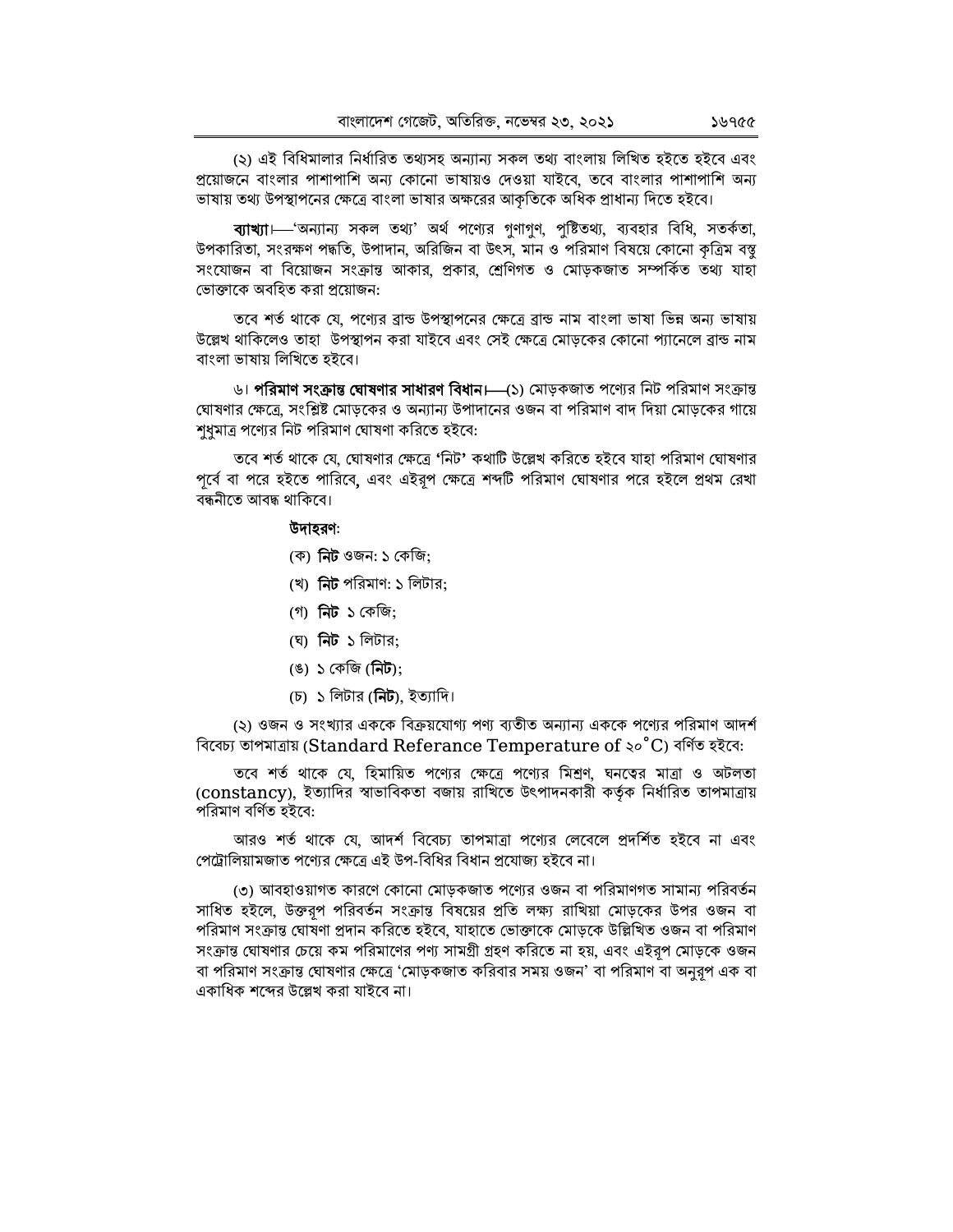৭। মূল প্রদর্শনী প্যানেলে পণ্যের ওজন বা পরিমাণ সংক্রান্ত ঘোষণার আংকিক সংখ্যার আকৃতি এবং অক্ষর ইত্যাদি। (১) পাঁচ ঘন সেন্টিমিটার বা উহার চেয়েও কম আয়তন বিশিষ্ট মোড়কের ক্ষেত্রে উহার মূল প্রদর্শনী প্যানেল হইবে মোড়কের উপর লাগানো একটি কার্ড বা টেপ বা অন্য কোনো উপায়ে যাহাতে প্রয়োজনীয় সকল তথ্য থাকিবে।

(২) এই বিধিমালার অধীন ওজন ও পরিমাণ সংক্রান্ত কোনো সংখ্যা মূল প্রদর্শনী প্যানেলে ঘোষণার ক্ষেত্রে উহার আকৃতি নিম্নবর্ণিত পরিমাণের চেয়ে কম হইবে না, যথা:--

- (ক) যদি নিট পরিমাণ ওজন বা ভলিউমে ঘোষণা করা হইয়া থাকে, তবে উহা টেবিল-১ এ প্রদর্শিত পরিমাণ হইবে: এবং
- (খ) যদি নিট পরিমাণ দৈর্ঘ্য, এলাকা বা সংখ্যার ভিত্তিতে ঘোষণা করা হইয়া থাকে, তবে উহা টেবিল-২ এ প্রদর্শিত পরিমাণ হইবে।
- (৩) যে কোনো ঘোষণার ক্ষেত্রে অক্ষরের উচ্চতা ১ মিলিমিটারের কম হইবে না:

তবে শর্ত থাকে যে, যখন কোনো ঘোষণা বাতাস দ্বারা চালিত হইবে, গঠিত হইবে, ছাঁচে তৈরি করা হইবে, শোভিত করা হইবে বা কাগজে ছিদ্র করিয়া লাগানো হইবে তখন অক্ষরের উচ্চতা ২ মিলিমিটারের কম হইবে না।

| ক্ৰমিক<br>নং  | ওজন/ভলিউমে নিট পরিমাণ                                          | স্বাভাবিক অবস্থায়<br>মিলিমিটারে আংকিক<br>সংখ্যার এবং অক্ষরের<br>সর্বনিয় উচ্চতা | বাতাস দ্বারা চালিত হওয়া,<br>ছাঁচে তৈরি করা, শোভিত করা<br>বা মোড়ক/কন্টেইনারে<br>লাগানোর ক্ষেত্রে মিলিমিটারে<br>সৰ্বনিয় উচ্চতা |
|---------------|----------------------------------------------------------------|----------------------------------------------------------------------------------|---------------------------------------------------------------------------------------------------------------------------------|
| (5)           | (5)                                                            | $\circ$                                                                          | (8)                                                                                                                             |
| $\mathcal{L}$ | ৫০ গ্ৰাম/মি.লি. পৰ্যন্ত                                        | ২                                                                                | ৩                                                                                                                               |
| ২।            | ৫০ গ্রাম/মি.লি. এর চেয়ে বেশি হইতে<br>২০০ গ্ৰাম/মি.লি. পৰ্যন্ত | ৩                                                                                | Q                                                                                                                               |
| ৩৷            | ২০০ গ্রাম/মি.লি. এর চেয়ে বেশি হইতে ১<br>কেজি/লিটার পর্যন্ত    | 8                                                                                | رل                                                                                                                              |
| 81            | ১ কেজি/লিটার এর বেশি হইতে ৫<br>কেজি/লিটার পর্যন্ত              | ৬                                                                                | $\mathsf{P}$                                                                                                                    |
| ¢۱            | ৫ কেজি/লিটার এর বেশি                                           | ৮                                                                                | ৮                                                                                                                               |

টেবিল - ১ আংকিক সংখ্যা এবং অক্ষরের সর্বনিয় উচ্চতা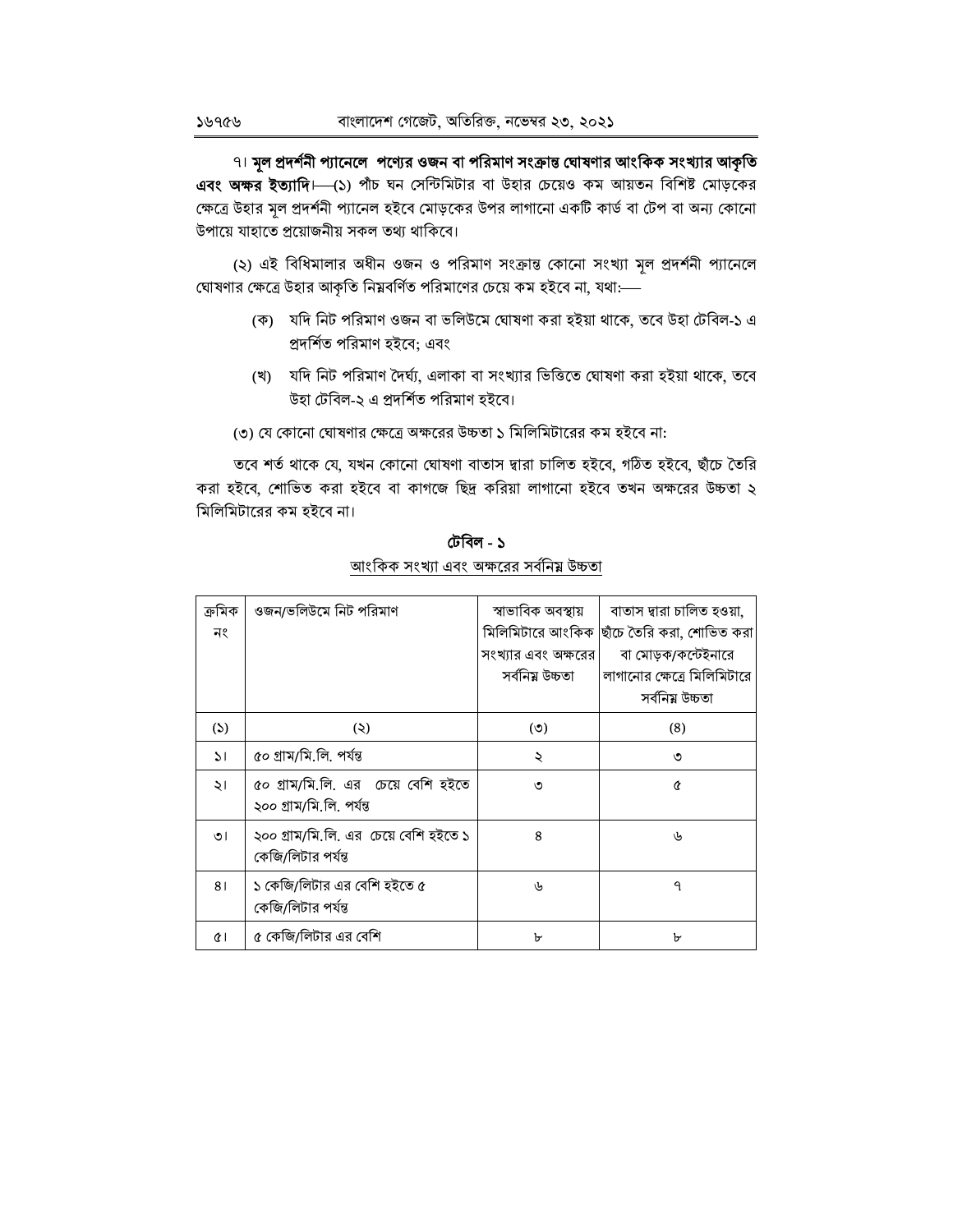|                                        | টেবিল - ২ |  |
|----------------------------------------|-----------|--|
| আংকিক সংখ্যা এবং অক্ষবের সর্বনিম উচ্চত |           |  |

| ক্ৰমিক       | দৈর্ঘ্য, এলাকা বা সংখ্যার ভিত্তিতে                                 | স্বাভাবিক অবস্থায় | বাতাস দ্বারা চালিত     |  |
|--------------|--------------------------------------------------------------------|--------------------|------------------------|--|
| নং           | প্ৰকৃত পরিমাণ এবং মূল প্রদর্শনী                                    | মিলিমিটারে         | হওয়া, ছাঁচে তৈরি করা, |  |
|              | প্যানেলের এলাকা                                                    | আংকিক সংখ্যার      | শোভিত করা বা           |  |
|              |                                                                    | এবং অক্ষরের        | কন্টেইনারে লাগানোর     |  |
|              |                                                                    | সৰ্বনিয় উচ্চতা    | ক্ষেত্রে মিলিমিটারে    |  |
|              |                                                                    |                    | সৰ্বনিয় উচ্চতা        |  |
| (5)          | (5)                                                                | $\circ$            | (8)                    |  |
| $\mathbf{M}$ | ৩২ বর্গ সেন্টিমিটার পর্যন্ত                                        | ১.৬০               | ৩.২০                   |  |
| ২।           | ৩২ বর্গ সেন্টিমিটার এর অধিক<br>হইতে   ১৬১ বর্গ সেন্টিমিটার পর্যন্ত | ৩.২০               | 8.b                    |  |
| ৩।           | ১৬১ বর্গ সেন্টিমিটার এর অধিক<br>হইতে  ৬৪৫ বর্গ সেন্টিমিটার পর্যন্ত | 8.50               | ৬.8০                   |  |
| 81           | ৬৪৫ বর্গ সেন্টিমিটার এর অধিক<br>হইতে ২৫৮১ বর্গ সেন্টিমিটার পর্যন্ত | ৬.8০               | ৭.৯০                   |  |
| Œ١           | ২৫৮১ বর্গ সেন্টিমিটার এর অধিক                                      | ১২.৭০              | ১৪.৩০                  |  |

৮। উৎপাদনকারী, ইত্যাদির নাম ও ঠিকানা সংক্রান্ত ঘোষণা। বিধি ৫ এর বিধান সাপেক্ষে, বিক্রয়ের উদ্দেশ্যে রক্ষিত বা বিক্রয়তব্য সকল পণ্যের মোড়কে উহার উৎপাদনকারীর নাম ও পূর্ণ ঠিকানা, উৎপাদনকারী মোড়কজাতকারী না হইলে উৎপাদনকারী ও মোড়কজাতকারীর নাম ও পূর্ণ ঠিকানা, উৎপাদনকারী ও মোড়কজাতকারী যদি উহার বিপণনকারী বা বাজারজাতকারী না হয় তবে উৎপাদনকারী, মোড়কজাতকারী ও বিপণনকারী বা বাজারজাতকারীর নাম ও পূর্ণ ঠিকানা এবং আমদানিকৃত পণ্যের মোড়কের ক্ষেত্রে আমদানিকারকের নাম ও পূর্ণ ঠিকানা স্পষ্টভাবে উল্লেখ করিতে হইবে এবং নাম ও ঠিকানা ঘোষণার ক্ষেত্রে, শিরোনামে পরিচিতি উল্লেখ করিতে হইবে, যেমন: উৎপাদনকারী বা প্রস্ততকারক, মোড়কজাতকারী, বিপণনকারী, বাজারজাতকারী, আমদানিকারক, ইত্যাদি:

তবে শর্ত থাকে যে,—

- (১) কোনো মোড়ক ৫ ঘনসেন্টিমিটার বা উহার কম ধারণ ক্ষমতা সম্পন্ন হইলে এবং মোড়কের উপরের কোনো চিহ্ন বা অভিলিখন (Inscription) দ্বারা ভোক্তা সাধারণ উহার উৎপাদনকারী বা মোড়কজাতকারীকে চিহ্নিত করিতে পারিলে সেক্ষেত্রে এই উপ-বিধির বিধানই পর্যাপ্ত বলিয়া বিবেচিত হইবে;
- (২) যদি কোনো পণ্য-সামগ্রী বাংলাদেশের বাহিরে উৎপাদিত হয় এবং বাংলাদেশে মোড়কজাত করা হয়, তাহা হইলে উক্ত পণ্য-সামগ্রীর মোড়কের প্যানেলে, দেশের নামসহ উৎপাদনকারী প্রতিষ্ঠানের নাম ও পূর্ণ ঠিকানা এবং বাংলাদেশে উক্ত পণ্য-সামগ্রী মোড়কজাতকারীর নাম এবং পূর্ণ ঠিকানা স্পষ্টভাবে উল্লেখ করিতে হইবে;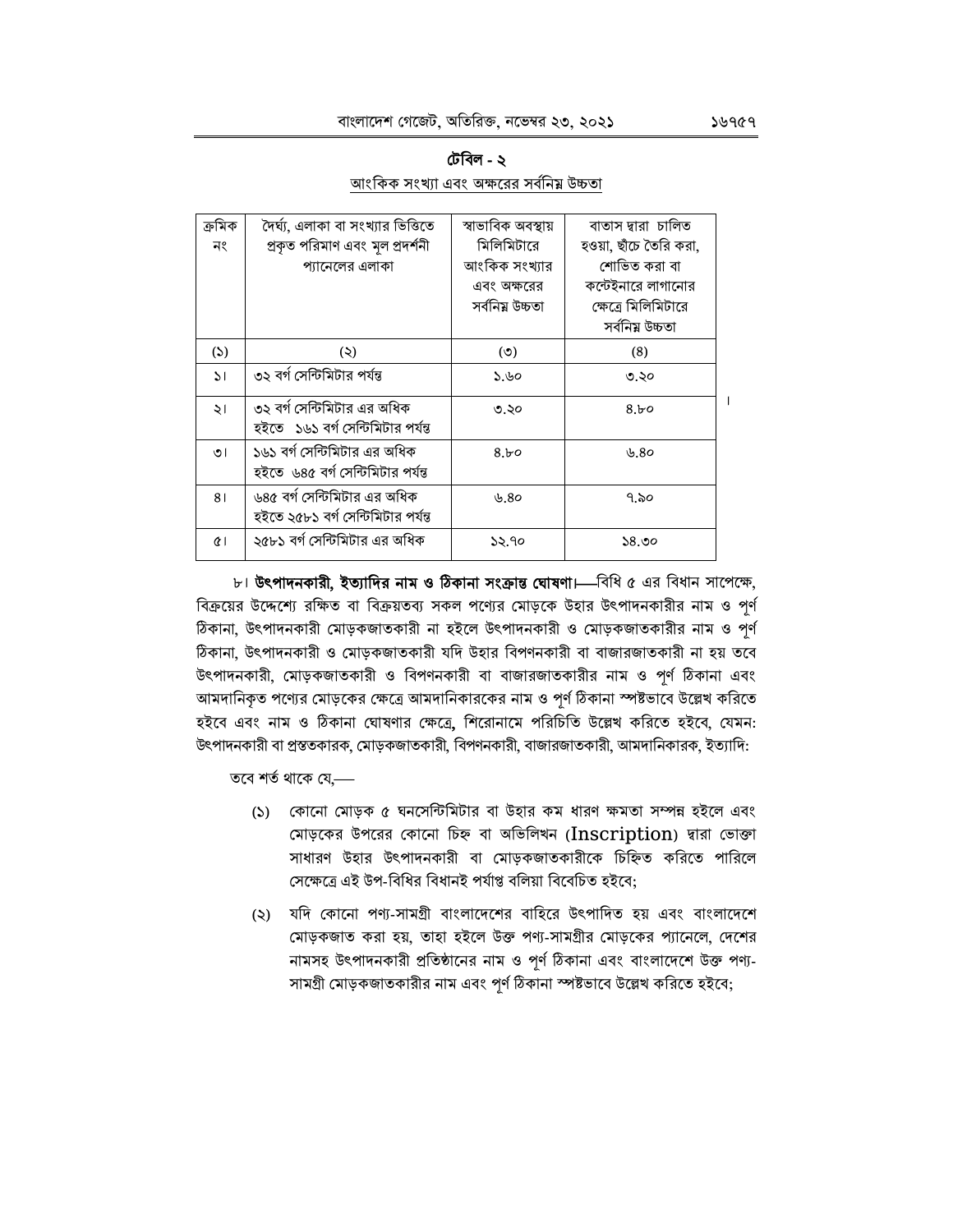৩) মোড়কে উৎপাদনকারী, মোড়কজাতকারী, আমদানিকারক ও বিপণনকারী বা বাজারজাতকারীর প্রকৃত বিধিবদ্ধ (Corporate) নাম (ট্রেড লাইসেন্স/আয়কর সনদ/মূসক নিবন্ধন/ট্রেড মার্ক রেজিস্ট্রেশন অনুযায়ী) উল্লেখ করিতে হইবে।

ব্যাখ্যা।—'পূর্ণ ঠিকানা' অর্থ উৎপাদনকারী বা মোড়কজাতকারীর কারখানা ও প্রতিষ্ঠানের নাম, ব্লক নাম্বার, রোডের নাম ও নাম্বার, হাউজ নাম্বার বা প্লট নাম্বার এবং সংশ্লিষ্ট স্থান বা এলাকার নাম, পোস্টকোড, মহানগরী, জেলা ইত্যাদি।

৯। **ঘোষণা প্রদর্শনের স্থান।**—(১) এই বিধিমালার অধীন আবশ্যকীয় সকল ঘোষণা প্যানেলে প্রদর্শিত হইবে এবং পগ্যের নাম ও নিট পরিমাণ মূল প্রদর্শনী প্যানেলে প্রদর্শিত হইবে:

তবে শর্ত থাকে যে, ঘোষণা প্রদর্শনের ক্ষেত্রে নিম্নবর্ণিত পদ্ধতি অনুসরণ করিতে হইবে, যথা:—

- (ক) ঘোষণা স্থানের উপরে ও নিচে এক আংকিক পরিমাণ স্থান ফাঁকা থাকিবে; এবং
- (খ) যোষণার স্থানের ডানে ও বামে দুই আংকিক পরিমাণ স্থান ফাঁকা থাকিবে।

(২) কোমল পানীয় বা এইরূপ অন্য কোনো পণ্য সামগ্রীর ক্ষেত্রে, যাহার বোতল পুনঃভর্তিকরণের উদ্দেশ্যে ভোক্তা কর্তৃক ফেরৎ প্রদান করা হয়, উহার খুচরা বিক্রয়মূল্য ক্রাউন ক্যাপে, বা বোতলের গায়ে উল্লেখ করিতে হইবে, এবং খুচরা বিক্রয়মূল্য উল্লেখ করিবার ক্ষেত্রে 'সর্বোচ্চ খুচরা বিক্রয়মূল্য:--------টাকা' এই পদ্ধতিতে উল্লেখ করিতে হইবে।

(৩) টিন বা অনুরূপ বম্বু দ্বারা মোড়কজাত পণ্যের ক্ষেত্রে টিনের উপরে অথবা নীচে উৎপাদনের তারিখ এবং মেয়াদ উত্তীর্ণের তারিখ লিখা যাইবে, এবং এইরূপ ক্ষেত্রে প্যানেলে উহার অবস্থান সংক্রান্ত নিৰ্দেশনা থাকিতে হইবে।

১০। **ঘোষণা প্রদানের পদ্ধতি।** (১) এই বিধিমালার অধীন আবশ্যকীয় ঘোষণাসমূহ নিম্নরূপ হইতে হইবে, যথা:----

- (ক) স্পষ্ট, স্থায়ী, সুনির্দিষ্ট, সহজ বোধ্য এবং সামঞ্জস্যপূর্ণ;
- সুস্পষ্ট, সামঞ্জস্যপূর্ণ আকার, আংকিক এবং রং বিশিষ্ট; (খ)
- (গ) পণ্যের পরিচিতি বা নাম, খুচরা বিক্রয়মূল্যের আংকিক সংখ্যা এবং পরিমাণ সংক্রান্ত ঘোষণা মোড়কে সংযুক্ত লেবেলের ব্যাকগ্রাউন্ড এর সাথে সামঞ্জস্যপূর্ণ রঙে মুদ্রিত।

(২) কোনো মোড়ক অন্য কোনো তন্তু বা র্যাপিং দ্বারা আচ্ছাদিত থাকিলে উক্ত তন্তু বা র্যাপিং-এ মোড়কজাত পণ্য-সামগ্ৰীর তথ্য সংক্রান্ত সকল ঘোষণা থাকিতে হইবে, তবে উহার মধ্য দিয়া মোড়কে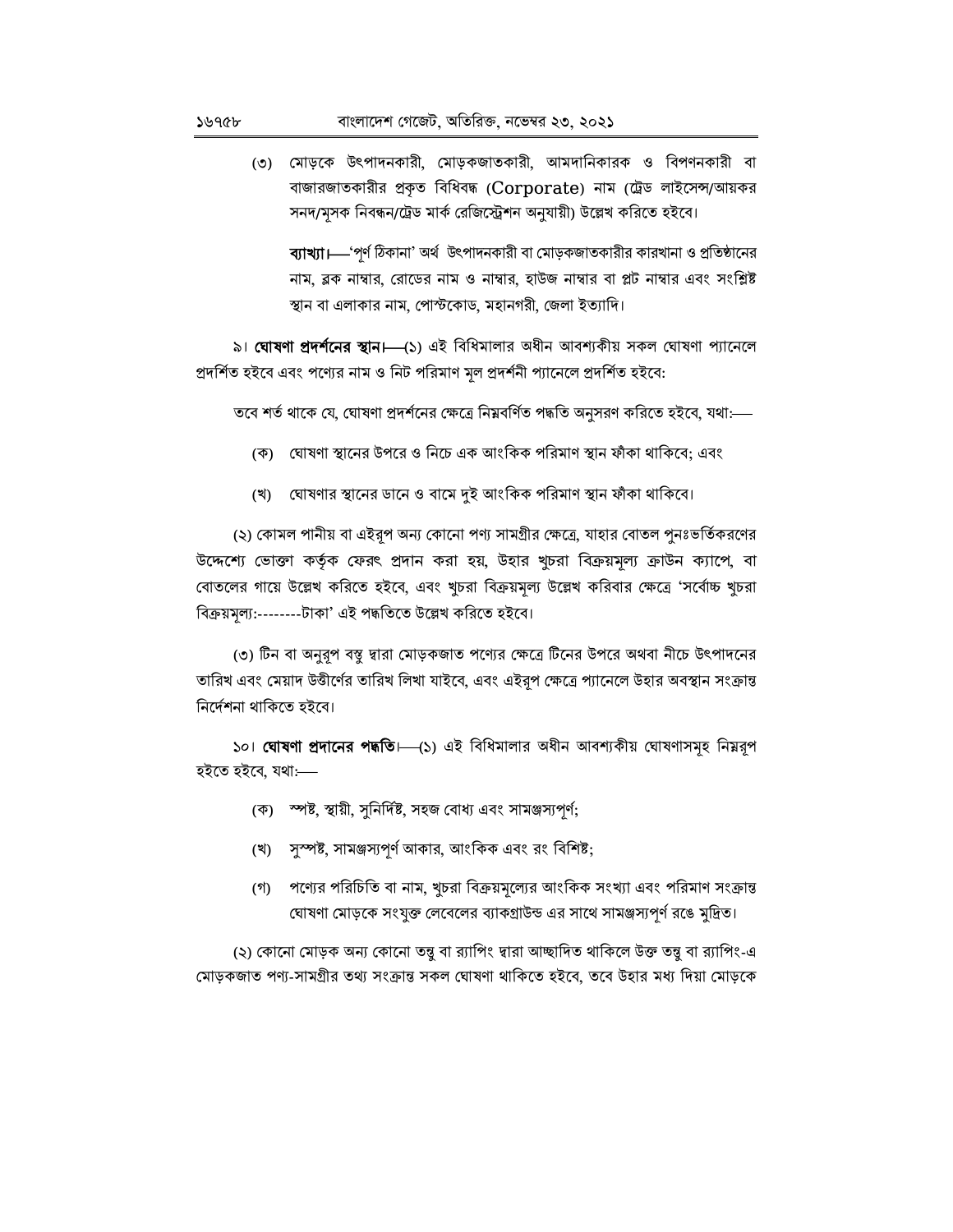উল্লিখিত পণ্য-সামগ্ৰীর তথ্য সংক্রান্ত সকল ঘোষণা সহজেই পাঠযোগ্য হইলে উক্ত তন্তু বা র্যাপিং-এ কোনো ঘোষণা প্রদানের প্রয়োজন নাই:

তবে শর্ত থাকে যে, কোনো অস্পষ্ট, অস্থায়ী, অপ্রয়োজনীয় ও অতি ক্ষদ্র অক্ষরে লিপিবদ্ধ তথ্য যাহা বোঝা সম্ভব নয় এইরকম কোনো প্রকার তথ্য মোড়কে উপস্থাপন করা যাইবে না।

১১। পণ্য ভিক্তিক পরিমাণ ঘোষণার পদ্ধতি। (১) মোড়কজাত পণ্যের পরিমাণ সংক্রান্ত ঘোষণা ওজন, পরিমাণ বা সংখ্যার ভিত্তিতে এইরূপভাবে উল্লেখ করিতে হইবে যাহাতে ভোক্তা-সাধারণ উক্ত মোড়কজাত পণ্যের ওজন বা পরিমাণ সম্পর্কে একটি স্বচ্ছ ধারণা লাভ করিতে পারে।

(২) তফসিল-৪ এ উল্লিখিত পণ্য-সামগ্ৰীর ক্ষেত্রে উক্ত তফসিলে বর্ণিত একক বা পদ্ধতিতে পরিমাণ সংক্রান্ত ঘোষণা উল্লেখ করিতে হইবে এবং অন্যান্য পণ্য-সামগ্রীর ক্ষেত্রে পণ্যের পরিমাণ সংক্ৰান্ত ঘোষণা নিম্নবৰ্ণিত পদ্ধতিতে উল্লেখ করিতে হইবে, যথা:---

- (ক) ওজন, যদি পণ্য-সামগ্ৰী সলিড (Solid), সেমি সলিড ও সলিডের সংমিশ্রণ, আঠালো এবং তরল প্রকৃতির হয়;
- (খ) দৈর্ঘ্য, যদি পণ্য-সামগ্রী দৈর্ঘ্যের ভিত্তিতে বিক্রয় করা হয়;
- পরিমাণ, যদি পণ্য-সামগ্রী আয়তনের ভিত্তিতে বিক্রয় করা হয়:  $($ গী
- পরিমাণ, যদি পণ্য-সামগ্রী তরলাকৃতির হয় বা ঘনক্ষেত্র পদ্ধতিতে বিক্রয় করা হয়; (ঘ)
- সংখ্যা, যদি পণ্য-সামগ্রী সংখ্যার ভিত্তিতে বিক্রয় করা হয়:  $(8)$
- ক্ষেত্রফল (Area), যদি পণ্য-সামগ্রী ক্ষেত্রফলের ভিত্তিতে বিক্রয় করা হয়;  $(\overline{b})$
- ড্ৰেইন ওজন (Drain Weight), যদি পণ্য-সামগ্ৰী ড্ৰেইনজাত হয়: (ছ)

তবে শর্ত থাকে যে, ড্রেইনজাত পণ্যের ক্ষেত্রে যে পণ্য ড্রেইন করা হয় এবং যে তরলের মধ্যে ড্রেইন করা হয় উভয়ের ওজন বা পরিমাণ পৃথকভাবে উল্লেখ করিতে হইবে:

আরও শর্ত থাকে যে, সলিড পণ্য-সামগ্রীর ক্ষেত্রে উহা তরলভাবে কন্টেইনারজাত করা হইলে এবং পরিমাণের ভিত্তিতে বিক্রয় করা হইলে, উহা সলিড পণ্য-সামগ্রীর ওজনের ভিত্তিতে হইবে, এবং এইরূপ ক্ষেত্রে প্রয়োজনে উক্ত মোড়কে সংশ্লিষ্ট পণ্য-সামগ্রীর সংখ্যা সংক্রান্ত একটি অতিরিক্ত ঘোষণা প্রদান করিতে হইবে।

**উদাহরণ:** ক্ষু সংবলিত একটি মোড়কে উহার ঘোষণায় কেবল উহার ওজন সংক্রান্ত ঘোষণাই থাকিবে না বরং উক্ত ক্ষুর সাইজ এবং সংখ্যা সংক্রান্ত বিবরণও থাকিতে হইবে।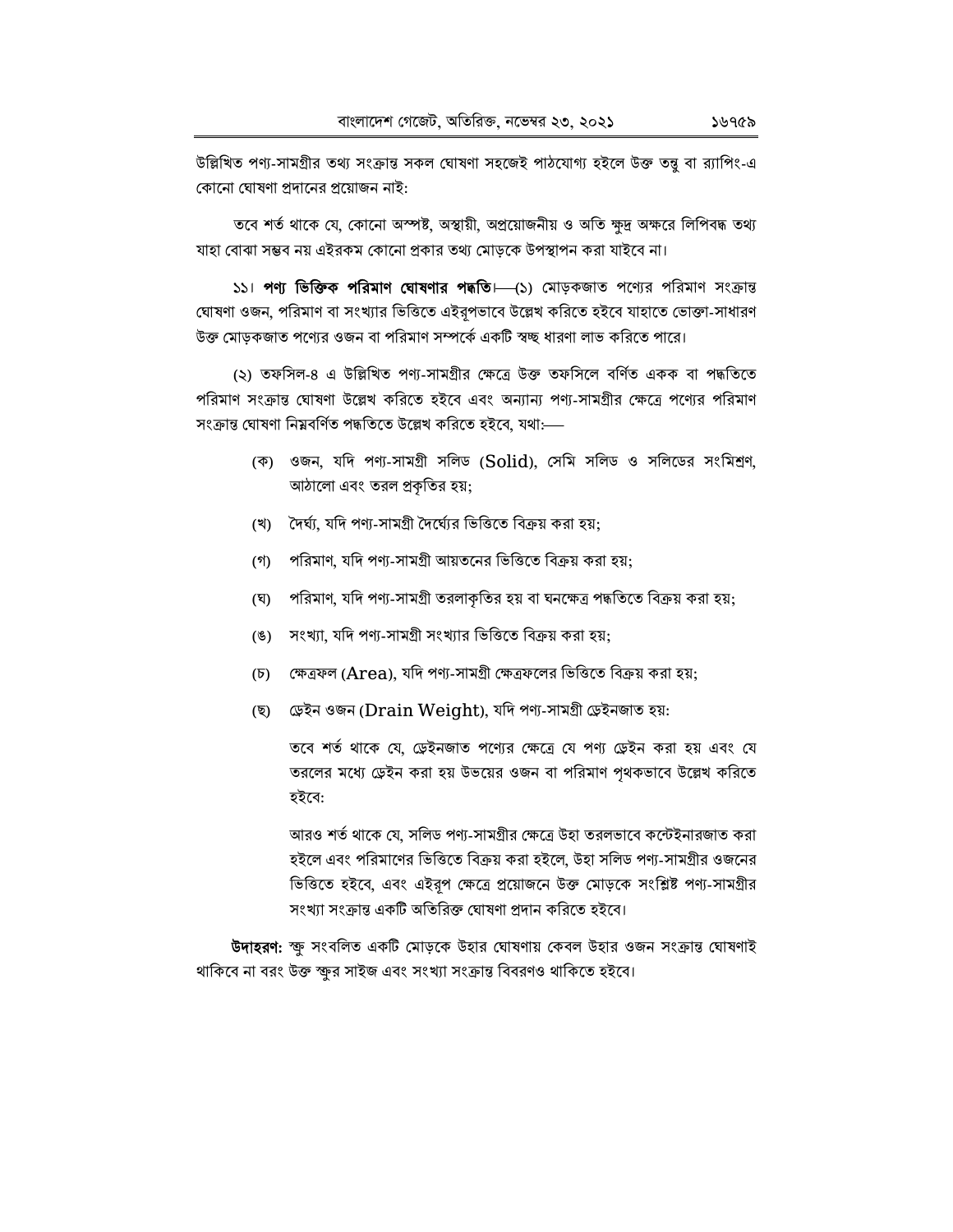৩)পণ্যের ওজন, সংখ্যা বা পরিমাণ সংক্রান্ত ঘোষণা যদি ভোক্তা-সাধারণের নিকট সংশ্লিষ্ট<br>মোড়কজাত পণ্যের আকৃতি বা সংখ্যা সম্পর্কে সকল তথ্য জানিবার জন্য যথেষ্ট না হয় তাহা হইলে<br>উক্ত মোড়কজাত পণ্যের আকৃতি বা সংখ্যা বা উভয়টি সম্পর প্ৰদান করিতে হইবে।

## উদাহরণ:

| ক্ৰমিক       |                     | পণ্যের নাম                                                                                                 | প্রয়োজনীয় অতিরিক্ত তথ্য                                                                             |
|--------------|---------------------|------------------------------------------------------------------------------------------------------------|-------------------------------------------------------------------------------------------------------|
| নং           |                     |                                                                                                            |                                                                                                       |
| (5)          |                     | $\circledcirc$                                                                                             | (5)                                                                                                   |
| $\mathsf{H}$ |                     | তরলাকৃতির এসিড                                                                                             | প্রতি ইউনিট ভলিউম-এর ঘনত্ব                                                                            |
| $\geq$       | কাটাতার             |                                                                                                            | প্রতি ১০০ মিটারের ওজন বা ব্যাস,<br>যাহা প্ৰযোজ্য                                                      |
| ৩।           |                     | পেরেক (Nails) বা কাঠে ব্যবহারের ক্ষ                                                                        | আকৃতি (দৈর্ঘ্য, ব্যাস এবং প্যাঁচের<br>ধরন)                                                            |
| 81           |                     | তৈরি পোশাক                                                                                                 | দৈর্ঘ্যের ভিত্তিতে                                                                                    |
|              | (ক)                 | শার্ট এবং একই প্রকৃতির অন্যান্য পোশাক                                                                      | গলার সাইজ, এক সে.মি. হিসাবে                                                                           |
|              | (খ)                 | বুশ শার্ট (Bushshirt) এবং একই<br>ধরনের অন্যান্য পোশাক                                                      | বুকের সাইজ, ৫ সে.মি. হিসাবে                                                                           |
|              | $($ গী              | অন্তর্বাস ( $Under Weapon$ ) যাহা শরীরের<br>উপরের অংশ বা উপরের যে কোনো অংশ<br>আবৃত করিবার জন্য ব্যবহৃত হয় | বুকের সাইজ, ৫ সে.মি. হিসাবে                                                                           |
|              | (ঘৃ)                | অন্তর্বাস ( $Under Weapon$ ) যাহা শরীরের<br>নীচের অংশ বা উহার যে কোনো অংশ আবৃত<br>করিবার জন্য ব্যবহৃত হয়  | কোমরের সাইজ, ২ সে.মি. হিসাবে<br>এবং দৈৰ্ঘ্য ৫ সে.মি. হিসাবে                                           |
|              | (8)                 | ___<br>পুরুষ বা মহিলার ট্রাউজার এবং একই ধরনের<br>অন্যান্য পোশাক                                            | কোমরের সাইজ, ২ সে.মি. হিসাবে<br>এবং দৈৰ্ঘ্য ৫ সে.মি. হিসাবে                                           |
|              | $(\mathfrak{F})$    | কোট, ওভারকোট এবং একই ধরনের অন্যান্য<br>পোশাক                                                               | বুকের সাইজ, ৫ সে.মি. হিসাবে এবং<br>দৈৰ্ঘ্য ৫ সে.মি. হিসাবে                                            |
|              | (ছ)                 | মোজা এবং একই ধরনের অন্যান্য পোশাক                                                                          | পায়ের পাতার সাইজ, ১ সে.মি.<br>হিসাবে এবং যদি সম্প্রসারণযোগ্য হয়<br>তবে সে.মি.-এ সম্প্রসারণের পরিমাণ |
|              | (জ)                 | সুয়েটার, কার্ডিগান এবং একই ধরনের অন্যান্য<br>পোশাক                                                        | বুকের সাইজ, ৫ সে.মি. হিসাবে                                                                           |
|              | $(\overline{\ast})$ | হ্যাট, টুপি এবং মাথায় ব্যবহারের অন্যান্য<br>পোশাক                                                         | মাথার আকৃতি (পরিধি), ১ সে.মি.<br>হিসাবে                                                               |
|              | (ආ)                 | শাড়ি, লুজ্গি, শাল, রুমাল, বেডশিট, বালিশের<br>কভার, তোয়ালে এবং ন্যাপকিন                                   | আকৃতি (দৈৰ্ঘ্য ও প্ৰস্থ)                                                                              |
| ¢۱           |                     | টায়ার এবং টিউব                                                                                            | সাইজ (কেবলমাত্র মেট্রিক পদ্ধতির এককে)                                                                 |
| ৬।           |                     | বুননের সূতা                                                                                                | গণনা $\left($ Count $\right)$                                                                         |
| 41           | থানকাপড়            |                                                                                                            | আকৃতি (দৈৰ্ঘ্য ও প্ৰস্থ)                                                                              |
|              |                     |                                                                                                            | (কেবলমাত্র মেট্রিক পদ্ধতির এককে)                                                                      |

 $\bar{\mathbb{I}}$ 

১৬৭৬০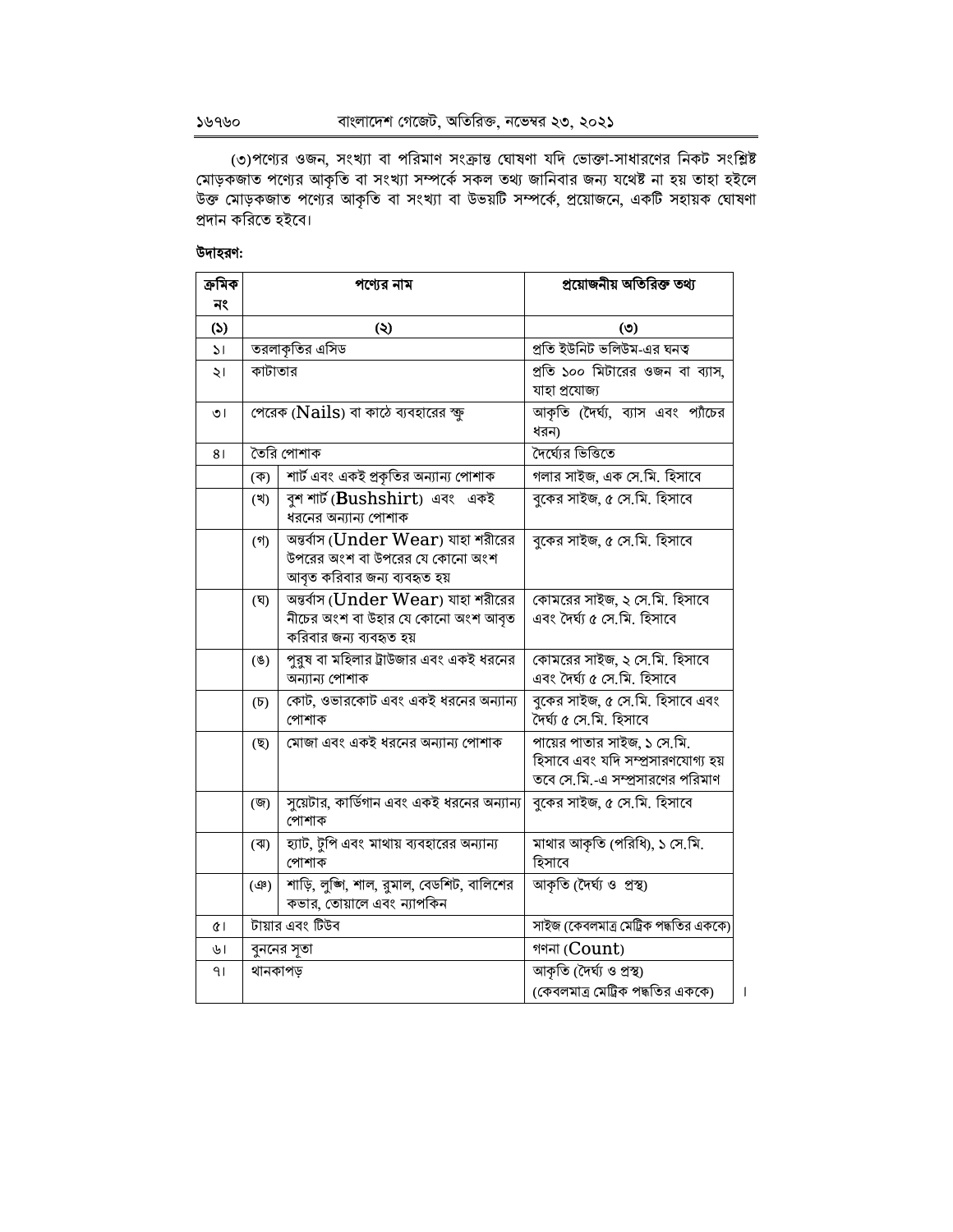১২। ওজন বা পরিমাণ সংক্রান্ত এককের বিবরণ।—(১) ওজন, পরিমাণ বা সংখ্যার একক উপ-বিধি (২) বা (৩) এ নির্ধারিত এককের অনুরূপ হইবে।

(২) মোডকে পণ্যের পরিমাণ সংক্রান্ত কোনো ঘোষণা নিম্নবর্ণিত এককে হইবে. যথা:—

- (ক) ১ কিলোগ্রামের কম হইলে, ওজনের একক হইবে গ্রাম:
- (খ) ১ মিটারের কম হইলে, দৈর্ঘের একক হইবে সেন্টিমিটার বা মিলিমিটার;
- <u>(গ) ১ বর্গ মিটারের কম হইলে. একক হইবে বর্গ সেন্টিমিটার:</u>
- (ঘ) ১ ঘন মিটারের কম হইলে, আয়তনের ( $volume$ ) একক হইবে ঘন সেন্টিমিটার;
- (ঙ) ১ ঘন সেন্টিমিটারের কম হইলে, আয়তনের একক হইবে ঘন মিলিমিটার; এবং
- (চ) ১ লিটারের কম হইলে, আয়তনের একক হইবে মিলিলিটার।

(৩) পণ্যের পরিমাণ ১ কিলোগ্রাম, ১ মেট্রিক টন, ১ মিটার, ১ বর্গমিটার, ১ ঘনমিটার, ১ লিটার বা ১ কিলোলিটার হইলে পরিমাণের একক হইবে যথাক্রমে কিলোগ্রাম, মেট্রিক টন, মিটার, বর্গমিটার, ঘনমিটার, লিটার বা কিলোলিটার এবং উহার সহিত আরো অতিরিক্ত যেকোনো অংশের ক্ষেত্রে বর্ণিত এককে দশমিক আকারে ঘোষণা করিতে হইবে:

তবে শর্ত থাকে যে, যদি পণ্যের পরিমাণ ১০০ কিলোগ্রামের সমান বা উহার বেশি কিন্তু ১০০০ কিলোগ্রামের কম হয়, তাহা হইলে উক্তরপ পরিমাণকে কইন্টাল বা মেট্রিক টন হিসাবে উল্লেখ করা যাইবে।

## উদাহরণ:

- (ক) ওজন ১৫৬০ কিলোগ্রাম হইলে ১.৫৬ মেট্রিক টন বা ১৫.৬০ কুইন্টাল উল্লেখ করিতে হইবে;
- (খ) ওজন ১৫০০ গ্রাম হইলে, ১.৫০ কিলোগ্রাম হিসাবে উল্লেখ করিতে হইবে;
- (গ) দৈর্ঘ্য ২২৫ সেন্টিমিটার হইলে, ২.২৫ মিটার হিসাবে উল্লেখ করিতে হইবে: এবং
- (ঘ) ভলিউম ১২০০ মিলিলিটার হইলে, ১.২০ লিটার হিসাবে উল্লেখ করিতে হইবে।

(8) উপ-বিধি (২) এবং (৩) এ নির্ধারণ করা হয় নাই এইরূপ ওজন এবং পরিমাণের একক নিম্নবৰ্ণিত পদ্ধতিতে উল্লেখ করিতে হইবে, যথা:—–

- (ক) মানদন্ড (স্ট্যান্ডার্ড) এককের চেয়ে কম পরিমাণ উল্লেখ করিবার ক্ষেত্রে, উহা মিলি এককে উল্লেখ করিতে হইবে, এবং এককের অংশ হিসাবে এক হাজারের কম পরিমাণের ক্ষেত্রে মাইক্রো এককে বা অনুরূপ অন্য কোনো এককে উল্লেখ করিতে হইবে:
- (খ) মানদন্ড (স্ট্যান্ডাৰ্ড) একক হইতে বেশি কিন্তু ১০০০ ইউনিটের চাইতে কম পরিমাণ ঘোষণার ক্ষেত্রে মানদন্ড এককে এবং ১০০০ ইউনিট হইতে এক মিলিয়নের চাইতে কম পরিমাণ কিলো এককে উল্লেখ করিতে হইবে, এবং এক মিলিয়ন একক বা তাহার বেশি হইলে পণ্যের পরিমাণ মেগা এককে উল্লেখ করিতে হইবে।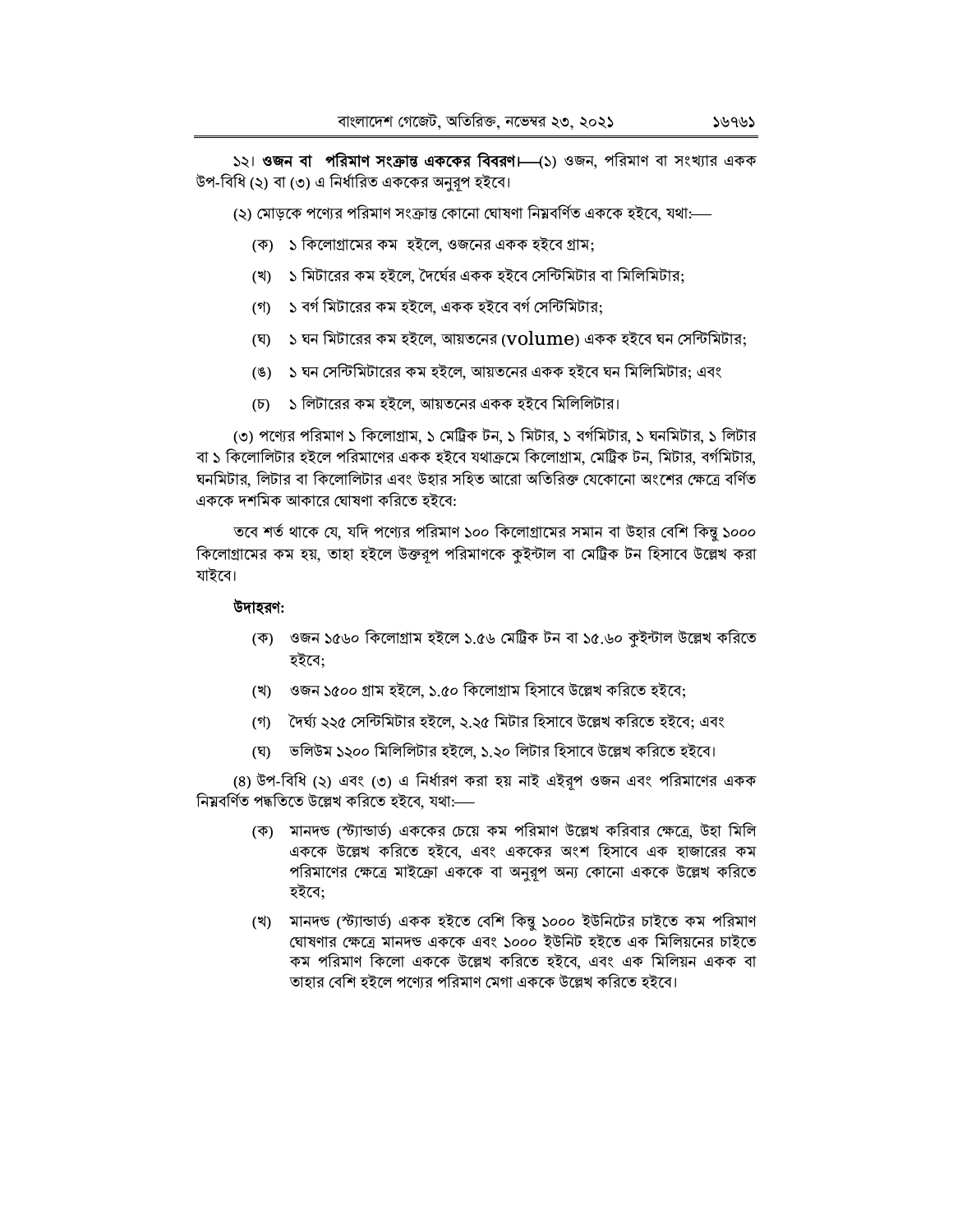(৫) এককের প্রতীক বা চিহ্ন ব্যবহারের ক্ষেত্রে নিম্নবর্ণিত নির্দেশনা অনুসরণ করিতে হইবে, যথা:

> (ক) মোড়কে পরিমাণ সংক্রান্ত প্রতীক বা চিহ্ন ব্যবহারের ক্ষেত্রে আন্তর্জাতিকভাবে স্বীকৃত এককের প্রতীক বা চিহ্ন ব্যতীত অন্য কোনো প্রতীক বা চিহ্ন ব্যবহার করা যাইবে না।

#### উদাহরণ:

| মেট্ৰিক টন     | মেট্ৰিক টন (t)                                       |
|----------------|------------------------------------------------------|
| কিলোগ্ৰাম      | কেজি (kg)                                            |
| গ্ৰাম          | গ্ৰাম (g)                                            |
| মিলিগ্ৰাম      | মি.গ্ৰা. (mg)                                        |
| লিটার          | লিটার ( $L$ )                                        |
| মিলিলিটার      | মি.লি. $(ml$ গ্ৰহণযোগ্য কিন্তু $mL$ অধিক গ্ৰহণযোগ্য) |
| মিটার          | মিটার $(m)$                                          |
| সেন্টিমিটার    | সে.মি. (Cm)                                          |
| মিলিমিটার      | মি.মি. (mm)                                          |
| বর্গ মিটার     | মিটার <sup>২</sup> (m <sup>২</sup> )                 |
| ঘন সেন্টিমিটার | সে.মি.°(cm°)                                         |
| ঘনমিটার        | মিটার° ( $\text{m}^\circ$ )                          |
|                |                                                      |

(খ) নাম ব্যতীত অন্য কোনো স্থানে প্রতীক, চিহ্ন, শব্দ বা বাক্য বড় হাতের অক্ষরে (Capital Forms) প্ৰদান করা যাইবে না:

তবে শর্ত থাকে যে, পদ্ধতিগত ও অর্থগত সমস্যা পরিলক্ষিত হইলে সেই ক্ষেত্রে এই দফার বিধান প্রযোজ্য হইবে না।

ব্যাখ্যা। "নাম' বলিতে পণ্যের পরিচয় বা নাম, প্রতিষ্ঠানের নাম, ব্রান্ড ও ব্রান্ড নামকে বুঝাইবে;

(গ) মোড়কে নিট ওজন, পরিমাণ বা সংখ্যা ইত্যাদি ঘোষণার ক্ষেত্রে নিট ওজন, পরিমাণ বা সংখ্যা, ইত্যাদির পরে এক আংকিক স্থান ফাঁকা রাখিয়া একক উল্লেখ করিতে হইবে এবং আরও এক আংকিক স্থান ফাঁকা রাখিয়া তফসিল-৫ অনুযায়ী লোগো  $\mathbf b$  (মার্ক) ব্যবহার করিতে হইবে, যাহার আনুপাতিক পরিমাপ ( $\mathbf D$ imension) উক্ত তফসিল অনুযায়ী হইবে।

১৬৭৬২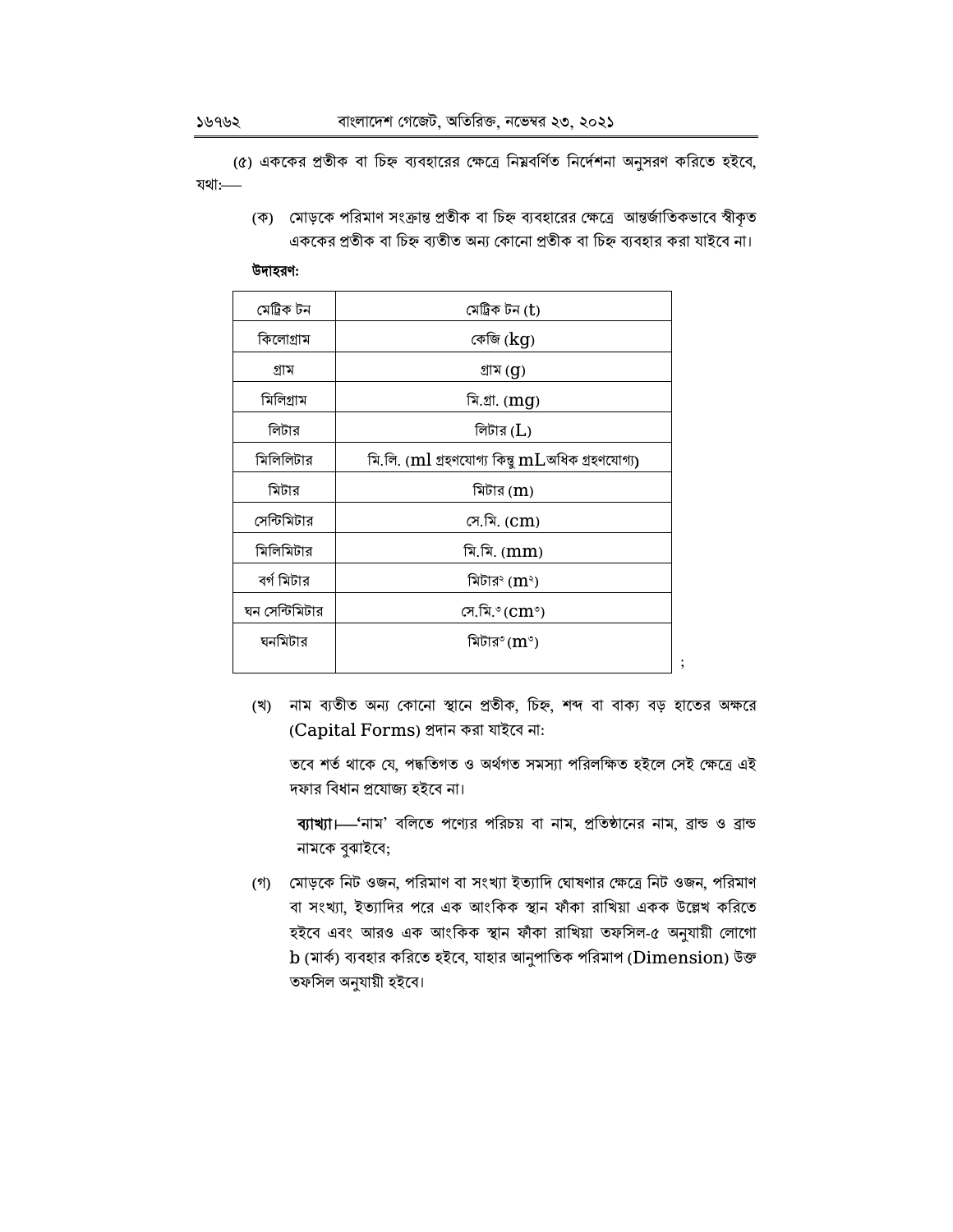১৩। **সংযুক্ত মোড়কের ক্ষেত্রে অতিরিক্ত ঘোষণা প্রদান।** (১) সংযুক্ত মোড়কজাত পণ্যের ক্ষেত্রে, এই বিধিমালার অন্যান্য বিধানে উল্লিখিত প্রয়োজনীয় তথ্য সংক্রান্ত ঘোষণা ছাড়াও, মোড়কজাত প্রতিটি পণ্যের ক্ষেত্রমত, নিট ওজন, পরিমাণ বা সংখ্যা সংক্রান্ত নির্দেশনা এবং সংযুক্ত মোড়কের খুচরা বিক্রয়মূল্য সংক্রান্ত ঘোষণা প্রদান করিতে হইবে।

(২) যদি সংযুক্ত মোড়কজাত পণ্যের অন্তর্ভুক্ত কোনো স্বতন্ত্র একক মোড়কে খুচরা বিক্রয়মূল্য উল্লেখ না থাকে তাহা হইলে উক্তরূপ মোড়কজাত পণ্য খুচরা বিক্রয়যোগ্য নহে বলিয়া বিবেচিত হইবে।

১৪। যুক্ত মোড়কের ক্ষেত্রে অতিরিক্ত ঘোষণা প্রদান। (১) যুক্ত মোড়কজাত পণ্যের ক্ষেত্রে নিম্নবৰ্ণিত অতিরিক্ত ঘোষণা প্রদান করিতে হইবে, যথা:—

- (ক) যুক্ত মোড়কজাত পণ্যের অন্তর্ভুক্ত প্রতিটি একক মোড়কজাত পণ্যের ক্ষেত্রমত, নিট ওজন, সংখ্যার পরিমাণ;
- (খ) যুক্ত মোড়কজাত পণ্যের অন্তর্ভুক্ত প্রতিটি একক মোড়কজাত পণ্যের মোট সংখ্যা; এবং
- যুক্ত মোড়কজাত পণ্যের সর্বোচ্চ খুচরা বিক্রয়মূল্য। (গ)

(২) যদি যুক্ত মোড়কজাত পণ্যের অন্তর্ভুক্ত কোনো একক মোড়কজাত পণ্যের খুচরা বিক্রয় মূল্য উল্লেখ না থাকে তাহা হইলে উক্তরূপ মোড়কজাত পণ্য খুচরা বিক্রয়যোগ্য নহে বলিয়া বিবেচিত হইবে।

১৫। **সমন্বিত মোড়কের ক্ষেত্রে অতিরিক্ত ঘোষণা প্রদান।—(**১) প্রতিটি সমন্বিত মোড়কজাত পণ্যের ক্ষেত্রে, এই বিধিমালার অন্যান্য বিধানে উল্লিখিত প্রয়োজনীয় তথ্য সংক্রান্ত ঘোষণা ছাড়াও নিম্নবৰ্ণিত অতিরিক্ত ঘোষণা প্রদান করিতে হইবে, যথা:---

- (ক) সমন্বিত মোড়কজাত পণ্যের প্রতিটি স্বতন্ত্র একক মোড়কজাত পণ্যের সংখ্যা; এবং
- (খ) সমন্বিত মোড়কজাত পণ্যের সর্বোচ্চ খুচরা বিক্রয়মূল্য।

(২) যদি সমন্বিত মোড়কের অন্তর্ভুক্ত কোনো স্বতন্ত্র একক মোড়কে উহার পণ্যের পরিমাণ এবং খুচরা বিক্রয়মূল্য সংক্রান্ত ঘোষণা উল্লেখ না থাকে, তাহা হইলে উক্তরূপ মোড়কজাত পণ্য খুচরা বিক্রয়যোগ্য নয় বলিয়া বিবেচিত হইবে।

১৬। **সংশ্লিষ্ট পণ্যের আয়তন সংক্রান্ত ঘোষণা**।—বেডশীট, বস্ত্রের পাড় তৈরির উপাদান, শাড়ী, লুজ্গি, ন্যাপকিন, বালিশের কভার, তোয়ালে, টেবিল ক্লথ বা এই প্রকৃতির অন্যান্য পণ্য মোড়কজাত করিবার ক্ষেত্রে উক্তরূপ মোড়কের উপরে সংশ্লিষ্ট পণ্যের সংখ্যা এবং আয়তন (**দৈর্ঘ্য×প্রস্থ**) সংক্রান্ত ঘোষণা প্ৰদান করিতে হইবে বা তৎসংক্রান্ত লেবেল বা ট্যাগ লাগাইতে হইবে:

তবে শর্ত থাকে যে, যে মোড়কে বিভিন্ন আয়তন বিশিষ্ট একাধিক পণ্য থাকিবে উক্ত মোড়কে প্রতিটি পণ্যের আয়তন এবং সর্বোচ্চ খচরামল্য সংক্রান্ত তথ্য মোড়কের উপর উল্লেখ করিতে হইবে।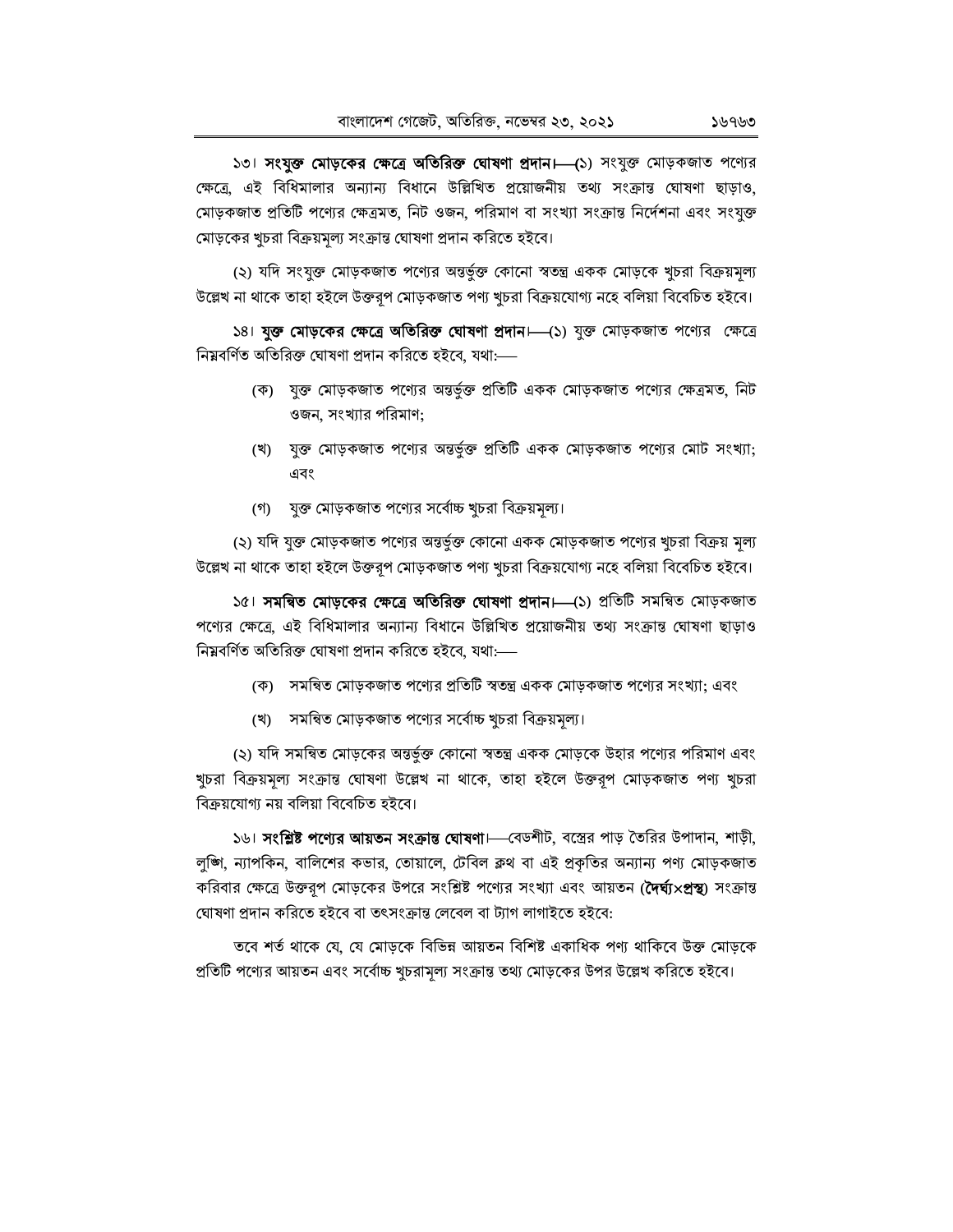১৭। কতিপয় ক্ষেত্রে মোড়কের উপর পণ্যের আয়তন এবং ওজন সংক্রান্ত ঘোষণা। ব্যানো পণ্যের আয়তন এবং ওজন বা উভয়ের সংযুক্তি উক্ত পণ্যের মূল্যের সহিত সম্পর্কযুক্ত হইলে উক্তরূপ পণ্যের মোড়কে পণ্যের পরিমাণ সংক্রান্ত ঘোষণার সহিত উহার আয়তন এবং ওজন বা উভয়ের সহিত সংযুক্তি সংক্রান্ত তথ্যও অন্তর্ভুক্ত করিতে হইবে।

১৮। ব্যবহার্য শীটের সংখ্যা সংক্রান্ত ঘোষণা প্রদান।—এলুমিনিয়াম ফয়েল, ফেসিয়াল টিস্যু, পানি নিরোধক কাগজ (Waxed Paper), টয়লেট পেপার বা অন্য কোনো শীট মোড়কজাত করিবার ক্ষেত্রে উক্ত মোড়কের উপর সংশ্লিষ্ট পণ্যের পরিমাণ সংক্রান্ত ঘোষণার সহিত উক্তরূপ পণ্যের সংখ্যা এবং প্রতিটির আয়তন, আকার বা ওজন ইত্যাদি সংক্রান্ত একটি বিবরণীও প্রদান করিতে হইবে।

১৯। **কন্টেইনার প্রকৃতির পণ্যের আয়তন সংক্রান্ত ঘোষণা প্রদান পদ্ধতি**।- ব্যাগ, বাক্স, কাপ, পাত্র বা অনুরূপ কোনো পণ্য-সামগ্রী, যাহা অন্য কোনো বস্তুর উপাদান, খুচরা বিক্রয়ের উদ্দেশ্যে কন্টেইনার হিসাবে ব্যবহৃত হইলে, উক্তরূপ কন্টেইনারে নিম্নবর্ণিত পদ্ধতিতে উহার পরিমাণ ঘোষণা সংক্রান্ত লেবেল বা ট্যাগ লাগাইতে হইবে, যথা:--

> (১) মোড়কজাতকৃত ব্যাগের সংখ্যার ক্ষেত্রে, ব্যাগের রৈখিক আয়তন, যদি উহা রোলাকৃতির ছিদ্র বিশিষ্ট মোড়ক বা অন্য কোনো ভাবে মোড়কজাত করা হয়।

## উদাহরণ:

(ক) কাপড়ের পট্টিবিহীন ব্যাগের ক্ষেত্রে—

'২৫টি ব্যাগ, ২০০ মি.মি.×২০০ মি.মি.';

(খ) কাপড়ের পট্টিযুক্ত ব্যাগের ক্ষেত্রে-

'Sooि ব্যাগ, ৬০০ মি.মি.xboo মি.মি.x২০০ মি.মি.';

(২) বর্গাকৃতির (Square), আয়তক্ষেত্র (Oblong) আকৃতির, সমকোণী চতুর্ভুজ (Rectangular) আকৃতির বা অনুরূপ অন্য কোনো আকৃতির কন্টেইনারের ক্ষেত্রে, মোড়কজাত কন্টেইনারের সংখ্যা, কন্টেইনারের দৈর্ঘ্য (Length), প্রস্থ (Width) এবং, প্রয়োজনে, গভীরতা (Depth)।

## উদাহরণ :

- (ক) ২টি কেক প্যান, '২০০ মি.মি.x ২০০ মি.মি';
- (খ) ১টি রোস্টিং প্যান, '২৫০ মি.মি.x ২০০ মি.মি.x ৫০ মি.মি.';
- (৩) বৃত্তাকার বা গোলাকৃতির মোড়ক বা কন্টেইনার, যাহা কাপ বা অনুরূপ কোনো প্রকৃতির নয়, এর ক্ষেত্রে, উক্ত মোড়ক বা কন্টেইনারজাত পণ্য-সামগ্রীর ব্যাস ( $Diameter$ ) এবং, প্রয়োজনে, মোড়ক বা কন্টেইনারের গভীরতা ( $\mathrm{Depth}$ )।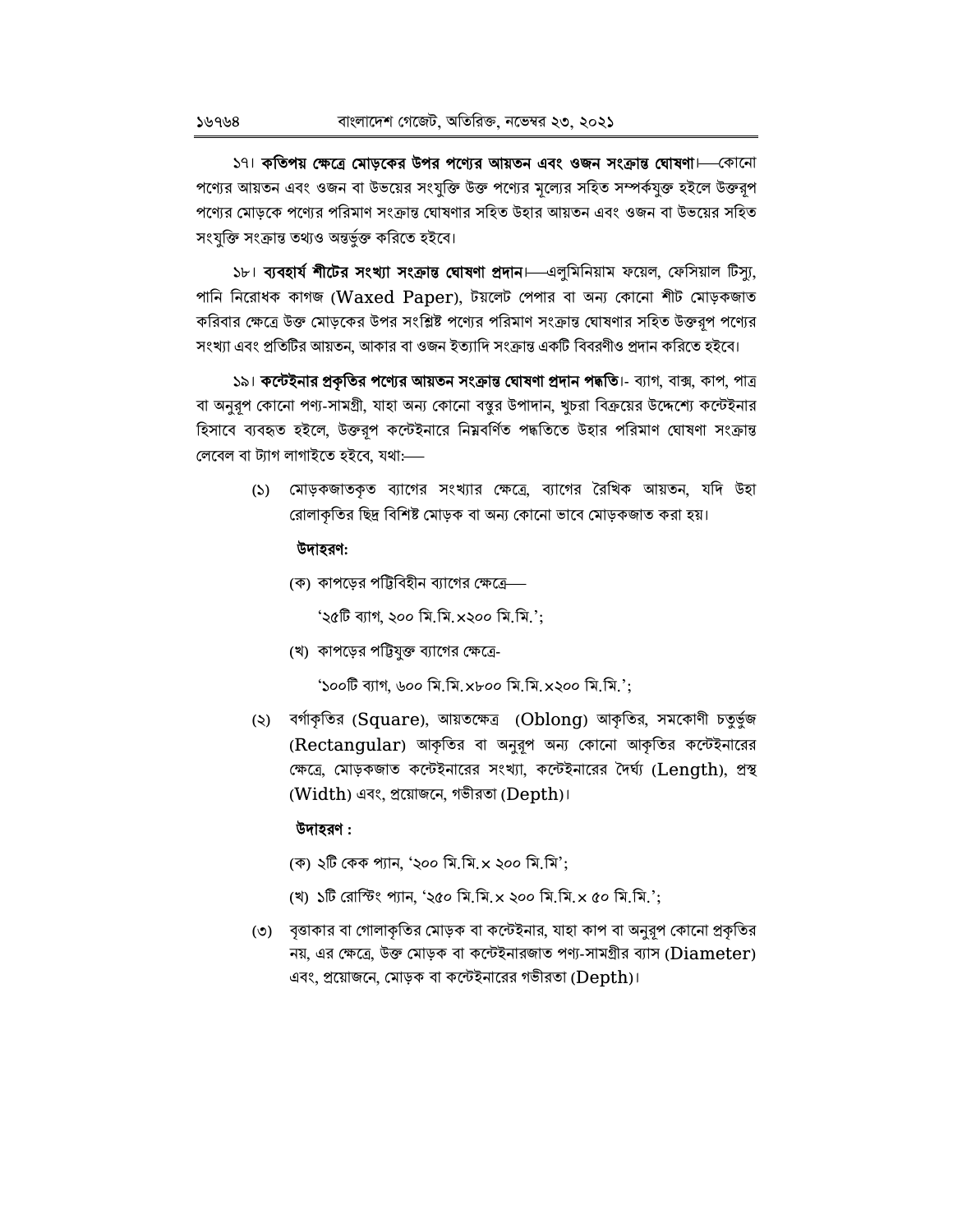#### উদাহরণ:

 $96$  কড়াই, ২০০ মি.মি. ব্যাস x ১০০ মি.মি. গভীরতা'।;

(৪) মোড়কের রেফারেন্সের ভিত্তিতে মোড়ক বা কন্টেইনার ব্যবহারের ক্ষেত্রে, এইরূপ মোড়ক বা কন্টেইনারের মানসম্মত (Standard) ওজন বা পরিমাণের ক্ষেত্রে সংশ্লিষ্ট মোড়ক বা কন্টেইনারের সুনির্দিষ্ট পণ্য বা পণ্য শ্রেণির ধারণ ক্ষমতার পরিমাণ, উহার পরিমাণ সংক্রান্ত ঘোষণায়, অন্তর্ভুক্ত করিতে হইবে।

ব্যাখ্যা-১। লিকুইড, সেমি সলিড, আঠালো পদার্থ বা সলিড এবং লিকুইডের সংমিশ্রণ পদার্থ ব্যবহারকারী কন্টেইনারের ক্ষেত্রে এই বিধান প্রযোজ্য হইবে।

উদাহরণ: ফ্রিজার বক্স- '৪টি বক্স, ৫০০ মি.লি. ধারণ ক্ষমতা সম্পন্ন, ১২০ মি.মি. x১০০ মি.মি. x৭০ মি.মি.'।

ব্যাখ্যা-২। সলিড (Solid) ব্যবহারকারী মোড়ক বা কন্টেইনারের ক্ষেত্রে এই বিধান প্ৰযোজ্য হইবে।

**উদাহরণ:** (ক) ব্যাগ-'৮টি ব্যাগ, ১০০ কেজি ধারণ ক্ষমতা সম্পন্ন, ৯০০ মি.মি.x১৫০০ মি মি '।

(খ) কাপ- '২০ টি কাপ, ২০০ মি.লি. ধারণ ক্ষমতা সম্পন্ন'।

ব্যাখ্যা-৩।—অন্য কোনো স্থায়ী মোড়ক বা কন্টেইনার শক্তিশালীকরণের উদ্দেশ্যে কোনো মোডক বা কন্টেইনার ব্যবহৃত হইলে. স্থায়ী মোডক বা কন্টেইনারের ধারণ ক্ষমতা সংক্রান্ত ঘোষণা প্রদান করিতে হইবে।

**উদাহরণ:** ক্যানের সারি- '১০ সারি, ৪৫০ মি.মি.x ১০০মি.মি., ১০০ লিটার পর্যন্ত ধারণ ক্ষমতাসম্পন্ন ক্যান':

- (৫) টাইলস, বেসিন, কমোড বা সিরামিক পণ্যের মোড়কের ক্ষেত্রে দৈর্ঘ্য (Length), প্ৰস্থ (Width), এবং ক্ষেত্ৰমত গভীরতা (Depth) এবং পুরুত্ব (Thickness);
- (৬) টেলিভিশন, কম্পিউটার বা ল্যাপটপ আড়াআড়ি দৈর্ঘ্য (Diagonal Length);
- এয়ার কুলার বা রেফ্রিজারেটর দৈর্ঘ্য, প্রস্থ এবং আয়তন বা ধারণক্ষমতা (লিটারে);  $(9)$
- (৮) ফ্যানের মোড়কের ক্ষেত্রে ঘূর্ণন দৈর্ঘ্য (Rotational Length);
- জতার মোড়কের ক্ষেত্রে দৈর্ঘ্য এবং ক্ষেত্রমত আকার (Size);  $(\delta)$
- (১০) ঢেউটিনের মোড়কের ক্ষেত্রে দৈর্ঘ্য, প্রস্থ এবং ক্ষেত্রমত আকার (Size), ওজন ও পুরুত্ব।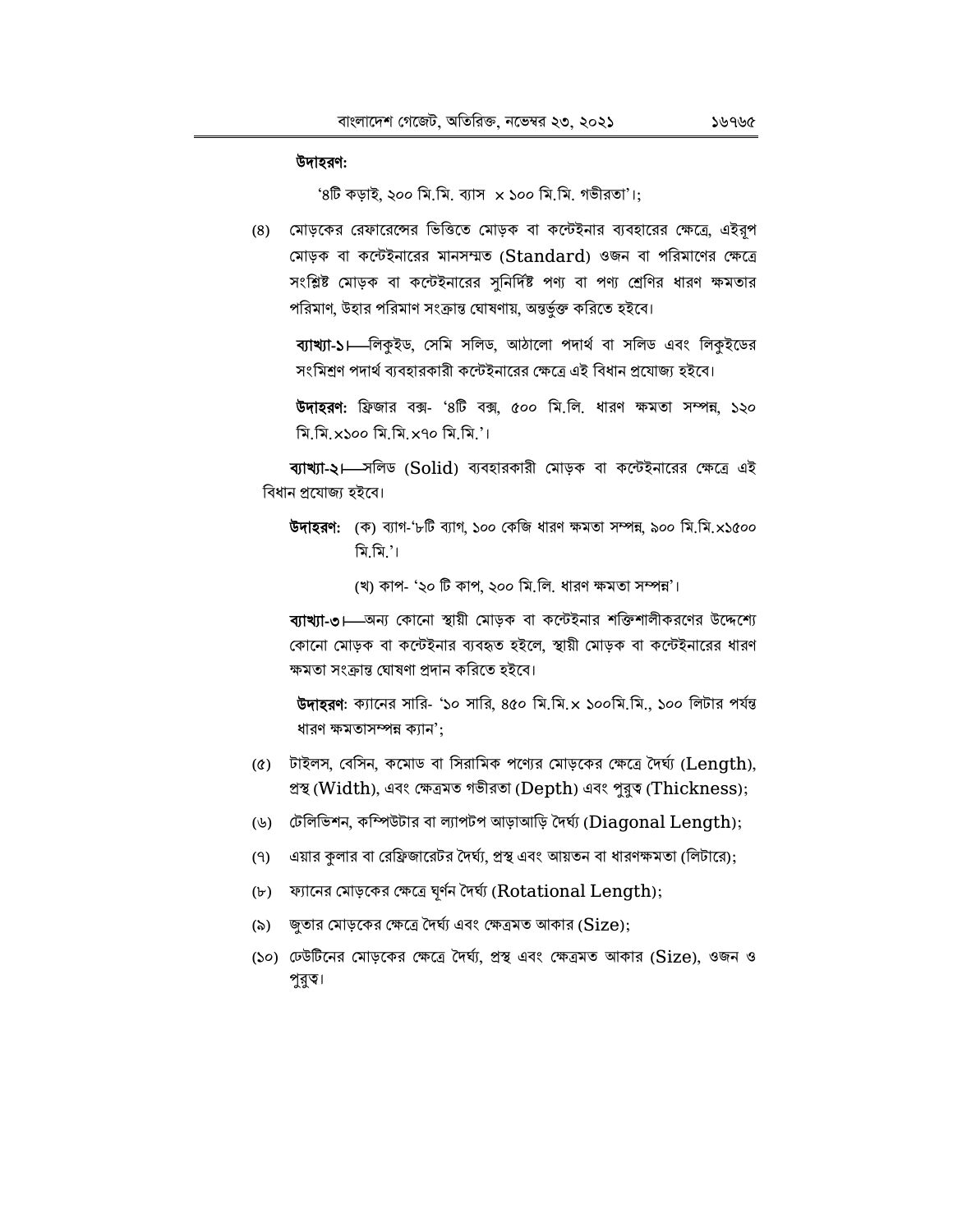## পরিচ্ছেদ-৩

#### মোড়ক বিষয়ে মিথ্যা ও বিভ্রান্তিকর তথ্যের মাধ্যমে ভোক্তাকে বিভ্রান্তকরণ সম্পর্কিত

২০৷ মোড়কের আকার, আকৃতি, রং ও পণ্য সম্পর্কে মিথ্যা ও বিভ্রান্তিকর তথ্য উপস্থাপনে **বিধি-নিষেধ**।—(১) পণ্য সম্পর্কে কোনো মিথ্যা বা ভ্রান্ত ধারণার সৃষ্টি হয় বা সত্য নয় এমন কোনো তথ্য বা অভিব্যক্তি কোনো মোড়কে ঘোষণা, প্রকাশ বা প্রদর্শন করা যাইবে না:

(২) মোড়কজাত পণ্য সম্পৰ্কে অতিরিক্ত কোনো তথ্য উহার ভোক্তাকে অবহিত করা আবশ্যক হইলে, এই বিধির বিধান অনুযায়ী উহা স্পষ্ট, সুনির্দিষ্ট ও সহজবোধ্যভাবে প্যানেলে উপস্থাপন করিতে হইবে।

উদাহরণ: পণ্য সম্পর্কে নিম্নবর্ণিত কোনো শব্দ, তথ্য বা অভিব্যক্তি কোনো মোড়কে ঘোষণা, প্রকাশ বা ব্যবহার করা যাইবে না, যদি না ইহার স্বপক্ষে সরকার কর্তৃক স্বীকৃত বা অনুমোদিত তথ্য, প্রমাণপত্র, অনুমোদন, গবেষণাপত্র, ইত্যাদি, থাকে, যথা:—

- (ক) হালাল (Halal), ১০০% হালাল, ১০০% পরিশোধিত (Refined), রং ফর্সাকারী (Fairness), রোগ নিরাময়কারী, মাথা ঠান্ডাকারী (Brain Cooled), যোলো আনা, ১০০% খাঁটি (Pure), ১০০% পিউর, সুপার পিউর, সুপার রিফাইন্ড (Super Refined), Export Quality, রপ্তানিকারক, Export by বা এই ধরনের অন্য কোনো বিভ্রান্তি সৃষ্টিকারী তথ্য;
- (খ) চিকিৎসক, বিশেষজ্ঞ বা অনুরূপ কোনো ব্যক্তি বা প্রতিষ্ঠান কর্তৃক সুপারিশকৃত ক্রেতা বিভ্রান্তিমূলক কোনো তথ্য বা অভিব্যক্তি;
- (গ) পণ্যের গুরুত্ব বৃদ্ধি করিতে উহার পরিমাণ ও পুষ্টিগুণের বিষয়ে কোনো মিথ্যা তথ্য, দাবি বা অপকৌশল।

৩) পণ্যের নিট ওজন, পরিমাণ বা সংখ্যা সংক্রান্ত ঘোষণা প্রদানের ক্ষেত্রে কোনো মিথ্যা তথ্য বা বিভ্রান্তিকর অথবা এইরপ কোনো শব্দ, চিহ্ন বা অভিব্যক্তি ব্যবহার করা যাইবে না যাহাতে সংশ্লিষ্ট মোড়কজাত পণ্যের পরিমাণ সম্পর্কে কোনো অতিরঞ্জিত, ভ্রান্ত বা অপ্রাসজ্ঞিক ধারণার সৃষ্টি হয়।

**উদাহরণ**: পণ্যের পরিমাণ সংক্রান্ত ঘোষণার ক্ষেত্রে নিম্নবর্ণিত কোনো শব্দ ব্যবহার করা যাইবে না, যথা $:=$ 

- (ক) সর্বনিম্ন, অন্যন, সর্বমোট, আনুমানিক বা এইরূপ অন্য কোনো শব্দ; বা
- (খ) জাম্বু, জায়ান্ট, পূর্ণ, ইকনমি, বড়, অতিরিক্ত, রাজা, রানী বা এইরূপ অন্য কোনো শব্দ; এবং
- (গ) কোনো মোড়কে ডজন (১২), কুড়ি (২০), পোন (৮০), গ্রোস (১৪৪), গ্রেট গ্রোস (১৭২৮) বা অনুরূপ কোনো সংখ্যা।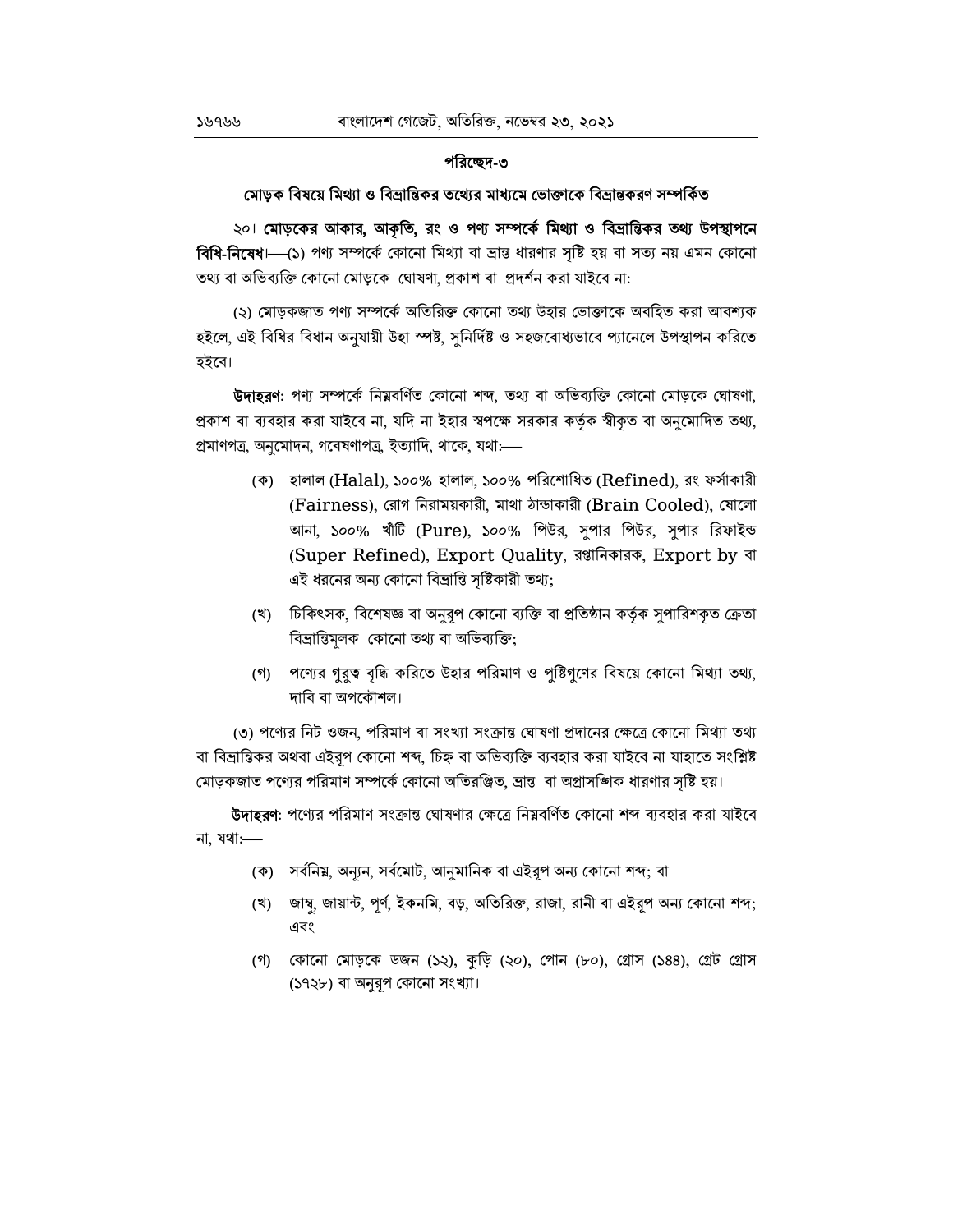(৪) পণ্য মোড়কজাত করিবার ক্ষেত্রে নিম্নবর্ণিত বিষয় বিবেচনায় লইতে হইবে, যথা:—

- (ক) কোনো মোড়কে কোনো প্রকার ফলস পার্শ্ব দেয়াল, ছিপি, ধারক, আবরণ ইত্যাদি থাকিতে পারিবে না বা মোড়কের আকার আকৃতি এমনভাবে তৈরি করা যাইবে না যাহা পণ্যের পরিমাণকে অতিরঞ্জিত করিবে এবং ভোক্তাকে প্রতারিত করিবে;
- (খ) কোনো মোড়কে উহার ধারণ ক্ষমতার তুলনায় কম পণ্য মোড়কজাতকরণ করিয়া বাজারজাত করা যাইবে না যদি না প্রমাণিত হয় যে, এইরূপ মোড়কজাত পণ্য নিম্নবৰ্ণিত উদ্দেশ্যে মোড়কজাত করা হইয়াছে, যথা:----
	- (অ) এইরূপ মোড়কের অভ্যন্তরস্থ বস্তুর সুরক্ষা; বা
	- (আ) এইরূপ মোড়কের অভ্যন্তরস্থ বস্তুর জন্য বা মোড়কজাতকরণের জন্য ব্যবহৃত মেশিনের প্রয়োজনীয় শর্ত পূরণ;
- (গ) কোনো মোড়কে একই প্যানেলে একই তথ্য একাধিকবার এমনভাবে উপস্থাপন করা যাইবে না, যাহাতে বিধিমালায় নির্ধারিত আবশ্যকীয় ঘোষণাসমূহ বুঝিবার ক্ষেত্রে সমস্যা সৃষ্টি করে;
- (ঘ) কোনো মোড়কে উহার অভ্যন্তরস্থ পণ্য এবং উহার পরিমাণ সম্পর্কিত নহে বা কোনো আইন দ্বারা নির্ধারণ করিয়া দেওয়া হয় নাই এমন কোনো তথ্য উপস্থাপন করা যাইবে না:

তবে শর্ত থাকে যে, সামাজিক সচেতনতামূলক বা অনুরূপ অন্য কোনো ঘোষণা প্রদানের ক্ষেত্রে এই দফার বিধান প্রতিবন্ধক হইবে না;

- (ঙ) কোনো মোড়কে উপস্থাপিত তথ্য বা মোড়কের আকার-আকৃতি, রং, ডিজাইন এমনভাবে করা যাইবে না যাহাতে প্রয়োজনীয় তথ্য বুঝিতে বা দৃষ্টিগোচর হইতে সমস্যা হয় অথবা পণ্য সম্পর্কে বা পণ্যের নিট পরিমাণ সম্পর্কে ভোক্তা প্রতারিত হইতে পারে;
- (চ) কোনো মোড়কের আকার বা আকৃতি কোনোক্রমেই উহার অভ্যন্তরস্থ পণ্যের পরিমাণ অপেক্ষা দ্বিগুণের বেশি হইতে পারিবে না।

(৫)৫ ঘন সেন্টিমিটার বা তাহার চেয়েও কম ধারণক্ষমতা সম্পন্ন মোড়কের ক্ষেত্রে উহার পণ্যের পরিমাণ সংক্রান্ত ঘোষণা ট্যাগ, কার্ড, ট্যাপ বা একই ধরনের অন্য কোনো বস্তুতে উল্লেখপূর্বক উহা কন্টেইনারে এমনভাবে লাগাইতে হইবে যাহাতে মোড়ক খোলা ব্যতিরেকে উহা খোলা না যায়।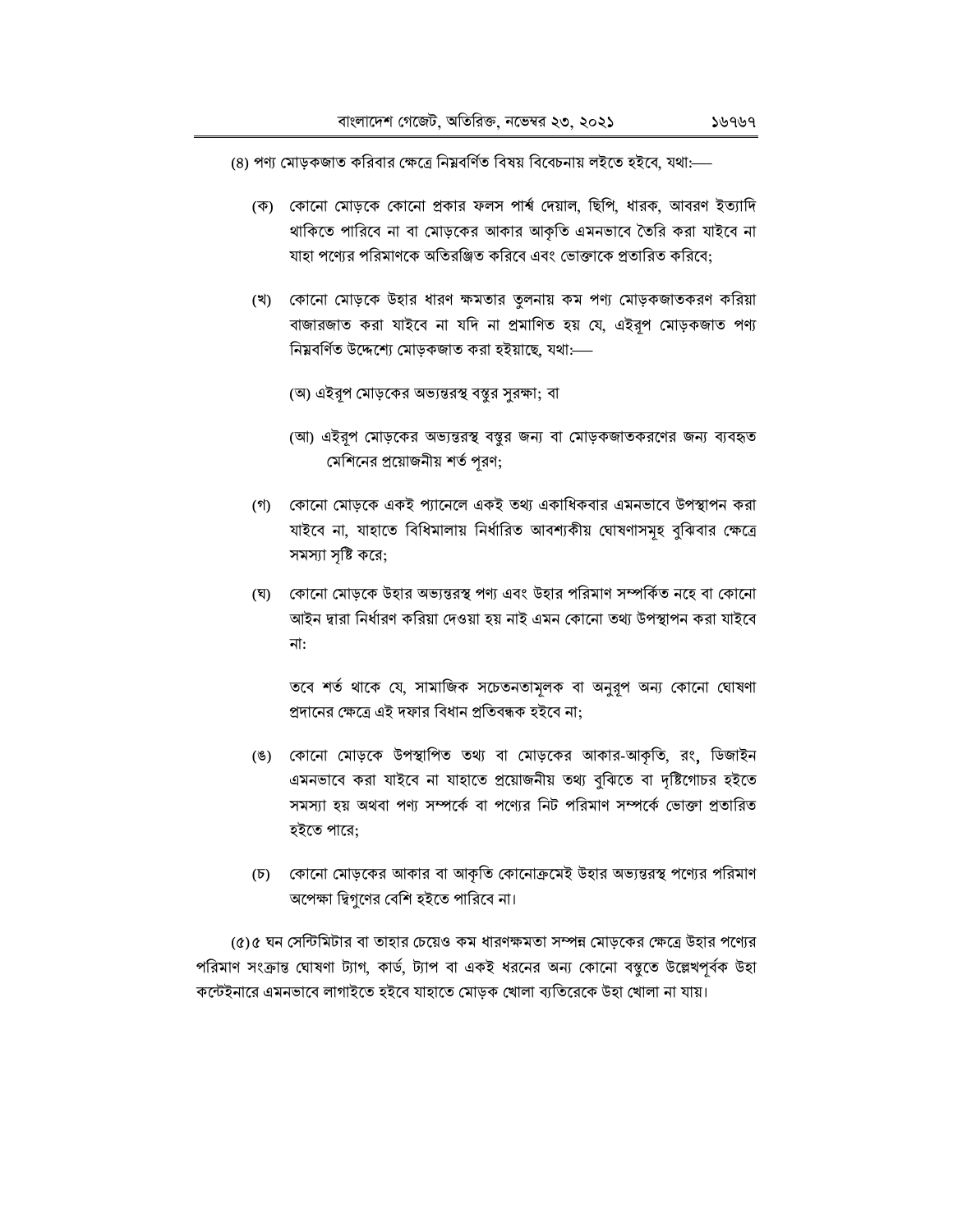## পরিচ্ছেদ-৪

## পাইকারী ও খুচরা বিক্রয়কারী ডিলার এবং ভেজিটেরিয়ান বা নন-ভেজিটেরিয়ান খাদ্যপণ্য সম্পর্কিত

২১।**পাইকারী বিক্রয়কারী ডিলার এবং খুচরা বিক্রয়কারী ডিলার সংক্রান্ত বিধান।—(১**) আইন এবং এই বিধিমালার বিধানের সহিত অসামঞ্জস্যপূর্ণ কোনো মোড়কজাত পণ্য কোনো পাইকারী বিক্রয়কারী ডিলার বা খুচরা বিক্রয়কারী ডিলার বিক্রয়, বিতরণ, সরবরাহ, প্রদর্শনী বা বিক্রয়ের উদ্দেশ্যে মজুদ করিতে পারিবেন না।

(২) কোনো খচরা বিক্রয়কারী ডিলার বা অন্য কোনো ব্যক্তি, উৎপাদনকারী, মোড়কজাতকারী এবং পাইকারী বিক্রয়কারী ডিলারসহ, মোড়কজাত আকারে কোনো পণ্য উক্ত মোড়কের গায়ে উল্লিখিত সর্বোচ্চ খুচরা বিক্রয়মূল্যের চেয়ে অধিক মূল্যে বিক্রয় করিতে পারিবেন না।

**ব্যাখ্যা।—**এই বিধির অধীন 'পাইকারী বিক্রয়' অর্থ একজন পাইকারী বিক্রয়কারী ডিলার কর্তৃক অপর একজন খুচরা বিক্রয়কারী ডিলারের নিকট বিক্রয়, বিতরণ বা সরবরাহ।

(৩)কোনো পণ্য বিক্রয়ের উদ্দেশ্যে মোড়কজাত (Pre-packaged) করিবার পর উক্ত পণ্যের উপর আরোপিত কর পুনঃনির্ধারিত হইলে, উৎপাদনকারী বা মোড়কজাতকারী কর্তৃক পুনঃনির্ধারিত সর্বোচ্চ খুচরা বিক্রয়মূল্যের অধিক মূল্যে, পাইকারী বিক্রয়কারী ডিলার বা অন্য কোনো ব্যক্তি উক্তরূপ পণ্য বিক্রয় করিতে পারিবেন না।

(৪) উৎপাদনকারী বা প্রযোজ্য ক্ষেত্রে, মোড়কজাতকারী কর্তৃক উপ-বিধি (৩) এর অধীন মোড়কজাত পণ্যের মূল্য পুনঃনির্ধারণ সংক্রান্ত বিষয়টি অন্যুন দুইটি বিজ্ঞাপনের মাধ্যমে, যাহার মধ্যে একটি বিজ্ঞাপন বহুল প্রচারিত অন্যন ২(দুই) টি প্রিন্ট বা ইলেকট্রনিক মিডিয়ায় প্রচার করিতে হইবে, ভোক্তা সাধারণকে অবহিত করিতে হইবে এবং মহাপরিচালক বা ক্ষমতাপ্রাপ্ত ব্যক্তিকে নোটিশ জারির মাধ্যমে এইরূপ মোড়কজাত পণ্যের মূল্য পুনঃনির্ধারণ সংক্রান্ত বিষয়টি অবহিত করিতে হইবে এবং অনুরূপভাবে মোড়কজাতপণ্যের মূল্য পুনঃনির্ধারণ কোনোক্রমেই সংশ্লিষ্ট পণ্যের উপর পুনঃনির্ধারিত কর বা নৃতনভাবে আরোপিত করের চেয়ে বেশি হইবে না:

তবে শর্ত থাকে যে, কোনো পণ্যের উপর আরোপিত করের হার বৃদ্ধি, বা নৃতনভাবে আরোপিত কর, কোনো আইনের অধীন আবশ্যিকভাবে প্রদেয় হইলে উক্ত পণ্যের মূল্য পুনঃনির্ধারণ সংক্রান্ত বিষয়ে পত্রিকায় বিজ্ঞপ্তি প্রদানের প্রয়োজন নাই:

আরও শর্ত থাকে যে, যে মোড়কে এই মর্মে উল্লেখ থাকে যে, সংশ্লিষ্ট পণ্য যে মাসে মোড়কজাত করা হইয়াছে সেই মাসেই উহার উপর আরোপিত বিদ্যমান করের হার পুনঃর্নিধারণ করা হইয়াছে বা নৃতনভাবে উহার উপর কর আরোপ করা হইয়াছে , উক্ত মোড়কজাত পণ্য ব্যতীত অন্য কোনো মোড়কজাত পণ্যের উপর খুচরা বিক্রয়কারী ডিলার পুনঃনির্ধারিত হারে মূল্য আদায় করিতে পারিবেন না:

আরও শর্ত থাকে যে, যে মাসে পণ্য মোড়কজাত করা হইয়াছে সে মাস নির্বিশেষে, মোড়কের উপর উল্লিখিত পণ্যের মূল্য পুনঃনির্ধারিত মূল্যের চেয়ে কম হইলে খুচরা বিক্রয়কারী ডিলার বা অন্য কোনো ব্যক্তি উক্ত মোড়কজাত পণ্যের ক্ষেত্রে পুনঃনির্ধারিত মূল্যের চেয়ে অধিক মূল্য আদায় করিতে পারিবেন না।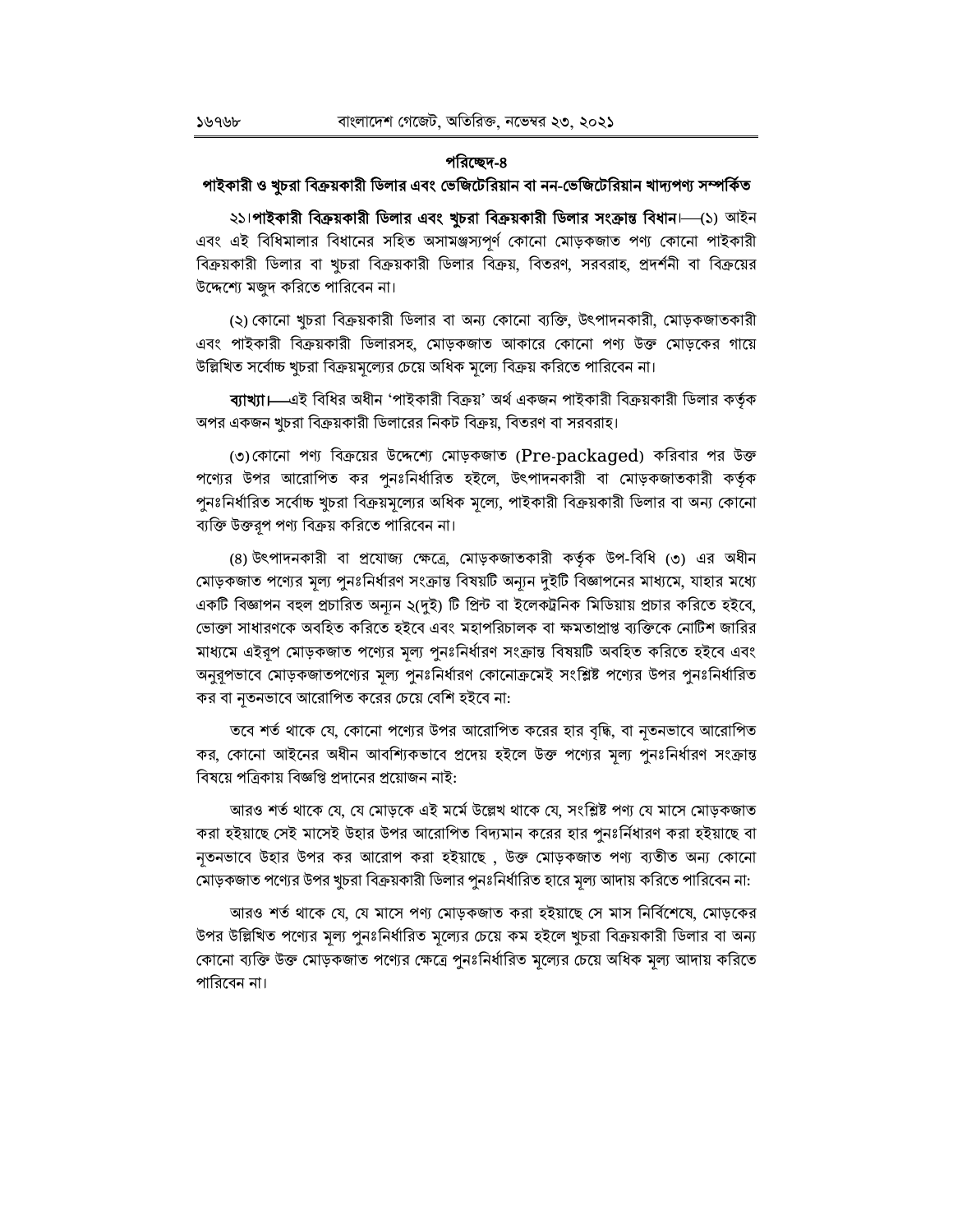(৫) যে মোড়কে এই বিধিমালার অধীন উহা মোড়কজাত করিবার তারিখ, মাস এবং বৎসর উল্লেখ করিবার প্রয়োজন নাই, উক্ত মোড়কের ক্ষেত্রে উপ-বিধি (৩) এর বিধান প্রযোজ্য হইবে না।

(৬) কোনো খুচরা বিক্রয়কারী ডিলার বা অন্য কোনো ব্যক্তি, ক্ষেত্রমত, উৎপাদনকারী বা মোড়কজাতকারী কর্তৃক, মোড়কে উল্লিখিত সর্বোচ্চ খুচরা বিক্রয়মূল্য মুছিয়া ফেলা, ঝাপসা করা বা অন্য কোনোভাবে পরিবর্তন করিতে পারিবেন না।

(৭) র্যাপিং এর উপর মুদ্রিত বিক্রয়মূল্য, উক্ত র্যাপিং মোড়কের উপর ব্যবহৃত হইলে, উৎপাদনকারী বা মোড়কজাতকারী কর্তৃক পরিবর্তন করা যাইবে না।

২২। মোড়কজাতকৃত ভেজিটেরিয়ান বা নন-ভেজিটেরিয়ান খাদ্য লেবেলিং-এর ক্ষেত্রে বিশেষ শর্তাবলি।- ভেজিটেরিয়ান বা নন-ভেজিটেরিয়ান খাদ্য বা খাদ্যপণ্যের লেবেলে প্রযোজ্য ক্ষেত্রে, 'ভেজিটেরিয়ান' বা 'নন-ভেজিটেরিয়ান' অভিব্যক্তি উল্লেখ করিতে হইবে এবং উক্তরূপ ঘোষণার ক্ষেত্রে নিম্নবৰ্ণিত পদ্ধতি অনুসরণ করিতে হইবে, যথা:----

> নন-ভেজিটেরিয়ান' খাদ্য সম্পর্কিত ঘোষণা নিয়ের টেবিলে বর্ণিত চিহ্নের মাধ্যমে (ক) করিতে হইবে, যাহার বহিঃরেখায় বাদামি রঙবিশিষ্ট একটি বর্গের অভ্যন্তরে বাদামি রঙ দ্বারা আবৃত একটি বৃত্ত থাকিবে এবং উক্ত বর্গের বাহুর দৈর্ঘ্য হইবে বৃত্তের ব্যাসের দ্বিগুণ, যথা:-



- (খ) কোনো খাদ্য বা খাদ্যপণ্যে নন-ভেজিটেরিয়ান উপাদান বা উপকরণ হিসাবে শধ ডিমের উপস্থিতি বিদ্যমান থাকিলে উৎপাদনকারী বা মোড়কজাতকারী বা বিক্রেতা কর্তৃক অতিরিক্ত হিসাবে মোড়কে এতদ্সংক্রান্ত ঘোষণা প্রদান করিতে হইবে;
- (গ) 'ভেজিটেরিয়ান' খাদ্য সম্পর্কিত ঘোষণা নিমের টেবিলে বর্ণিত চিহ্নের মাধ্যমে করিতে হইবে, যাহার বহিঃরেখায় সবুজ রঙবিশিষ্ট একটি বর্গের অভ্যন্তরে সুবজ রঙ দ্বারা আবৃত একটি বৃত্ত থাকিবে এবং উক্ত বর্গের বাহর দৈর্ঘ্য হইবে বৃত্তের ব্যাসের দ্বিগুণ, যথা:-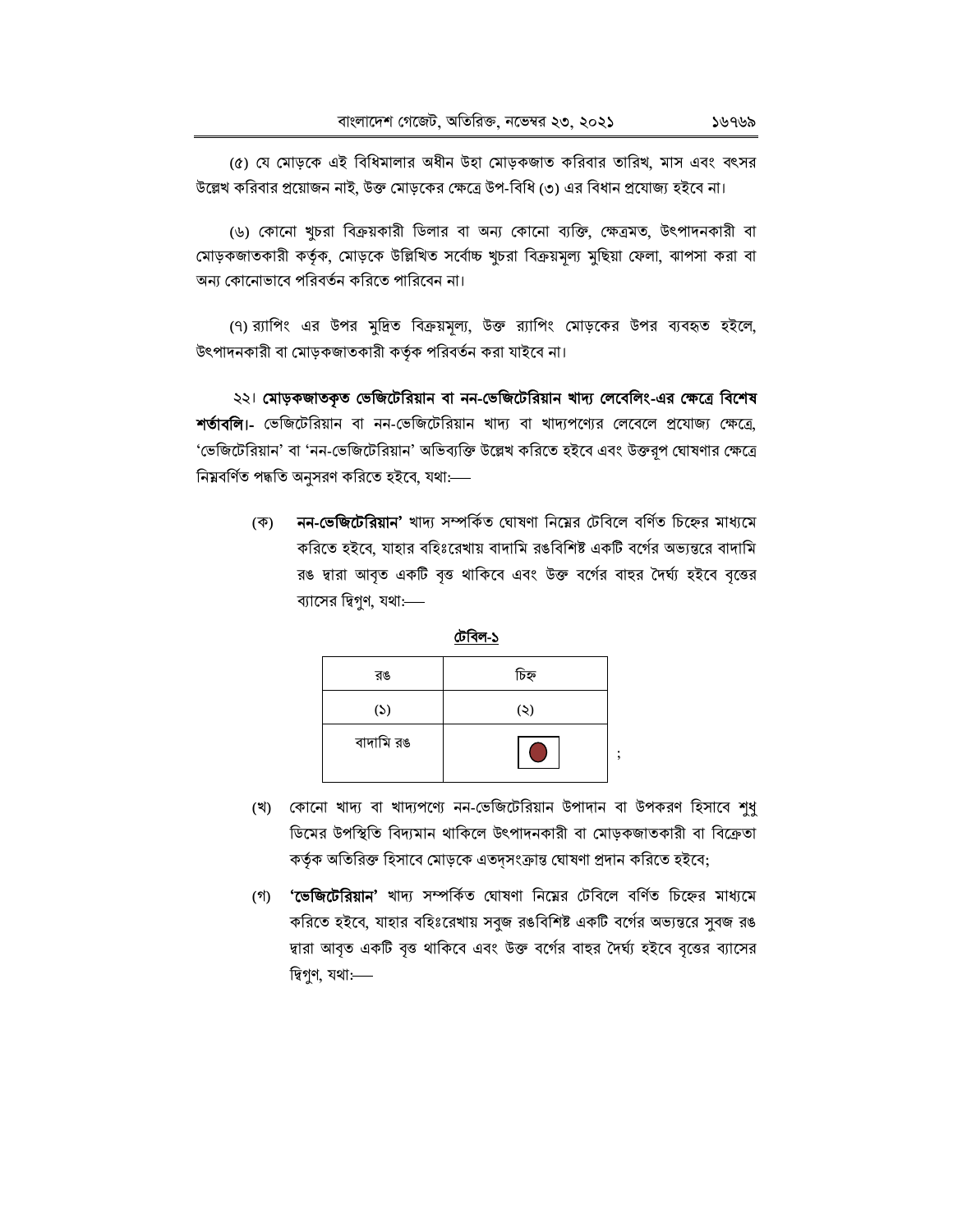

| ঢোবল- |  |
|-------|--|

| চিহ্ন |   |
|-------|---|
| (5)   |   |
|       | , |
|       |   |

(ঘ) দফা (ক) ও (গ) তে উল্লিখিত নির্দিষ্ট রঙিন চিহ্নের পরিমাপ হইবে নিম্নরূপ, যথা:---



| ক্ৰামক<br>নং  | মূল প্রদর্শিত প্যানেলের ক্ষেত্রফল<br>(বৰ্গ সেন্টিমিটার) | সৰ্বনিয় ব্যাস(বৰ্গ<br>মিলিমিটার) |  |
|---------------|---------------------------------------------------------|-----------------------------------|--|
| $\mathcal{L}$ | ১০০ পৰ্যন্ত                                             | ৩                                 |  |
| ২।            | ১০০ এর উর্ধ্বে ৫০০ পর্যন্ত                              | 8                                 |  |
| ৩।            | ৫০০ এর উর্ধ্বে ২৫০০ পর্যন্ত                             | رلہ                               |  |
| 81            | ২৫০০ এর উর্ধ্বে                                         | ৮                                 |  |
|               |                                                         |                                   |  |

- (ঙ) দফা (ক) ও (গ) তে উল্লিখিত নির্দিষ্ট রঙিন চিহ্নটি নিম্নবর্ণিতভাবে স্পষ্টাকারে প্ৰদৰ্শিত হইতে হইবে, যথা:----
	- (অ) মোড়কের মূল প্রদর্শিত প্যানেলে কন্ট্রাস্ট ব্যাকগ্রাউন্ডসহ;
	- (আ) পণ্যের নাম বা ব্রান্ড নামের যথাসম্ভব সন্নিকটে; এবং
	- (ই) মোড়কে, পাত্রে, প্রচারপত্রে, লিফলেটে এবং যে কোনো বিজ্ঞাপন প্রচার মাধ্যমে।

ব্যাখ্যা।—এই বিধিতে উল্লিখিত—

- (ক) 'নন-ভেজিটেরিয়ান খাদ্য' অর্থ এইরূপ খাদ্য, যাহা সম্পূর্ণরূপে বা আংশিকভাবে প্রাণিজ উৎস হইতে প্রস্তুতকৃত, যেমন:- পশু, পাখি, মৎস্য ও ডিমসহ অন্যান্য প্রাণিজ উপাদান, তবে দুগ্ধ ও দুগ্ধজাতীয় খাদ্যপণ্য ইহার অন্তর্ভুক্ত হইবে না; এবং
- (খ) 'ভেজিটেরিয়ান খাদ্য' অর্থ প্রাণিজ খাদ্যোপকরণ ব্যতীত অন্যান্য সকল খাদ্য বা খাদ্যপণ্য।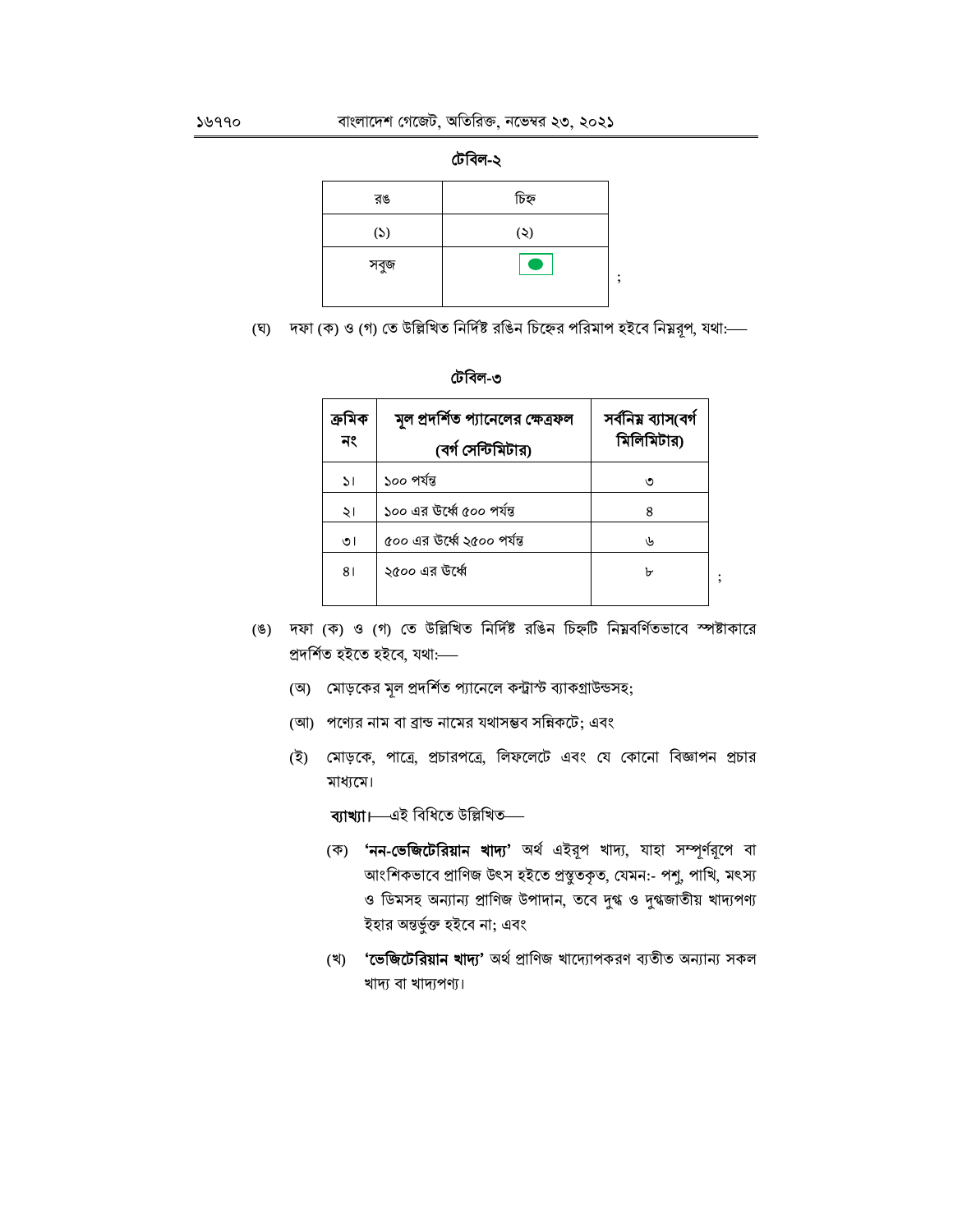## পরিচ্ছেদ-৫

## মোড়ক ও মোড়কজাত পণ্যের ক্রটি নির্ণয় ও পরিদর্শন পদ্ধতি

২৩। উৎপাদনকারী, মোড়কজাতকারীর ও আমদানিকারকের অধিক্ষেত্রাধীন মোড়কজাত পণ্যের পরিমাণ পরীক্ষা ও ক্রটি নির্ণয়ের পদ্ধতি।—(১) পণ্যসহ কোনো মোড়ক অথবা মোড়কের ব্যাচ বা লট এই বিধিমালার বিধান অনুযায়ী প্রস্তুত করা হইয়াছে কিনা তাহা নিশ্চিত করিবার উদ্দেশ্যে পরিদর্শক (মেট্রোলজি) বা ক্ষমতাপ্রাপ্ত অন্য কোনো কর্মকর্তা যে কোনো সময়ে উৎপাদনস্থল ও মোড়কজাতকরণস্থল, গুদামঘর ( $\rm{Godown}$ ) বা অন্য কোনো স্থান (যেখানে মোড়কজাত পণ্য রহিয়াছে বলিয়া ধারণা করা হইবে) পরিদর্শন করিতে পারিবেন।

(২) পরিচালক (মেট্রোলজি), উপ-পরিচালক (মেট্রোলজি), সহকারী পরিচালক (মেট্রোলজি), উর্ধ্বতন পরীক্ষক (মেট্রোলজি) ও পরীক্ষক (মেট্রোলজি) আইন ও এই বিধিমালার উদ্দেশ্য পূরণকল্লে তাহাদের উপর অর্পিত বা আরোপিত ক্ষমতা ও দায়িত্বের অতিরিক্ত হিসাবে একজন পরিদর্শক (মেট্রোলজি) এর উপর অর্পিত যে কোনো ক্ষমতা, পরিদর্শক (মেট্রোলজি) এর ন্যায় প্রয়োগ বা যে কোনো দায়িত্ব পালন করিতে পারিবেন।

(৩) উপ-বিধি (১) এ বর্ণিত পরিদর্শনের সময় সংশ্লিষ্ট মোড়ক হইতে, তফসিল-৬ এ উল্লিখিত পদ্ধতিতে নমুনা সংগ্রহ করিতে হইবে এবং উক্ত পরিদর্শনের ক্ষেত্রে তফসিল-৭ এ উল্লিখিত পদ্ধতি অনুসরণ করিতে হইবে।

(৪) পরিদর্শনের সময় পরিদর্শক (মেট্রোলজি) বা ক্ষমতাপ্রাপ্ত ব্যক্তি, মোড়কজাতকারী বা উৎপাদনকারীর প্রাঙ্গনে ব্যবহৃত ওজন ও পরিমাপক যন্ত্রপাতির সঠিকতা সম্পর্কে তথ্য গ্রহণ ও যাচাই করিবেন এবং আইন ও বিধি অনুযায়ী উহাদের সঠিকতা (Calibration or Verification) নিরূপণ করা হইয়াছে কি না তাহা যাচাই করিবেন এবং যথাযথভাবে তাহা স্হাপন, সংরক্ষণ ও ব্যবহৃত হইতেছে কিনা তাহা পর্যবেক্ষণ করিতে পারিবেন।

(৫) পরিদর্শকালে যদি প্রমাণিত হয় যে, কোনো মোড়ক এবং মোড়কের অভ্যন্তরস্থ পণ্যের পরিমাণ যথাযথ হয় নাই এবং উহাতে ক্রটি বিদ্যমান, তাহা হইলে উহা চিহ্নিতকরণপূর্বক পরিদর্শক (মেট্রোলজি) বা ক্ষমতাপ্রাপ্ত ব্যক্তি তফসিল-৮ এ উল্লিখিত ফরম অনুযায়ী প্রতিবেদন প্রস্তুত করিবেন এবং উহাতে উৎপাদনকারী বা মোড়কজাতকারীর বা তাহার প্রতিনিধির স্বাক্ষর গ্রহণ করিবেন অথবা উৎপাদনকারী বা মোড়কজাতকারী বা তাহার প্রতিনিধি কেহই উপস্থিত না থাকিলে বা তাহারা সকলেই যদি স্বাক্ষর প্রদানে অস্বীকৃতি জ্ঞাপন করেন তাহা হইলে উপযুক্ত স্বাক্ষীর স্বাক্ষর গ্রহণ করিবেন।

(৬) উপ-বিধি (৫) এ বর্ণিত প্রতিবেদনের একটি অনুলিপি উৎপাদনকারী অথবা মোড়কজাতকারীকে প্রদান করিতে হইবে।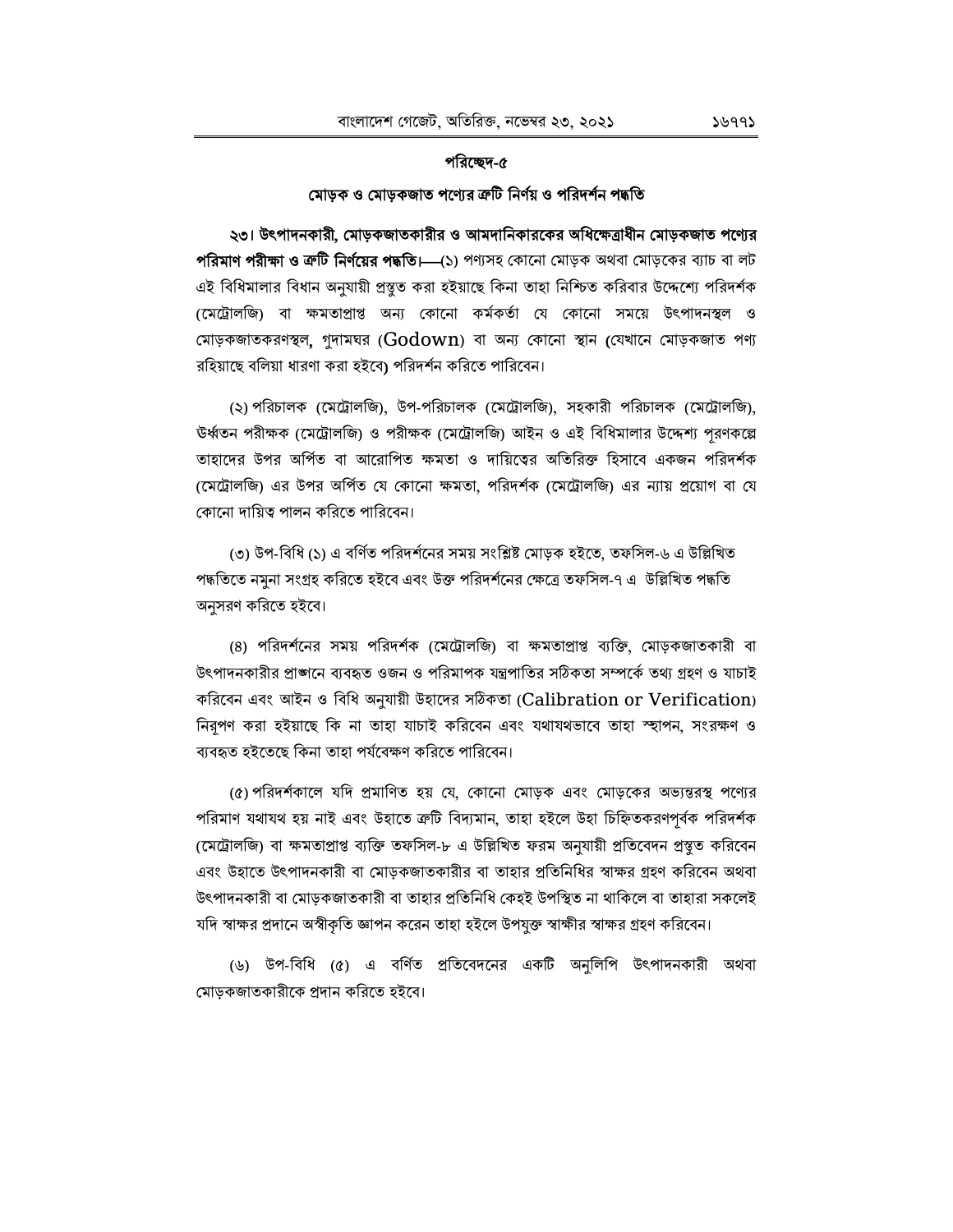(৭) উপ-বিধি (৫) এ উল্লিখিত প্রতিবেদন হইতে যদি প্রতীয়মান হয় যে,—

- (ক) নমুনা হিসাবে সরবরাহকৃত মোড়কজাত পণ্যসমূহের সর্বমোট পরিমাণের পরিসংখ্যানকৃত গড় (I) পরিমাণ উক্ত মোড়কে ঘোষণাকৃত পরিমাণের চেয়ে কম অথবা মোড়কের গায়ে সাঁটা লেবেলে ঘোষণাকৃত পরিমাণের ( $Q_n$ ) চেয়ে কম;
- (খ) মোড়কজাতকৃত পণ্যের পরিমাণের বুটি এই বিধিমালা অনুযায়ী সর্বাধিক অনুমোদিত বুটির (Maximum Permissible Error) চেয়ে বেশি;
- (গ) কোনো মোড়কের পণ্যের পরিমাণের ব্রুটি সর্বাধিক অনুমোদিত ব্রুটির দ্বিগুণের চেয়ে বেশি: বা
- (ঘ) কোনো মোড়কে বা মোড়কের গায়ে সাঁটা লেবেলে এই বিধিমালার অধীন প্রয়োজনীয় ঘোষণা নাই.

তাহা হইলে, উৎপাদনকারী বা মোড়কজাতকারী বা তৎকর্তৃক মনোনীত ব্যক্তি কর্তৃক যথাযথ ও পর্যাপ্ত কারণে অনুরোধপ্রাপ্ত হইলে, পরিদর্শক (মেট্রোলজি) বা ক্ষমতাপ্রাপ্ত ব্যক্তি যত দুত সম্ভব উহার নমুনা সংগ্রহ করিবেন এবং এই বিধিমালার বিধান অনুযায়ী উহা পুনরায় পরীক্ষা করিবেন।

(৮) পরিদর্শক (মেট্রোলজি) বা ক্ষমতাপ্রাপ্ত ব্যক্তি যথার্থ বিবেচনায় উপ-বিধি (৭) এ বর্ণিত পরীক্ষার ব্যয় পরিশোধের জন্য উৎপাদনকারী বা মোড়কজাতকারী বা মনোনীত ব্যক্তির নিকট হইতে অনধিক দশ হাজার টাকা আদায় করিতে পারিবেন:

তবে শর্ত থাকে যে, অনুরূপ পরীক্ষার ক্ষেত্রে এই বিধিমালার অধীন ইতঃপূর্বে পরীক্ষিত কোনো মোড়ক, উপ-বিধি (৯) ও (১২) এর বিধান পুরণ ব্যতিরেকে উৎপাদনকারী বা মোড়কজাতকারী কর্তৃক বিক্রয় অথবা বিতরণ করা যাইবে না।

(৯) এই বিধির অধীন পরিচালিত যে কোনো পরীক্ষার মাধ্যমে যদি প্রতীয়মান হয় যে, কোনো ব্যাচের কোনো পণ্যের মোড়ক আইন অথবা এই বিধিমালার কোনো বিধানের সহিত সম্পূর্ণ বা আংশিক অসংগতিপূর্ণ হয়, তাহা হইলে উৎপাদনকারী বা মোড়কজাতকারী কর্তৃক উক্ত ব্যাচের সকল মোড়ক পরীক্ষা করাইতে হইবে, এবং আইন ও বিধিমালার বিধানের সহিত অসামঞ্জস্যপূর্ণ মোড়কসমূহ বাছাই করিতে হইবে।

(১০) পরিচালক (মেট্রোলজি) বা ক্ষমতাপ্রাপ্ত ব্যক্তি যদি এই মর্মে সন্তুষ্ট হন যে, উৎপাদনকারী বা মোড়কজাতকারী কর্তৃক উপ-বিধি (৯) এর অধীন বাছাইকৃত মোড়কগুলো আইন ও বিধির বিধানের সহিত সংগতিপূর্ণ তাহা হইলে তিনি উক্ত মোড়কগুলো বিক্রয়, বিতরণ ও সরবরাহ করিবার অনুমতি প্রদান করিবেন।

(১১) উৎপাদনকারী এবং মোড়কজাতকারী কর্তৃক উপ-বিধি (৯) এ বর্ণিত পরীক্ষার পরে যদি এইরূপ কোনো মোড়ক পাওয়া যায় যাহা আইন অথবা এই বিধিমালার বিধানের সহিত সম্পূর্ণ বা আংশিক অসংগতিপূর্ণ, তাহা হইলে, উক্ত ব্যাচের মোড়ক আইন ও বিধিমালার বিধান অনুযায়ী পুনরায় মোড়কজাত বা পুনঃপ্রক্রিয়াজাত না হওয়া পর্যন্ত বিক্রয়, বিতরণ বা সরবরাহ করা যাইবে না।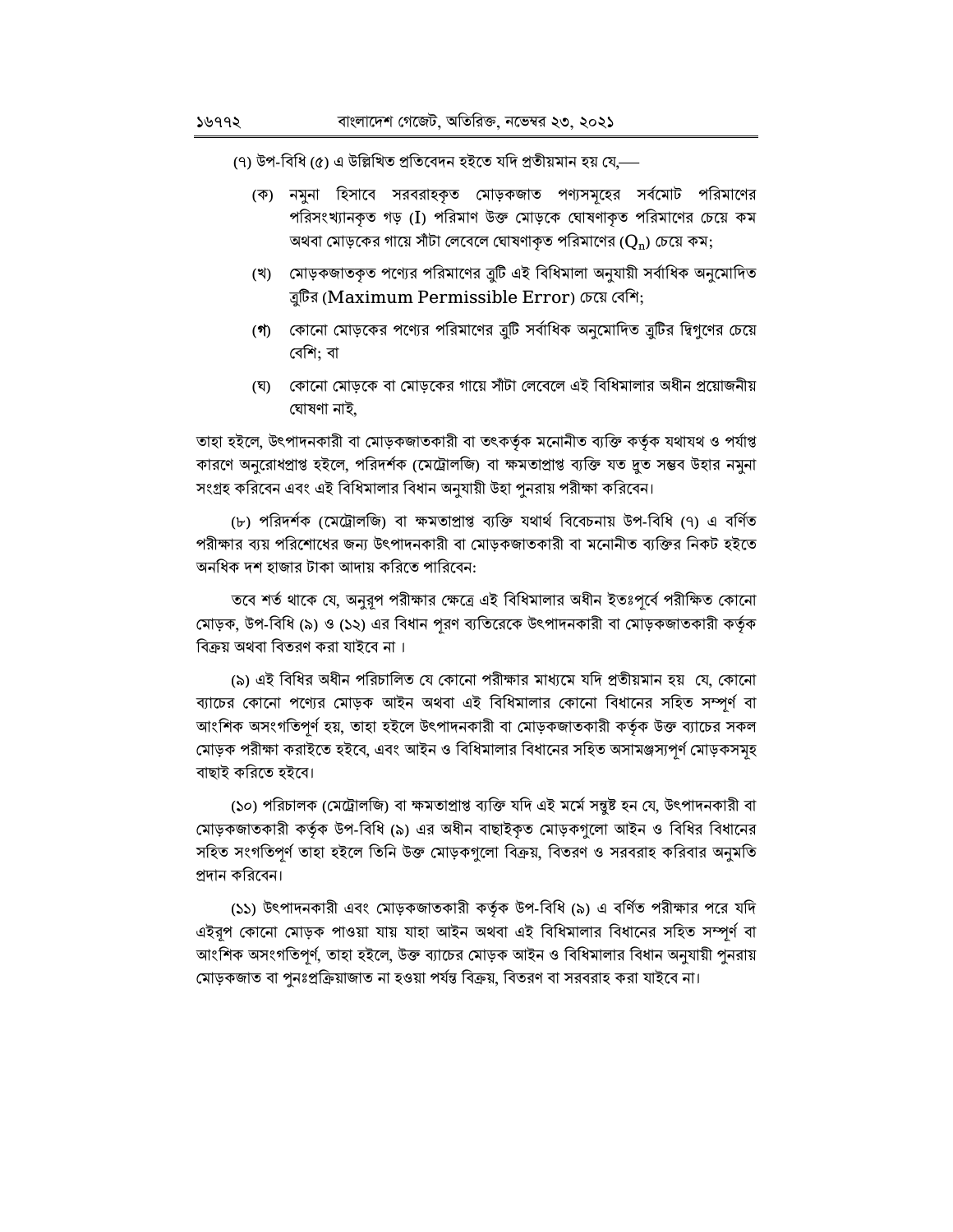(১২) একটি ব্যাচের সকল মোড়কজাত পণ্য কেবল তখনই বিক্রয়ের জন্য অনুমোদন প্রদান করা হইবে যদি এই বিধিমালার অধীন পরিচালিত পরীক্ষায় দেখা যায় যে—

- (ক) নমুনা হিসাবে সরবরাহকৃত মোড়কজাত পণ্যসমূহের সর্বমোট পরিমাণের পরিসংখ্যানকৃত গড় (I) উক্ত মোড়কের ঘোষণাকৃত পরিমাণের বা মোড়কের গায়ে সাঁটা লেবেলে ঘোষণাকৃত পরিমাণের ( $Q_n$ ) সমান বা তাহার চাইতে বেশি;
- (খ) মোড়কজাতকৃত পণ্যের পরিমাণের সর্বাধিক গ্রহণযোগ্য ত্রুটির চেয়ে বেশি ত্রুটিযুক্ত মোড়কের সংখ্যা তফসিল-৬ এর টেবিলের ৪ নং কলামে উল্লিখিত সংখ্যার চেয়ে বেশি নহে:
- (গ) কোনো মোড়কের পণ্যের পরিমাণের ব্রুটি নমুনা হিসাবে সরবরাহকৃত মোড়কের সর্বাধিক অনুমোদিত ত্রুটির দ্বিগুণের চেয়ে বেশি নহে; বা
- (ঘ) প্রতিটি মোড়কে বা মোড়কের গায়ে সাঁটা লেবেলে এই বিধিমালার অধীন প্রয়োজনীয় ঘোষণা রহিয়াছে।

২৪। উৎপাদনকারী ও মোড়কজাতকারীর অধিক্ষেত্রাধীন মোড়কজাত পণ্য পরীক্ষা শেষে কর্র**ণীয়।----**(১) বিধি ২৩ এর উপ-বিধি (৫) এর অধীন প্রস্তুতকৃত প্রতিবেদন হইতে যদি উপ-বিধি (৭) এ বর্ণিত বিষয়াদি প্রতীয়মান হয়, তাহা হইলে পরিদর্শক (মেট্রোলজি) বা ক্ষমতাপ্রাপ্ত ব্যক্তি উৎপাদনকারী বা মোড়কজাতকারীর বিরুদ্ধে আইনের অধীন শাস্তিমূলক ব্যবস্থা গ্রহণ করিতে পারিবেন:

তবে শর্ত থাকে যে, বিধি ২৩ এর উপ-বিধি (৭) এর অধীন নৃতন কোনো পরীক্ষা পরিচালনার ক্ষেত্রে উক্তরূপ শাস্তিমূলক ব্যবস্থা গ্রহণ করা যাইবে না, কিন্তু এইরূপ নৃতনভাবে পরিচালিত পরীক্ষার পরেও যদি উপ-বিধি (৭) এ উল্লিখিত কোনো ত্রুটি বা বিচ্যুতি পরিলক্ষিত হয়, তাহা হইলে পরিদর্শক (মেট্রোলজি) বা ক্ষমতাপ্রাপ্ত ব্যক্তি উৎপাদনকারী বা মোড়কজাতকারীর বিরুদ্ধে আইনের অধীন শাস্তিমূলক ব্যবস্থা গ্রহণ করিতে পারবেন।

(২) পরিদর্শক (মেট্রোলজি) বা ক্ষমতাপ্রাপ্ত ব্যক্তি উপ-বিধি (১) এর অধীন কোনো শাস্তিমূলক ব্যবস্থা গ্রহণের পূর্বে আইনের বিধান অনুযায়ী নমুনা হিসাবে সংগ্রহকৃত মোড়কজাত পণ্যসমূহ বাজেয়াপ্ত করিবেন এবং আদালতে সাক্ষ্য হিসাবে উপস্থাপনের পূর্ব পর্যন্ত বাজেয়াপ্তকৃত মোড়কজাত পণ্যসমূহের নিরাপদ হেফাজত নিশ্চিত করিবার লক্ষ্যে প্রয়োজনীয় ব্যবস্থা গ্রহণ করিবেন।

২৫। পাইকারী বিক্রেতা বা খুচরা বিক্রেতার অধিক্ষেত্রাধীন পরীক্ষিত মোড়কসমূহের ক্ষেত্রে **করণীয়।- (১) মোড়কজাতকৃত পণ্যের পরিমাণ নির্ণয় সংক্রান্ত পরীক্ষা সাধারণত পাইকারী বিক্রেতা বা** খুচরা বিক্রেতার অধিক্ষেত্রে পরিচালিত হইবে না, যদি না—

(ক) পরিদর্শক (মেট্রোলজি) বা ক্ষমতাপ্রাপ্ত ব্যক্তির নিকট এই মর্মে অভিযোগ করা হয় যে, অভিযোগকারী ব্যক্তির নিকট বিক্রিত বা সরবরাহকৃত মোড়কজাতকৃত পণ্যের পরিমাণ মোড়কে ঘোষিত পরিমাণ অথবা মোড়কের গায়ে সাঁটা লেবেলে উল্লিখিত পরিমাণের সহিত সামঞ্জস্যপর্ণ নহে; বা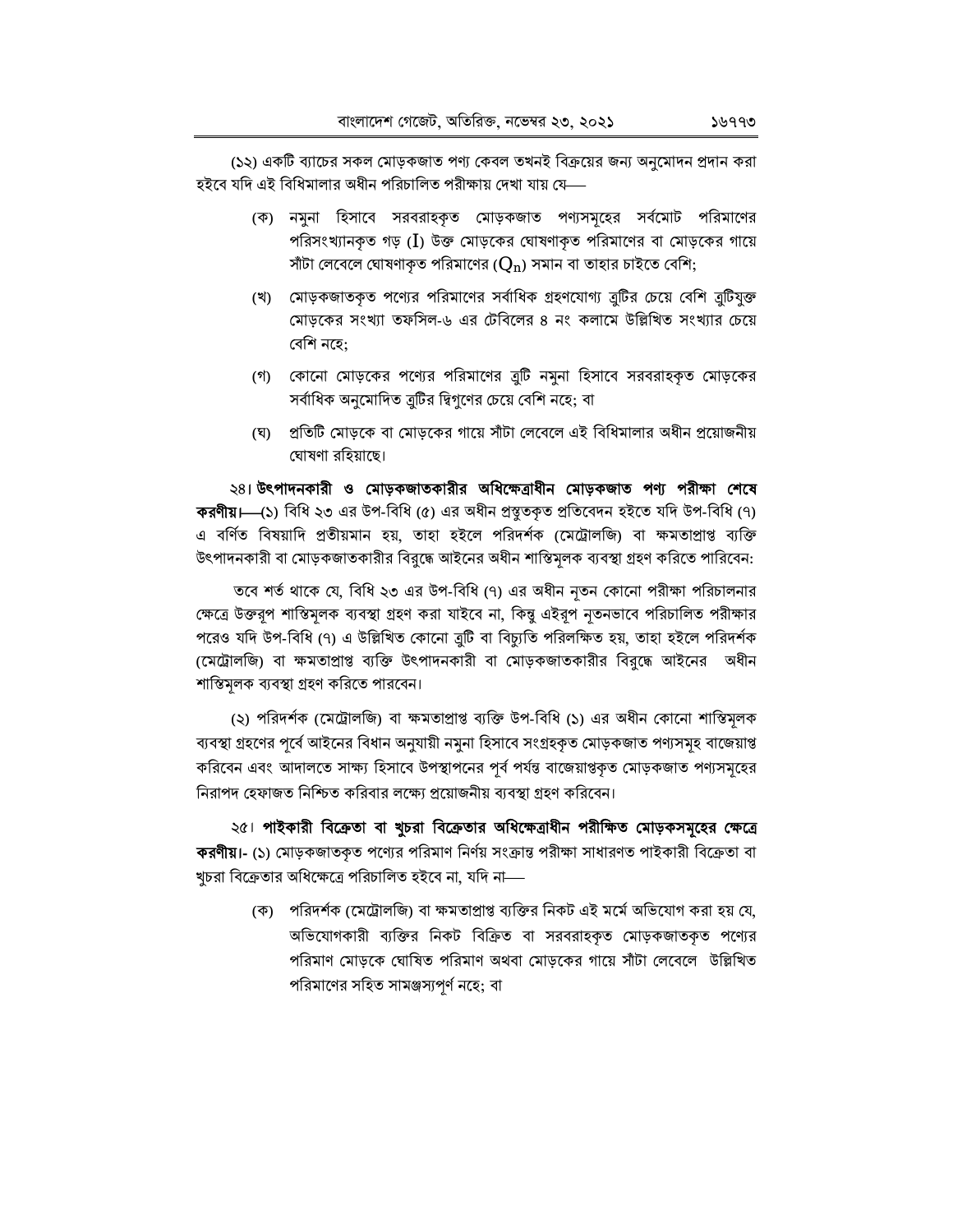- (খ) পরিদর্শক (মেট্রোলজি) বা ক্ষমতাপ্রাপ্ত ব্যক্তির এই মর্মে সন্দেহ পোষণ করিবার যথেষ্ট কারণ থাকে যে, কোনো মোড়ক বিকৃত করা হইয়াছে বা কোনো মোড়কজাত পণ্য উহার মোড়কে ঘোষিত পরিমাণের চেয়ে কম বা মোড়কজাত পণ্যের পরিমাণের ক্ষেত্রে ত্রুটি রহিয়াছে; বা
- (গ) পরিদর্শক (মেট্রোলজি) বা ক্ষমতাপ্রাপ্ত ব্যক্তির এই মর্মে সন্দেহ পোষণ করিবার যথেষ্ট কারণ থাকে যে, কোনো মোড়ক অথবা উহার গায়ে সাঁটা লেবেল এই বিধিমালা অনুযায়ী প্রয়োজনীয় ঘোষণা প্রদর্শন করে না।

(২) উপ-বিধি (১) এর অধীন পরিচালিত কোনো পরীক্ষার ক্ষেত্রে পরিদর্শক (মেট্রোলজি) বা ক্ষমতাপ্রাপ্ত ব্যক্তি যাঁচাই করিয়া দেখিবেন যে, কোনো মোড়কজাত পণ্য, মোড়কে উল্লিখিত পণ্যের পরিমাণ বা মোড়কের গায়ে সাঁটা লেবেলে উল্লিখিত পরিমাণের সহিত সংগতিপূর্ণ কিনা, মোড়কজাত পণ্যের পরিমাণ ঘোষিত পরিমাণের চেয়ে কম কিনা এবং সেই ঘাটতি সর্বাধিক গ্রহণযোগ্য ত্রুটির চেয়ে বেশি কিনা এবং পগ্যের মোড়ক ও মোড়কে উল্লিখিত তথ্য এই বিধিমালা অনুযায়ী রহিয়াছে কিনা।

(৩)পরিদর্শক (মেট্রোলজি) বা ক্ষমতাপ্রাপ্ত ব্যক্তি যদি এই বিধির অধীন পরিচালিত কোনো পরীক্ষায় দেখিতে পান যে, সর্বাধিক গ্রহণযোগ্য ত্রুটির চেয়ে বেশি ঘাটতিজনিত ত্রুটি সংবলিত কোনো মোড়ক বা এই বিধিমালা অনুযায়ী প্রয়োজনীয় তথ্যবিহীন কোনো মোড়ক খুচরা অথবা পাইকারী বিক্রেতার অধিক্ষেত্রে বিক্রয়, বিতরণ ও সরবরাহের জন্য সংরক্ষিত রহিয়াছে, তাহা হইলে তিনি উক্ত মোড়কজাত পণ্য বাজেয়াপ্ত করিবেন এবং খুচরা ও পাইকারী বিক্রেতার বিরুদ্ধে আইন অনুযায়ী যথাযথ ব্যবস্থা গ্রহণ করিবেন।

(৪) পরিদর্শক (মেট্রোলজি) বা ক্ষমতা প্রাপ্ত ব্যক্তির নিকট যদি ইহা প্রতীয়মান হয় যে, কোনো পাইকারী বা খুচরা বিক্রেতা অন্য কোনো প্রতিযোগী পণ্যের হুবহু বা কাছাকাছি পণ্যের নকল করা পণ্য বা এই বিধিমালার বিধান প্রতিপালন না করিয়া আমদানিকৃত পণ্য বিক্রয় করিতেছেন, তাহা হইলে তিনি উক্ত মোড়কজাত পণ্যসমূহ বাজেয়াপ্ত করিতে পারিবেন এবং উক্ত পাইকারী বা খচরা বিক্রেতার বিরুদ্ধে আইন অনুযায়ী প্রয়োজনীয় ব্যবস্থা গ্রহণ করিতে পারিবেন।

২৬। মোড়কজাত পণ্যের পরিমাণের এবং মোড়কের ব্রুটি নির্ণয়ের ক্ষেত্রে বিবেচ্য বিষয়াদি।— (১) মোড়কজাত পণ্য-সামগ্ৰীর ক্ষেত্রে তফসিল-১ এ বর্ণিত সর্বাধিক গ্রহণযোগ্য ত্রটির পরিমাণ গ্রহণযোগ্য হইবে।

(২) মোড়কের এবং মোড়কজাত পণ্য-সামগ্রীর সর্বাধিক গ্রহণযোগ্য ব্রুটির পরিমাণ নির্ণয়ের লক্ষ্যে পরিদর্শক (মেট্রোলজি) বা ক্ষমতাপ্রাপ্ত ব্যক্তি যথাস্থানে এবং যথাযথভাবে একটি পরিদর্শনের কৰ্মসচি গ্ৰহণ করিবেন।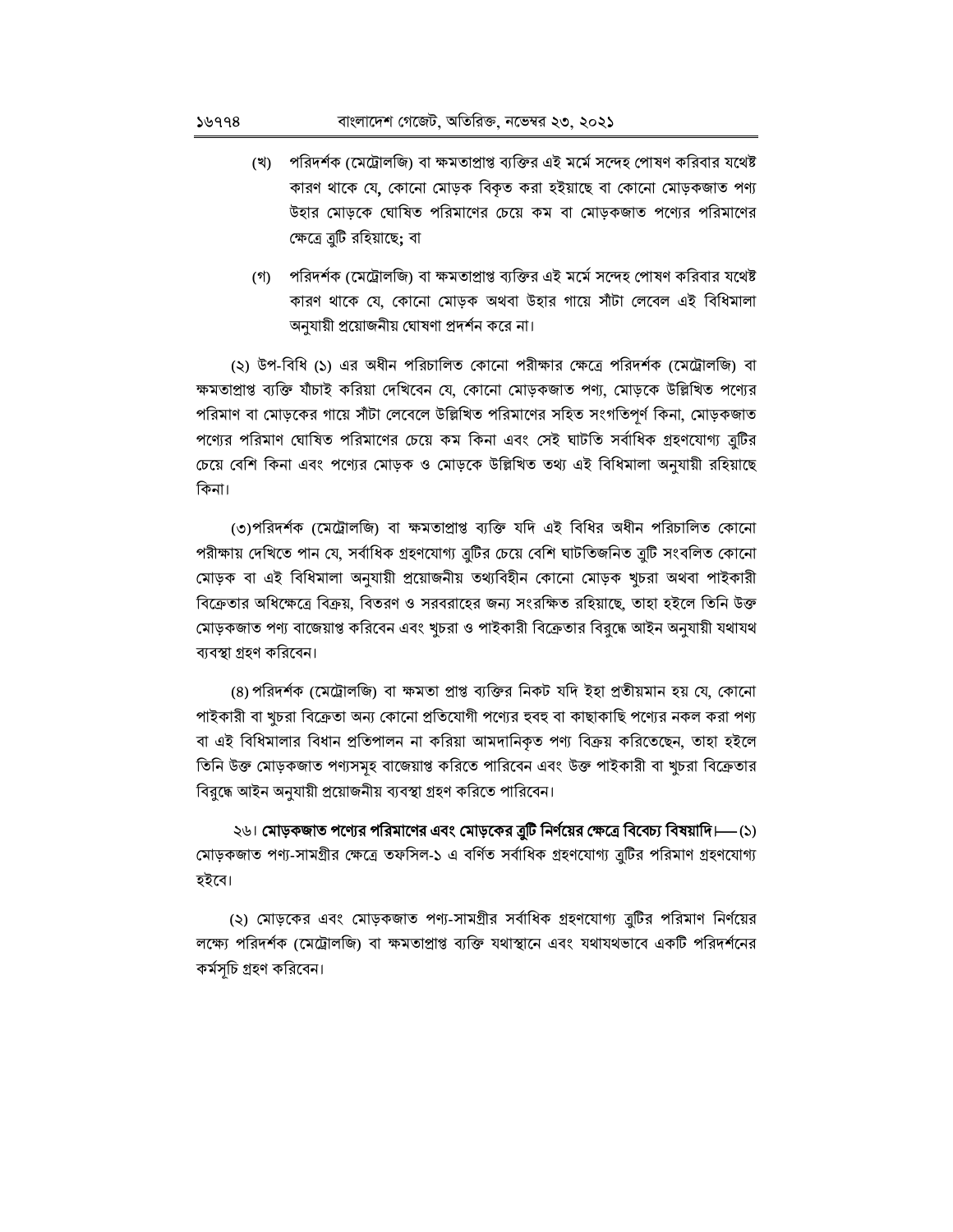(৩)মোড়কজাত পণ্যের সর্বোচ্চ গ্রহণযোগ্য ব্রুটির পরিমাণ নির্ণয়ের ক্ষেত্রে নিম্নবর্ণিত কারণসমূহের মধ্যে যে সকল কারণে পণ্যের পরিমাণগত পরিবর্তন সাধিত হইতে পারে তাহা বিবেচনা করিতে হইবে, যথা:—

- (ক) মোড়কজাতকরণ প্রক্রিয়ায় প্রতিটি স্বতন্ত্র মোড়কের উপাদানসমূহ, ওজন, পরিমাপ ও গণনার ক্ষেত্রে এড়ানো সম্ভব নয় এইরপ পরিবর্তন;
- (খ) ব্যবসায়-বাণিজ্যের উদ্দেশ্যে মোড়কজাত পণ্য সরবরাহের পর পরিবহন, সংরক্ষণ, ইত্যাদি কারণে উহার অভ্যন্তরীণ ও বাহ্যিক পরিবর্তন; এবং
- (গ) মোড়কজাত করিবার উপাদান ও ধারকের বৈশিষ্ট্যের কারণে পরিবর্তন।

২৭। ক্রটিপূর্ণ মোড়ক পুনঃমোড়কজাতকরণ অথবা ব্যর্থতায় বাজেয়াপ্তকরণ। (১) মোড়কজাতকারীর প্রাজ্ঞানে নমুনা মোড়কে ধারণকৃত পণ্যের পরিমাণ নির্ণয় করিবার পর যদি পরিচালক (মেট্রোলজি) বা মেট্রোলজি উইং প্রধান বা ক্ষমতাপ্রাপ্ত ব্যক্তির নিকট প্রতীয়মান হয় যে, মোড়কে ধারণকৃত পণ্যের প্রকৃত পরিমাণ মোড়কে ঘোষিত পরিমাণ অথবা মোড়কের গায়ে সাঁটা লেবেলে উল্লিখিত নিট পরিমাণের সহিত সামঞ্জস্যপূর্ণ কিন্তু মোড়কটি ব্রুটিপূর্ণ, তাহা হইলে তিনি উৎপাদনকারী বা মোড়কজাতকারীকে উহা পুনঃমোড়কজাতকরণ এবং পুনরায় লেবেলযুক্ত করিবার নির্দেশ প্রদান করিতে পারিবেন।

(২) উৎপাদনকারী বা মোড়কজাতকারী কর্তৃক কোনো পণ্য এই বিধিমালার অধীন নির্ধারিত পন্থায় পুনঃমোড়কজাতকরণ এবং পুনরায় লেবেলযুক্ত করিবার ব্যর্থতার ক্ষেত্রে বা অস্বীকৃতির ক্ষেত্রে উপ-বিধি (১) এর অধীন নির্দেশ প্রদানকারী উক্তরূপ ত্রুটিযুক্ত মোড়ক বাজেয়াপ্ত করিতে পারিবেন এবং আইন অনুযায়ী যথাযথ শাস্তিমূলক ব্যবস্থা গ্রহণ করিতে পারিবেন এবং আদালতে সাক্ষ্য হিসাবে উপস্থাপিত হইবার পর্ব পর্যন্ত উক্তরপ মোড়ক বা মোড়কজাতকৃত পণ্য নিরাপদে সংরক্ষণের প্রয়োজনীয় পদক্ষেপ গ্রহণ বা সংশ্লিষ্ট কর্তৃপক্ষকে প্রযোজ্য ক্ষেত্রে নির্দেশনা প্রদান করিবেন।

ব্যাখ্যা।—এই বিধিতে উল্লিখিত 'ক্ৰটিযুক্ত মোড়ক' অৰ্থ এইরূপ মোড়ক যাহা উদ্দেশ্য প্রণোদিতভাবে ভোক্তাকে উক্ত মোড়কে ধারণকৃত পণ্য-সামগ্রী বা ইহার পরিমাণ সম্পর্কে অতিরঞ্জিত ও বিভ্রান্তিকর ধারণা প্রদানের উদ্দেশ্যে প্রস্তুত করা হইয়াছে:

তবে শর্ত থাকে যে, উৎপাদনকারী বা মোড়কজাতকারী কর্তৃক যে সকল মোড়কে উহার ধারণকৃত পণ্য সামগ্রীর যথাযথ সংরক্ষণের উদ্দেশ্যে এবং মোড়কজাতকরণে ব্যবহৃত যন্ত্রের প্রয়োজনে উক্ত মোড়কের কোনো বড় সংস্করণ প্রয়োজন সেই ক্ষেত্রে এইরূপ মোড়ক ক্রটিপূর্ণ মোড়ক বলিয়া বিবেচিত হইবে না।

(৩) বাজেয়াপ্ত মোড়কে ধারণকৃত পণ্য-সামগ্রী প্রাকৃতিক বা স্বাভাবিকভাবে দুত পঁচনশীল হইলে পরিচালক (মেট্রোলজি) বা ক্ষমতাপ্রাপ্ত ব্যক্তি উক্ত পণ্য-সামগ্রীর ব্যাপারে প্রয়োজনীয় ব্যবস্থা গ্রহণ করিতে পারিবেন।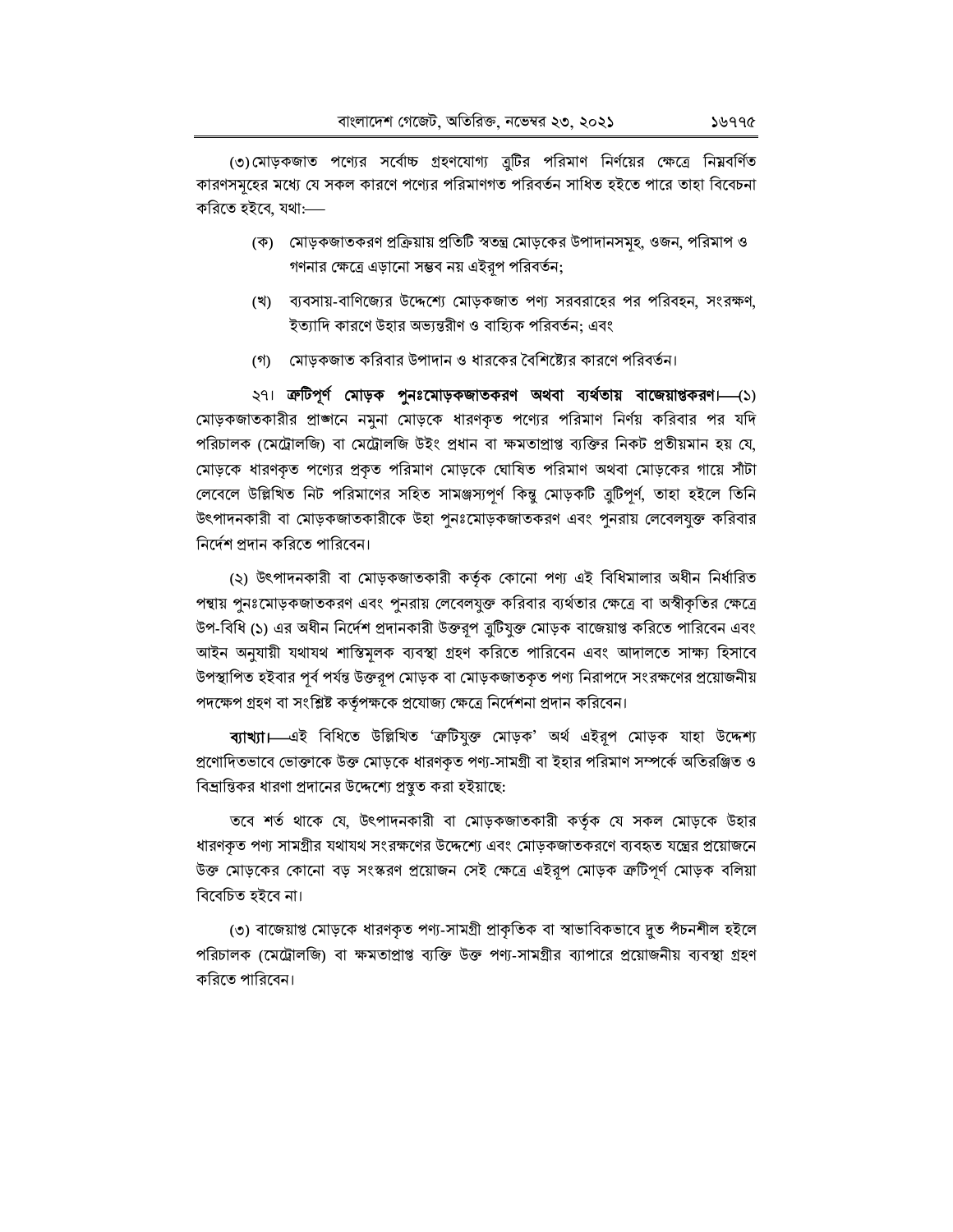## পরিচ্ছেদ- ৬

## পাইকারী বিক্রয়যোগ্য পণ্যের মোড়ক সম্পর্কিত

২৮। পাইকারী মোড়কজাত পণ্যের জন্য প্রয়োজনীয় ঘোষণা।- প্রতিটি পাইকারী মোড়কে নিম্নরূপ বৈধ, সুনির্দিষ্ট, সাধারণ ও অর্থপর্ণ ঘোষণা থাকিতে হইবে, যথা:—

- (ক) উৎপাদনকারী, মোড়কজাতকারী, বিপণনকারী, বাজারজাতকারী ও ক্ষেত্রমত আমদানিকারকের নাম ও ঠিকানা;
- (খ) মোড়কজাত পণ্যের পরিচিতি ও বিবরণ; এবং
- (গ) পাইকারী মোড়কে ধারণকৃত খুচরা মোড়কের মোট সংখ্যা অথবা পাইকারী মোড়কে ধারণকৃত পণ্য-সামগ্রীর নিট ওজন, পরিমাণ ও সংখ্যার বিবরণ:

তবে শর্ত থাকে যে, পাইকারী মোড়কের জন্য এই বিধিমালায় উল্লিখিত বিধানের ন্যায় অন্য কোনো আইনের অধীন কোনো ঘোষণার প্রয়োজন হইলে সেক্ষেত্রে উক্তরূপ ঘোষণাও প্রদান করা যাইবে।

## পরিচ্ছেদ-৭

## মোড়কজাত পণ্য-সামগ্ৰী রপ্তানি ও আমদানি

২৯। **রপ্তানিযোগ্য মোড়কজাত পণ্যের ক্ষেত্রে ঘোষণা।** (১) বিধি ৫ এ যাহা কিছুই থাকুক না কেন, প্রতিটি রপ্তানি মোড়কজাত পণ্যের মোড়কের প্রধান প্রদর্শনীতে নিম্নবর্ণিত বিষয়ে সুস্পষ্ট ঘোষণা থাকিতে হইবে, যথা:-

- (ক) ইহা রপ্তানির উদ্দেশ্যে প্রস্তুত করা হইয়াছে;
- (খ) রপ্তানি মোড়কজাত পণ্যের মোড়কে ধারণকৃত পণ্য-সামগ্রীর পরিচিতি বা নাম এবং উক্ত পণ্য-সামগ্রীর নিট ওজন, পরিমাণ ও সংখ্যা;
- (গ) উৎপাদনকারীর নাম ও ঠিকানা এবং উৎপাদনকারী মোড়কজাতকারী না হইলে উৎপাদনকারী ও মোড়কজাতকারীর নাম ও ঠিকানা।

(২)কোনো রপ্তানি মোড়কজাত পণ্যে একই বা ভিন্ন ভিন্ন সামগ্রীর দুই বা ততোধিক পৃথক মোড়কজাত বা লেবেলযুক্ত পণ্য থাকিলে, এইরূপ রপ্তানি মোড়কজাত পণ্যের ক্ষেত্রে উহার প্রধান প্ৰদৰ্শনীতে নিম্নবৰ্ণিত বিষয়ে সুস্পষ্ট ঘোষণা থাকিতে হইবে, যথা:-

- (ক) পৃথকভাবে মোড়কজাত পণ্য-সামগ্ৰীর সংখ্যা ও বর্ণনা; এবং
- পৃথক মোড়কে ধারণকৃত পণ্য-সামগ্রীর নিট ওজন, পরিমাণ বা সংখ্যা। (খ)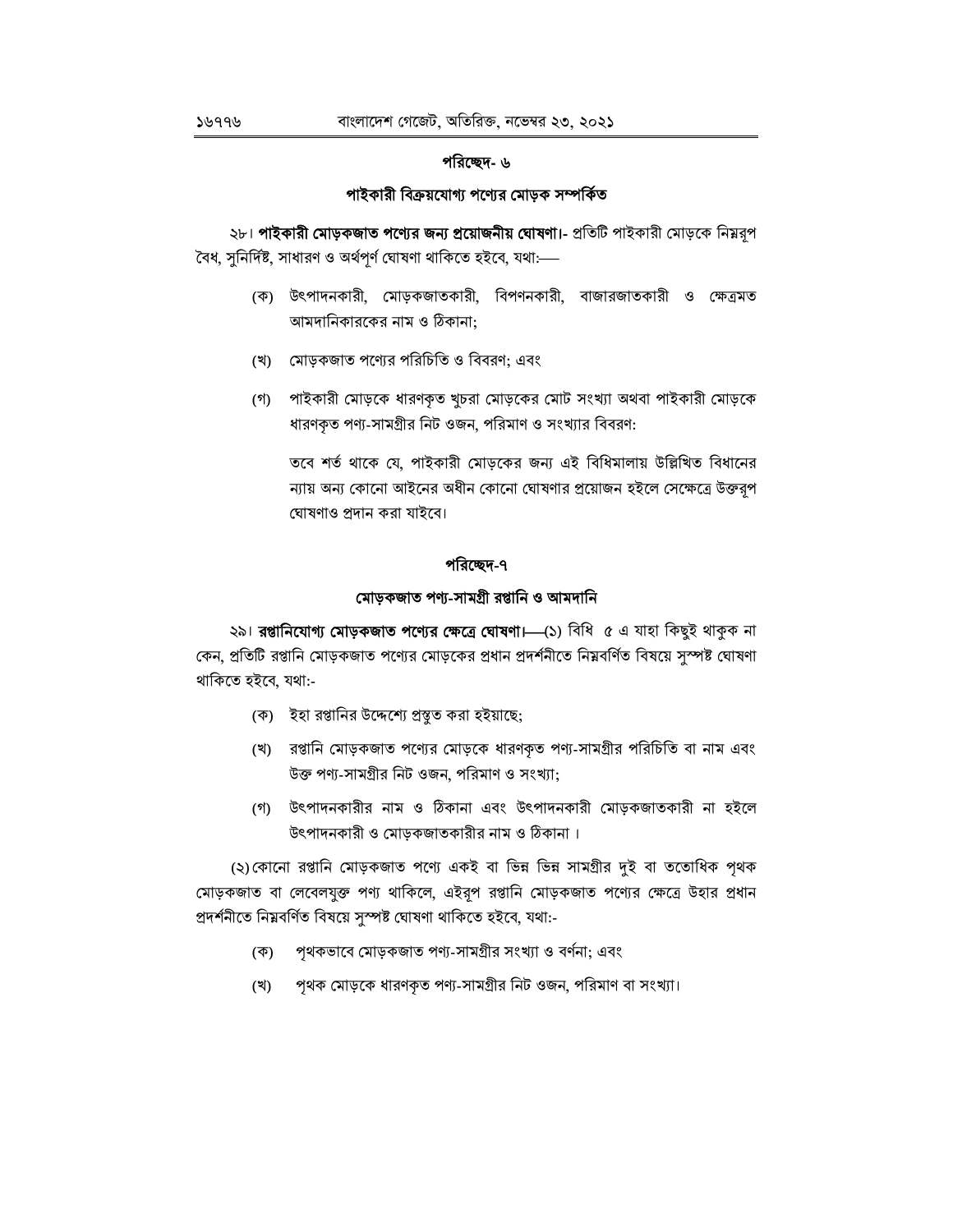(৩) মহাপরিচালক বা ক্ষমতাপ্রাপ্ত ব্যক্তি রপ্তানি মোড়কজাত পণ্যের ওজন, পরিমাণ ও সংখ্যা সঠিক কিনা তাহা নিশ্চিত হইবার উদ্দেশ্যে রপ্তানিযোগ্য মোড়কজাত পণ্য পরিদর্শন করিতে পারিবেন এবং মহাপরিচালক বা ক্ষমতাপ্রাপ্ত ব্যক্তি যদি মনে করেন যে, রপ্তানি মোড়কজাত পণ্যে প্রদত্ত ঘোষণা সঠিক নয় অথবা মিথ্যা, তবে তিনি বিষয়টি-

- (ক) এইরূপ পরীক্ষণ (Examine) যদি উৎপাদনকারী বা মোড়কজাতকারীর অধিক্ষেত্রে অনুষ্ঠিত হয় তাহা হইলে-
	- (অ) যথাযথ শৃঙ্ক কর্মকর্তাকে; এবং
	- (আ) সংশ্লিষ্ট পণ্য-সামগ্ৰীর রপ্তানি সংশ্লিষ্ট প্রশাসনিক মন্ত্রণালয়কে,
- (খ) এইরূপ পরীক্ষণ (Examine) যদি শুল্ক দপ্তরে অথবা উহার সন্নিকটে অনুষ্ঠিত হয় তাহা হইলে—
	- (অ) যথাযথ শৃঙ্ক কর্মকর্তাকে; এবং
	- (আ) সংশ্লিষ্ট পণ্য-সামগ্ৰীর রপ্তানি সংশ্লিষ্ট প্রশাসনিক মন্ত্রণালয়কে,

### প্রয়োজনীয় ব্যবস্থা গ্রহণের জন্য অবহিত করিবেন।

(৪) যে ব্যক্তির নিকট মোড়কজাত পণ্য-সামগ্রী রপ্তানি করা হইবে তিনি যদি, সংশ্লিষ্ট মোড়কজাত পণ্যের রপ্তানির উদ্দেশ্যে প্রস্তুত মর্মে অথবা উৎপাদনকারী বা মোড়কজাতকারীর নাম মোড়কে উল্লেখ থাকা সংক্রান্ত কোনো নির্দেশনা উক্ত মোড়কে উল্লেখ থাকিবার বিষয়টি পছন্দ না করেন তাহা হইলে, উৎপাদনকারী বা মোড়কজাতকারী কর্তৃক উপ-বিধি (১) এর দফা (ক) বা (গ) বা উভয় দফার সহিত সামঞ্জস্য না রাখিয়া উক্তরূপ পণ্য-সামগ্রী মোড়কজাত করা যাইবে।

৩০। রপ্তানি মোড়কজাত পণ্য যে দেশে রপ্তানি হইবে সে দেশের আইনের সহিত সামঞ্জস্যপূর্ণতা।- প্রতিটি রপ্তানি মোড়কজাত পণ্য যে দেশে রপ্তানির উদ্দেশ্যে প্রস্তুত করা হয় সে দেশের আইন, বিধি ও নিয়ম-কানুনের সহিত সামঞ্জস্যপূর্ণ করা যাইবে:

তবে শর্ত থাকে যে, রপ্তানি মোড়কজাত পণ্য সংক্রান্ত যাবতীয় দলিলাদি রপ্তানিকারক কর্তৃক ইনস্টিটিউশন বরাবর দাখিল করিতে হইবে।

৩১। রপ্তানির উদ্দেশ্যে প্রস্তুতকৃত মোড়কজাত পণ্য-সামগ্রী বাংলাদেশে বিক্রির ক্ষেত্রে বিধি-নিষেধা- (১) উৎপাদনকারী বা মোড়কজাতকারী কর্তৃক রপ্তানির উদ্দেশ্যে মোড়কজাতকৃত পণ্য-সামগ্রী পরিচ্ছেদ-২ এর বিধান অনুযায়ী পুনঃমোড়কজাত বা পুনঃলেবেলযুক্ত না করিয়া বাংলাদেশে বিক্রয় করা যাইবে না।

(২) যদি রপ্তানির উদ্দেশ্যে মোড়কজাতকৃত পণ্য-সামগ্রী পুনঃমোড়কজাত বা পুনঃলেবেলযুক্ত না করিয়া বাংলাদেশে বিক্রয় করা হয় তাহা হইলে উক্তরূপ মোড়কজাতকৃত পণ্য আইন ও এই বিধিমালার বিধান অনুযায়ী বাজেয়াপ্তসহ প্রয়োজনীয় আইনানুগ ব্যবস্থা গ্রহণ করা যাইবে।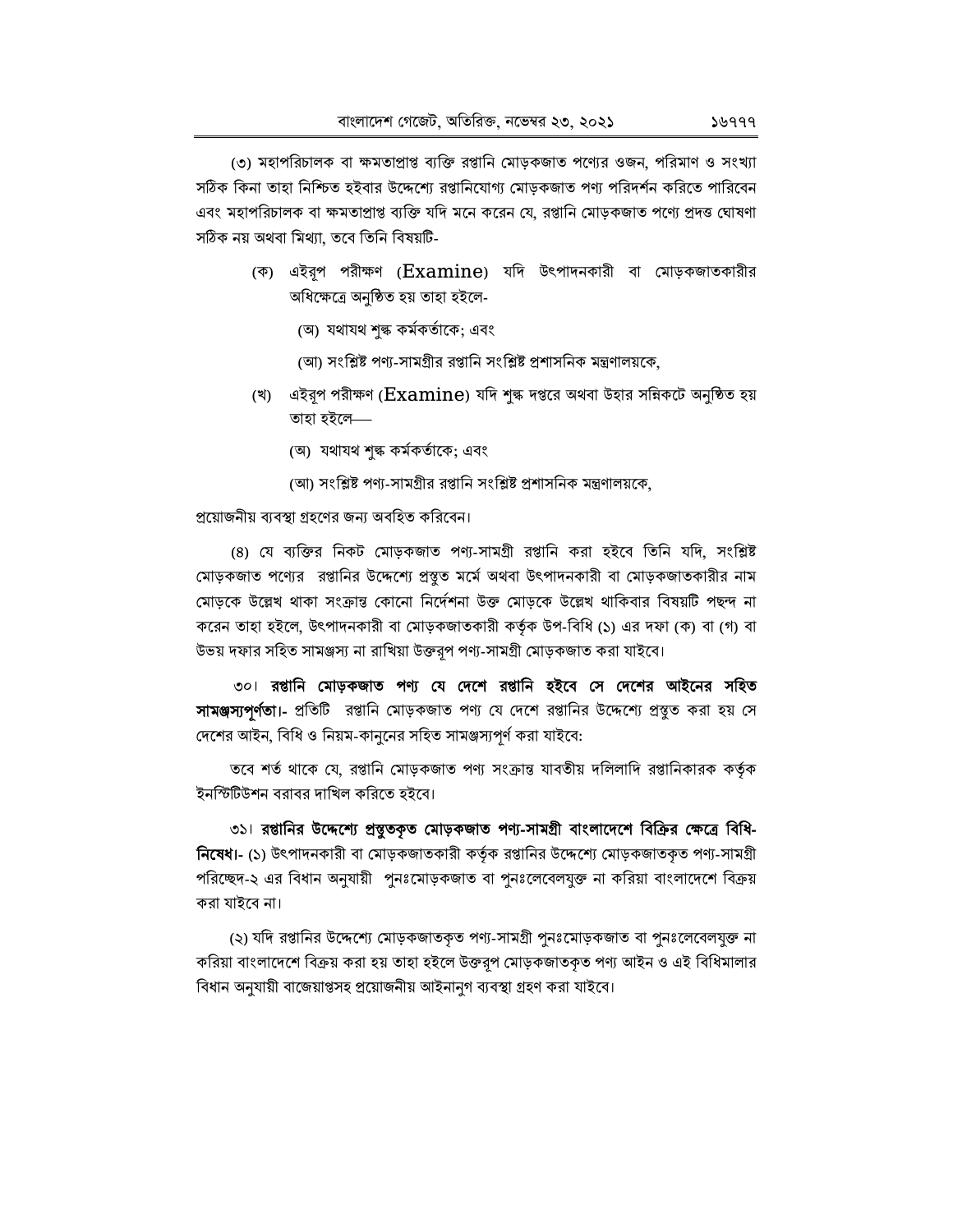৩২৷ বাংলাদেশে আমদানিকৃত মোড়কজাত পণ্য-সামগ্ৰীর ক্ষেত্রে প্রযোজ্য বিধান।- (১) বাংলাদেশে আমদানিকৃত মোড়কজাত সকল পণ্য-সামগ্ৰীতে নিম্নরূপ ঘোষণা বাংলা ভাষায় লিখিত হইতে হইবে এবং প্রয়োজনে বাংলার পাশাপাশি অন্য যেকোনো ভাষায়ও থাকিতে পারিবে, যথা:-

- (ক) আমদানিকারকের নাম ও ঠিকানা:
- ব্যাখ্যা-১। আমদানিকারক একজন ব্যক্তি, কোম্পানি বা ফার্ম হইবে, যাহার নাম আমদানিকারক হিসাবে বিল অব লেডিং বা আমদানি দলিলে উল্লেখ থাকিবে।
- ব্যাখ্যা-২।—এই বিধির উদ্দেশ্য পূরণকল্লে, আমদানিকারকের অধিক্ষেত্র বা ঠিকানা উৎপাদনকারী অথবা মোড়কজাতকারীর অধিক্ষেত্র বা ঠিকানা হিসাবে বিবেচিত হইবে।
- (খ) মোড়কজাত পণ্যের পরিচিতি বা নাম;
- (গ) আদর্শ বা মানদন্ড এককে মোড়কজাতকৃত পণ্যের নিট পরিমাণ, যদি আমদানিকৃত মোড়কে মোড়কজাত পগ্যের নিট পরিমাণ অন্য এককে প্রদত্ত থাকে, তাহা হইলে আমদানিকারক কর্তৃক আদর্শ এককে উহার পরিমাণ উল্লেখ করিতে হইবে:

তবে শর্ত থাকে যে, তফসিল-২ এ উল্লিখিত পণ্য মোড়কজাত করণের নির্দিষ্ট পরিমাণ আমদানিকৃত মোড়কের ক্ষেত্রেও সমভাবে প্রযোজ্য হইবে;

- পণ্য সামগ্রীর উৎপাদন, আমদানি এবং মেয়াদ উত্তীর্ণের তারিখ; এবং (ঘ)
- (ঙ) সর্বোচ্চ খুচরা বিক্রয়মূল্য।

(২) আমদানিকারক আমদানিকৃত পণ্য-সামগ্রীতে উপ-বিধি (১) এর অধীন প্রয়োজনীয় বাধ্যতামূলক ঘোষণা লিপিবদ্ধ বা মুদ্রণ করিবেন।

- (৩) আমদানিকারক কর্তৃক প্রদত্ত ঘোষণাসমূহ নিম্নবর্ণিত পদ্ধতিতে প্রদান করিতে হইবে, যথা:-
	- (ক) মোড়কের গায়ে সঠিকভাবে সাঁটা লেবেলে সকল ঘোষণা তুলনামূলক দৃশ্যমান অংশে মুদ্রিত আকারে হইতে হইবে;
	- (খ) সকল ঘোষণা একটি অতিরিক্ত মোড়কে প্রদান পূর্বক আমদানিকৃত মোড়কজাত পণ্য উক্ত অতিরিক্ত মোড়কে রাখা যাইতে পারে;
	- (গ) প্রতিটি মোড়কের গায়ে মুদ্রিত আকারে উল্লেখিত সকল ঘোষণা থাকিতে হইবে; এবং
	- (ঘ) প্রযোজ্য ক্ষেত্রে মোড়ক বা ধারকের গায়ে সাঁটা কার্ড অথবা স্টিকারে প্রয়োজনীয় তথ্যসহ সকল ঘোষণা থাকিতে হইবে:

তবে শর্ত থাকে যে, মোড়কে এইরূপ কোনো শব্দ বা অভিব্যক্তি প্রকাশ বা ঘোষণা করা যাইবে না, যাহাতে ধারণা হয় যে, আমদানিকৃত পণ্য স্থানীয়ভাবে উৎপাদিত পণ্য অপেক্ষা উন্নতমানের।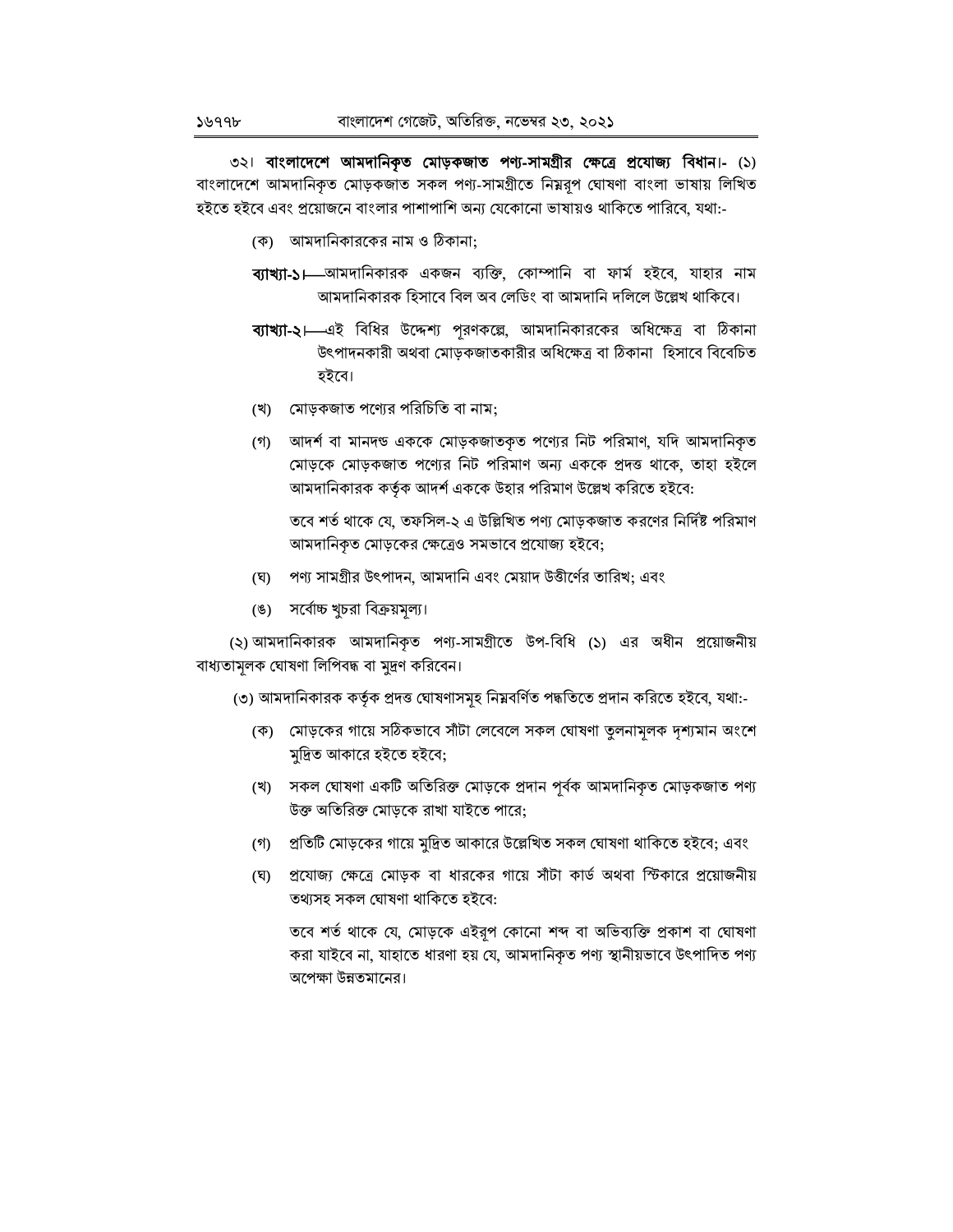(৪) পরিচ্ছেদ-২ এর বিধি ১৪, ১৫, ১৬, ১৭, ১৮, ২১, ২২, ২৩, ২৪, ২৫, ২৬ ও ২৭, পরিচ্ছেদ-৬ এর বিধি ২৮, পরিচ্ছেদ-৮ এর বিধি ৩৩, ৩৪, ৩৫, ৩৬ ও ৩৭ এবং পরিচ্ছেদ-৯ এর বিধি ৩৮, ৩৯ ও ৪০ এর বিধান আমদানিকৃত মোড়কজাত পণ্যের ক্ষেত্রে প্রযোজ্য হইবে।

## পরিচ্ছেদ - ৮ পণ্য মোড়কজাতকরণ নিবন্ধন

৩৩। **পণ্য মোড়কজাতকরণ নিবন্ধন গ্রহণ।-** (১) কোনো মোড়কজাতকারী নিবন্ধন সনদ গ্রহণ ব্যতিরেকে কোনো পণ্য বিক্রয়, বিতরণ বা সরবরাহের উদ্দেশ্যে উৎপাদন বা মোড়কজাত করিতে পারিবে না।

(২)নিবন্ধন সনদ প্রাপ্তির উদ্দেশ্যে উৎপাদনকারী (যদি উৎপাদনকারী মোড়কজাতকারী হয়) বা মোড়কজাতকারীকে প্রত্যেক মোড়কজাত পণ্যের অনুকলে তফসিল-৯ অনুযায়ী ফিসহ পরিচালক (মেট্রোলজি) এর বরাবর তফসিল-১০ এর ফরম-'ক' অনুযায়ী আবেদন করিতে হইবে:

তবে শর্ত থাকে যে, কোনো প্রতিষ্ঠান আবেদনপত্র দাখিল করিবার পর আবেদনে উল্লিখিত ফোন বা ই-মেইল বা উভয় মাধ্যমে আবেদনকারী প্রতিষ্ঠানকে ইনস্টিটিশন কর্তৃক পরিদর্শনের বিষয়ে অবহিত করিবার পর আবেদনকারী কর্তৃক কারখানা পরিদর্শনে সম্মতি জানাইতে ব্যর্থ হইলে আবেদনপত্র গ্রহণের ৬ (ছয়) মাস পর স্বয়ংক্রিয়ভাবে আবেদনপত্র বাতিল বলিয়া গণ্য হইবে।

ব্যাখ্যা।- একটি প্রতিষ্ঠানে মোড়কজাতকৃত কোনো একটি পণ্যের (যেমন: বিস্কট) সকল ব্রান্ড, ফ্লেভার, প্রকার, আকার-আকৃতির জন্য একটি আবেদন করিতে হইবে এবং একটি নিবন্ধন সনদ প্রদেয় হইবে।

(৩)উপ-বিধি (২) এর অধীন আবেদন প্রাপ্তির পর আবেদনপত্রটি যাঁচাই বাছাই করিয়া সরেজমিন পরিদর্শনপূর্বক নমুনা বাছাই করিয়া ( $\operatorname{Random\,~Sampling\,Method}$ ) পরীক্ষা নিরীক্ষার পর এই বিধিমালা মোতাবেক সঠিক হইলে পরিচালক (মেট্রোলজি) প্রতিটি পণ্যের জন্য তফসিল-৯ এ বর্ণিত ফি গ্রহণ সাপেক্ষে আবেদনকারীর অনকলে ৩ (তিন) বৎসর মেয়াদকালের জন্য তফসিল-১০ এর ফরম-খ অনুযায়ী নিবন্ধন সনদ ইস্যু করিবেন যাহা প্রতি ৩ (তিন) বৎসর অন্তর অন্তর নবায়নযোগ্য হইবে:

তবে শর্ত থাকে যে, পরিদর্শক (মেট্রোলজি) বা ক্ষমতাপ্রাপ্ত ব্যক্তি নিবন্ধন সনদের যথার্থতা যাচাইয়ের লক্ষ্যে সময়ে সময়ে উৎপাদনকারী, মোড়কজাতকারী বা বাজারজাতকারী বা উন্মক্ত বাজারসহ যে কোনো স্থান হইতে নমুনা সংগ্রহ করিয়া পরীক্ষা নিরীক্ষা করিতে পারিবেন।

(৪) মোড়কজাতকারী উপ-বিধি (৩) এর অধীন নিবন্ধন সনদের মেয়াদ শেষ হইবার ৩ (তিন) মাস পর্বে তফসিল-১০ এর ফরম-ক এ নবায়নের জন্য আবেদন করিবেন এবং উপ-বিধি (৩) এ বর্ণিত পদ্ধতি অনুসরণপূর্বক তফসিল-৯ এ বর্ণিত ফি গ্রহণ সাপেক্ষে তফসিল-১০ এর ফরম-খ অনুযায়ী নিবন্ধন নবায়ন সনদ ইস্যু করা হইবে।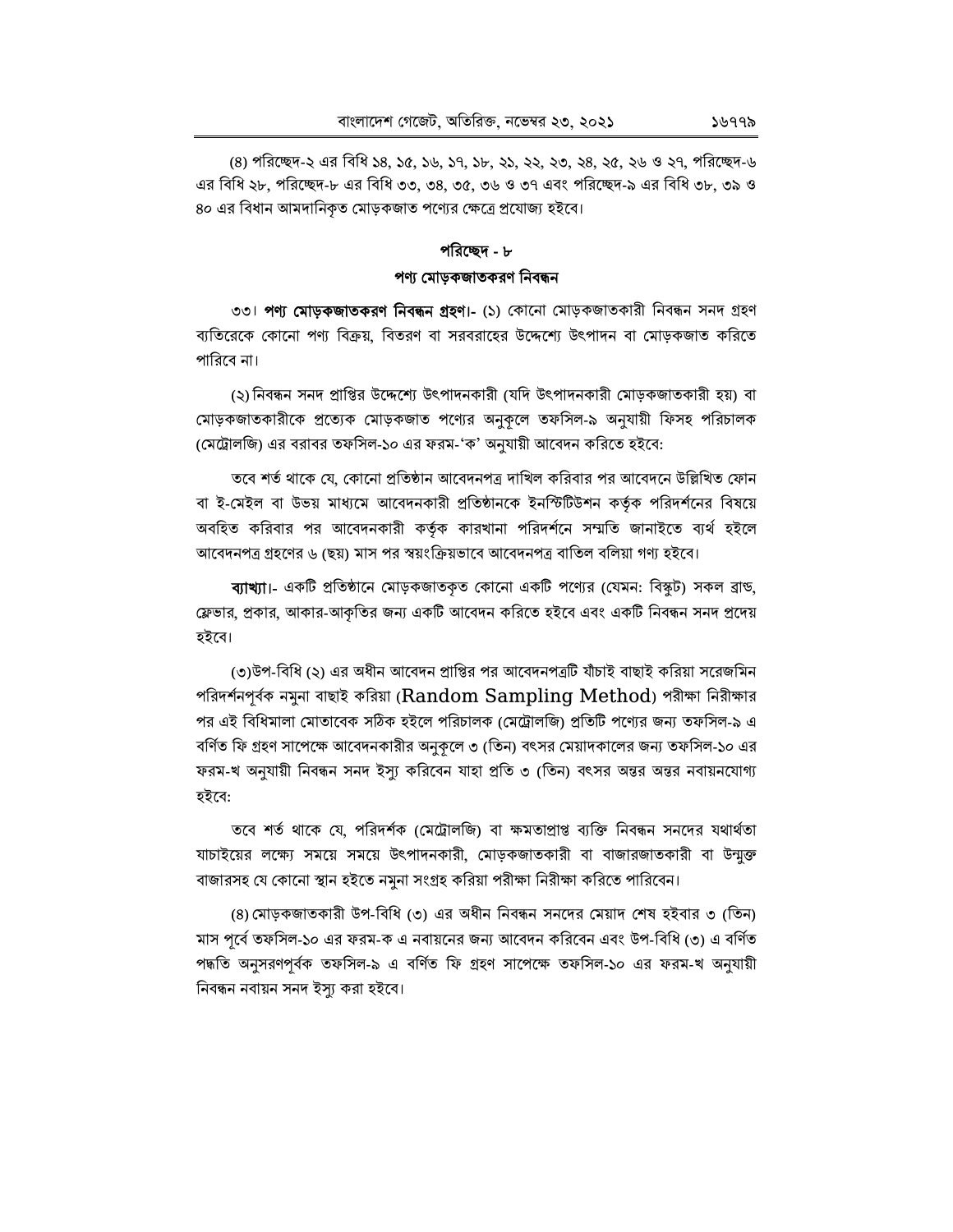(৫)নিবন্ধন সনদপত্রে উল্লিখিত কোনো শর্ত প্রতিপালন না করিলে ইনস্টিটিউশন যে কোনো নিবন্ধন সনদ স্থগিত বা বাতিল করিতে পারিবে:

তবে শর্ত থাকে যে, নিবন্ধন সনদ বাতিল বা স্থগিত করিবার পূর্বে প্রতিষ্ঠানের অনুকূলে প্রদত্ত নিবন্ধন সনদ কেন বাতিল বা স্থগিত করা হইবে না এই মর্মে কারণ দর্শানোর নোটিশ প্রদান করিতে হইবে।

(৬) নিবন্ধন সনদপত্রে উল্লিখিত ঠিকানা পরিবর্তনের ক্ষেত্রে, নিবন্ধিত মোড়কজাতকারী ঠিকানা পরিবর্তনের ৩০ (ত্রিশ) দিন পূর্বে লিখিতভাবে নৃতন ঠিকানা পরিচালক (মেট্রোলজি) কে অবহিত কবিবে।

(৭) নিবন্ধিত মোড়কের হুবহু বা অনুরূপ মোড়ক বা অন্য কোনো ব্যক্তির ব্রান্ড উল্লেখ করিয়া বা মোড়ক নকল করিয়া বা মেধাস্বত্ত্ব বলবৎকরণ (আমদানি ও রপ্তানি বিধিমালা) অনুসরণ ব্যতীত নিবন্ধন সনদ গ্ৰহণ বা নবায়নের জন্য আবেদন করা যাইবে না।

(৮) কোনো তথ্য গোপন করিয়া বা মিথ্যা তথ্য প্রদানের মাধ্যমে কোনো প্রতিষ্ঠান নিবন্ধন সনদপত্ৰ প্ৰাপ্ত হইলেও যদি তাহা কোনোভাবে প্ৰমাণিত হয় তাহা হইলে তাহার নিবন্ধন সনদ বাতিল করা যাইবে এবং তাহার বিরুদ্ধে আইনানুগ ব্যবস্থা গ্রহণ করা যাইবে।

(৯) কোনো উৎপাদনকারী বা মোড়কজাতকারী কোনো পণ্যের অনুকূলে নিবন্ধন প্রাপ্তির পরে উক্ত পণ্যের নৃতন কোনো আকার, ব্রান্ড বা ফ্লেভার সংযোজন করিবার ক্ষেত্রে উপ-বিধি (২) এ বর্ণিত পদ্ধতিতে আবেদনপূৰ্বক বিধি অনুযায়ী সংশ্লিষ্ট সকল কাৰ্যক্ৰম সম্পন্ন করিবার পর পূৰ্বে প্রদত্ত সনদপত্রে উহা সংযোজন করা যাইবে:

তবে শর্ত থাকে যে, কোনো পণ্যের অনুকূলে পূর্বে প্রদত্ত সনদপত্রে সংশ্লিষ্ট পণ্যের নৃতন কোনো আকার, ব্রান্ড বা ফ্লেভার সংযোজন করিবার ক্ষেত্রে তফসিল-৯ এর ক্রমিক নং ৩ এ উল্লিখিত পণ্য মোড়কজাতকরণ নিবন্ধন সংক্রান্ত ফি গ্রহণ করা যাইবে না।

৩৪। **স্থায়ী ঠিকানায় নিবন্ধনের বিধান।-** কোনো উৎপাদনকারী বা মোড়কজাতকারী পরিচালক (মেট্রোলজি)এর বরাবর বিধি ৩৩ এর উপ-বিধি (২) এর অধীন বিধি ৮ এর উপ-বিধি (৩) এ বর্ণিত স্থায়ী ঠিকানা ছাড়া অস্থায়ী ঠিকানায় নিবন্ধনের জন্য আবেদন করিতে পারিবেন না।

৩৫। **ফি গ্রহণ।- (১)** পরিচালক (মেট্রোলজি) বা ক্ষমতাপ্রাপ্ত ব্যক্তি বিধি ৩৩ এর অধীন প্রতিটি পণ্য মোড়কজাতকরণের জন্য উৎপাদনকারী (যদি উৎপাদনকারী মোড়কজাতকারী হয়) বা মোড়কজাতকারীর নিকট হইতে তফসিল-৯ অনুযায়ী পণ্য মোড়কজাতকরণ নিবন্ধন সনদ প্রদান বা নবায়ন সংক্রান্ত ফি গ্রহণ করিবেন।

(২) পরিচালক (মেট্রোলজি) বা ক্ষমতাপ্রাপ্ত ব্যক্তি মোড়কজাতকৃত পণ্যের প্রত্যেক ব্রাঙ, প্রকার ও ফ্লেভারভিত্তিক প্রতি আকারের পরিমাণ পরীক্ষণের জন্য উৎপাদনকারী (যদি উৎপাদনকারী মোড়কজাতকারী হয়) বা মোড়কজাতকারীর নিকট হইতে তফসিল-৯ অনুযায়ী ফি গ্রহণ করিবেন।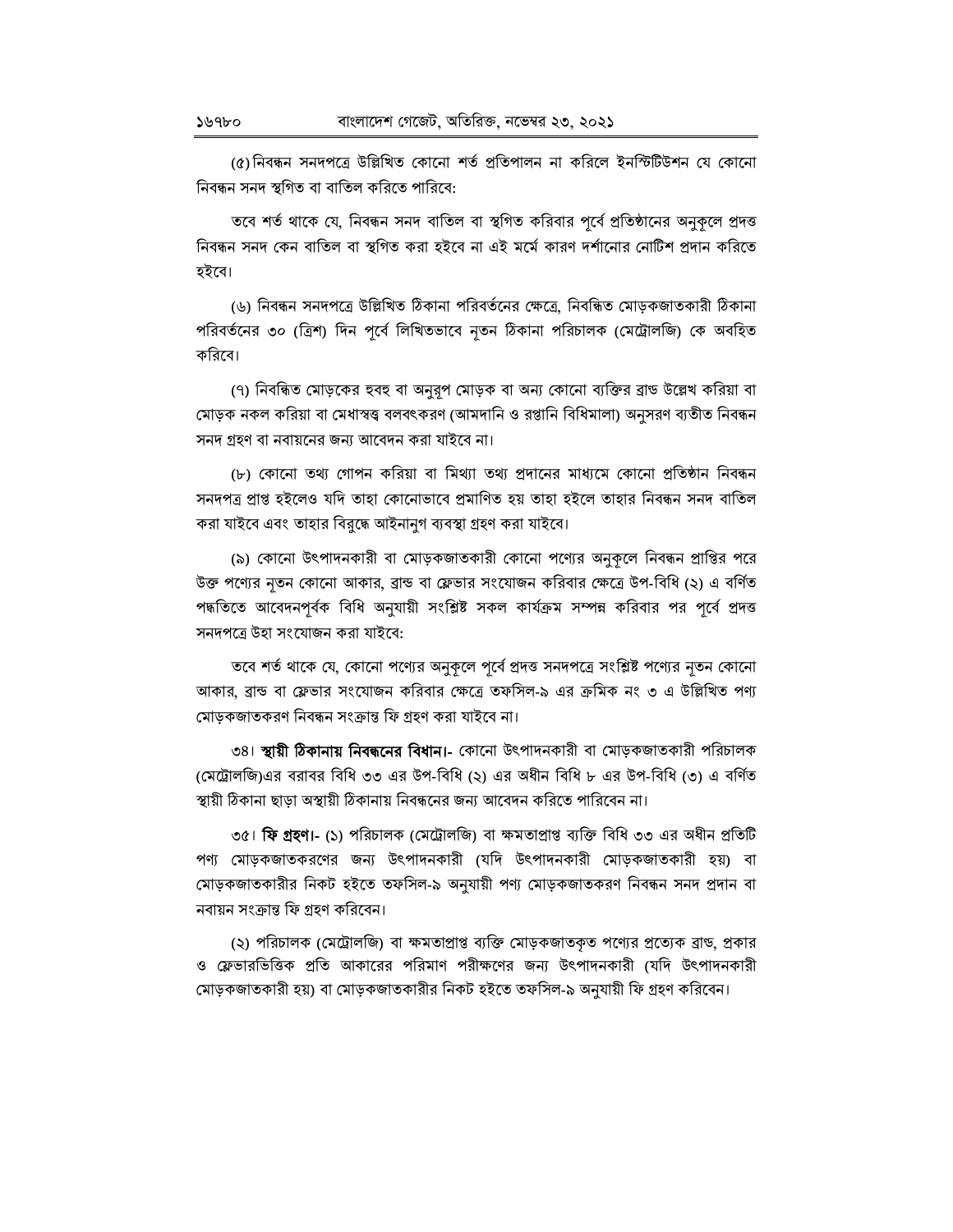৩৬। উৎপাদনকারী বা মোড়কজাতকারীদের তালিকা প্রন্থুত ও সরবরাহ।- (১) পরিচালক (মেট্রোলজি) বা ক্ষমতাপ্রাপ্ত ব্যক্তি নিবন্ধন গ্রহণকারী উৎপাদনকারী বা মোড়কজাতকারীদের একটি তালিকা প্রস্তুত করিবেন এবং উৎপাদনকারী বা মোড়কজাতকারীদের আঞ্চলিক এখতিয়ারাধীন পরিদর্শক (মেট্রোলজি) বা নমুনা সংগ্রহকারীদের নিকট উহার কপি সরবরাহ করিবেন।

(২)উপ-বিধি (১) এ উল্লিখিত তালিকা জনসাধারণের জ্ঞাতার্থে বিনা ফিতে প্রদর্শনের জন্য উপস্থাপন বা ডিজিটাল পদ্ধতিতে প্রকাশ করা যাইবে।

৩৭। **নির্দিষ্ট মোড়কের ক্ষেত্রে অব্যাহতি।-** পণ্য সংবলিত কোনো মোড়কের ক্ষেত্রে এই বিধিমালার কোনো কিছুই প্রযোজ্য হইবে না, যদি-

> (ক) মোড়কে সুস্পষ্টভাবে উল্লেখ থাকে যে, উহা কোনো শিল্প-কারখানার কাঁচামাল হিসাবে ব্যবহারের উদ্দেশ্যে বা কোনো শিল্প-কারখানা বা খনিতে ব্যবহারের উদ্দেশ্যে বিশেষভাবে তৈরি:

তবে শর্ত থাকে যে, নিম্নবর্ণিত ক্ষেত্রে এইরূপ অব্যাহতি প্রযোজ্য হইবে না, যথা:-

- (অ) তাঁতীর নিকট সরাসরি বিক্রিত সতা;
- (আ) কোনো ওয়ার্কশপ, সার্ভিস স্টেশন, বা অন্য কোনো স্থান যেখানে বাইসাইকেল, ত্রি-চক্র যানবাহন বা মোটরচালিত যানবাহন সার্ভিসিং ও মেরামত করা হয়, সেখানে ব্যবহৃত কোনো যন্ত্ৰ, যন্ত্ৰাংশ বা কাঁচামাল;
- (ই) ৫ কিলোগ্রাম বা ৫ লিটার বা উহার চেয়ে কম ধারণকৃত এবং খুচরা মূল্যে বিক্রির উদ্দেশ্যে প্রদর্শিত কোনো মোড়ক:
- (ঈ) সংখ্যা বা দৈর্ঘ্য হিসাবে বিক্রয়ের উদ্দেশ্যে রক্ষিত পণ্যসংবলিত মোড়ক যাহা খুচরা মূল্যে বিক্রয়ের উদ্দেশ্যে প্রদর্শন করা হইয়াছে;
- (খ) ১০ গ্রাম বা ১০ মিলিলিটারের কম পরিমাণের পণ্যের ক্ষেত্রে উহা ওজন বা পরিমাণের ভিত্তিতে বিক্রয় হয়:

তবে শর্ত থাকে যে, কোনো ড্রাগ বা ঔষধ সংবলিত মোড়কের ক্ষেত্রে এইরূপ অব্যাহতি প্ৰযোজ্য হইবে না:

আরও শর্ত থাকে যে, ১০ গ্রাম অথবা ১০ মিলিলিটারের কম পরিমাণের মোড়কজাত পণ্যের ক্ষেত্রে, যদি উহা খুচরা বিক্রয়যোগ্য হয় তাহা হইলে মোড়কের উপর উহার সৰ্বোচ্চ খুচরা বিক্রয়মূল্য এবং পরিমাণ সংক্রান্ত ঘোষণা থাকিতে হইবে;

(গ) যে কোনো রেন্টুরেন্ট, হোটেল বা অনুরূপ অন্য কোনো প্রতিষ্ঠান কর্তৃক প্রস্থুতকৃত ফাস্টফুড আইটেম সংবলিত মোড়ক যাহা যেইদিন উৎপাদিত হইবে সেইদিন এবং তাহার পরের দিন পর্যন্ত বিক্রয়যোগ্য হয়, তবে মোড়কের উপরে উহার সর্বোচ্চ খুচরা মূল্য এবং পরিমাণ সংক্রান্ত ঘোষণা থাকিতে হইবে।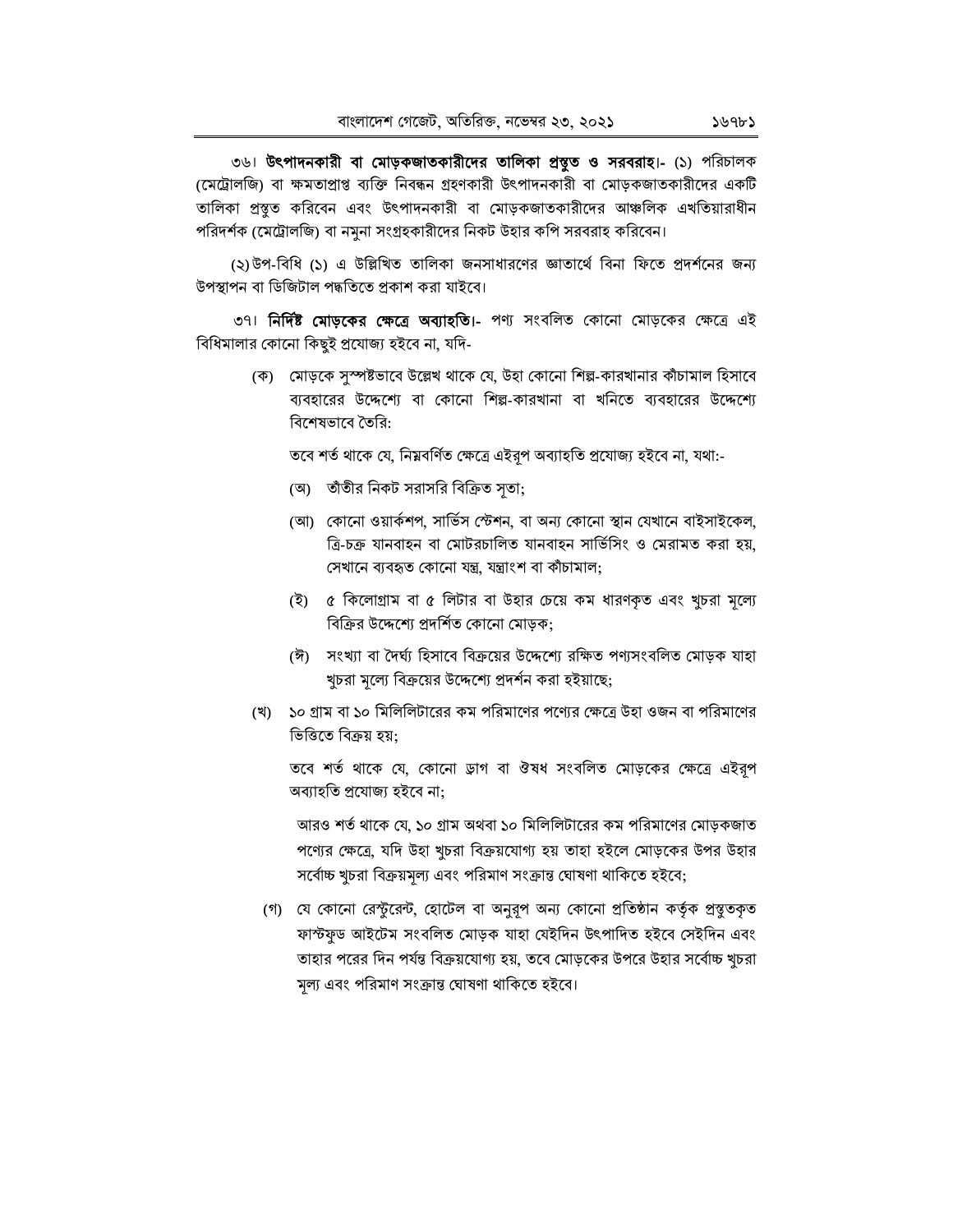## পরিচ্ছেদ- ৯ বিবিধ

৩৮। দন্ডা- কোনো ব্যক্তি যদি এই বিধিমালার বিধানাবলি লঙ্ঘন করিয়া, মোড়কজাত আকারে, যে কোনো পণ্য বিক্রয়, পরিবেশন, সরবরাহ বা হস্তান্তর করেন অথবা পরিবেশন বা সরবরাহের ব্যবস্থা করেন, তাহা হইলে তিনি আইনের ধারা ৪১ এর বিধান অনুসারে দন্ডিত হইবেন।

৩৯। **অব্যাহতি।-** (১) কোনো উৎপাদনকারী বা মোড়কজাতকারীর আবেদনের পরিপ্রেক্ষিতে আবেদনে উল্লিখিত কারণ যথার্থ বলিয়া বিবেচিত হইলে, সরকার এই বিধিমালার কোনো শর্ত শিথিল করিয়া, উৎপাদনকারী বা মোড়কজাতকারীকে নিম্নবর্ণিত মোড়কজাতকৃত পণ্য-সামগ্রী বিক্রয় করিবার অনুমতি প্রদান করিতে পারিবেন, যথা:-

- (ক) প্রারম্ভিক মোড়ক;
- (খ) নবরূপে প্রবর্তিত মোড়কজাত পণ্য;
- $($ গী পৰ্যবেক্ষণাধীন মোড়কজাত পণ্য ;
- (ঘ) উৎসাহ প্ৰদানমূলক মোড়কজাত পণ্য; এবং
- $(8)$ আদালতের সিদ্ধান্ত বা অন্য কোনো যৌক্তিক কারণে সংশোধনকৃত মোড়কজাত পণ্য।

(২) এই বিধিমালা কাৰ্যকর হইবার পূর্বে কোনো মোড়ক বা মোড়কজাতকৃত পণ্য প্রস্তুত বা সরবরাহের জন্য প্রক্রিয়াধীন থাকিলে যৌক্তিক কারণ বিবেচনায় সময়সীমা শিথিল করা যাইবে:

তবে শর্ত থাকে যে, এই সময়সীমা কোনোভাবেই বিধিমালা কার্যকর হইবার পর হইতে ১২০ (একশত বিশ) দিন অতিক্ৰম করিবে না।

8০। **আদেশ, ইত্যাদির বিরুদ্ধে আপিল।-** (১) এই বিধিমালার অধীন প্রদত্ত আদেশ বা নির্দেশ দ্বারা কোনো ব্যক্তি সংক্ষুৰ হইলে তিনি উক্তরূপ আদেশ বা নির্দেশ প্রাপ্তির ৬০ (ষাট) দিনের মধ্যে তফসিল-৯ অনুযায়ী ফি পরিশোধপূর্বক মহাপরিচালকের নিকট আপিল দায়ের করিতে পারিবেন:

তবে শর্ত থাকে যে, যদি মহাপরিচালক এই মর্মে সন্তুষ্ট হন যে, আপিলকারী উল্লিখিত ৬০ (ষাট) দিনের মধ্যে যুক্তিসংগত কারণে বাধাগ্রস্ত হইয়াছিলেন বা অন্য কোনো কারণে ব্যর্থ হইয়াছিলেন তাহা হইলে তিনি পরবর্তী ৩০ (ত্রিশ) দিনের মধ্যে আপিল দায়েরের জন্য আপিলকারীকে অনুমতি প্রদান করিতে পারিবেন।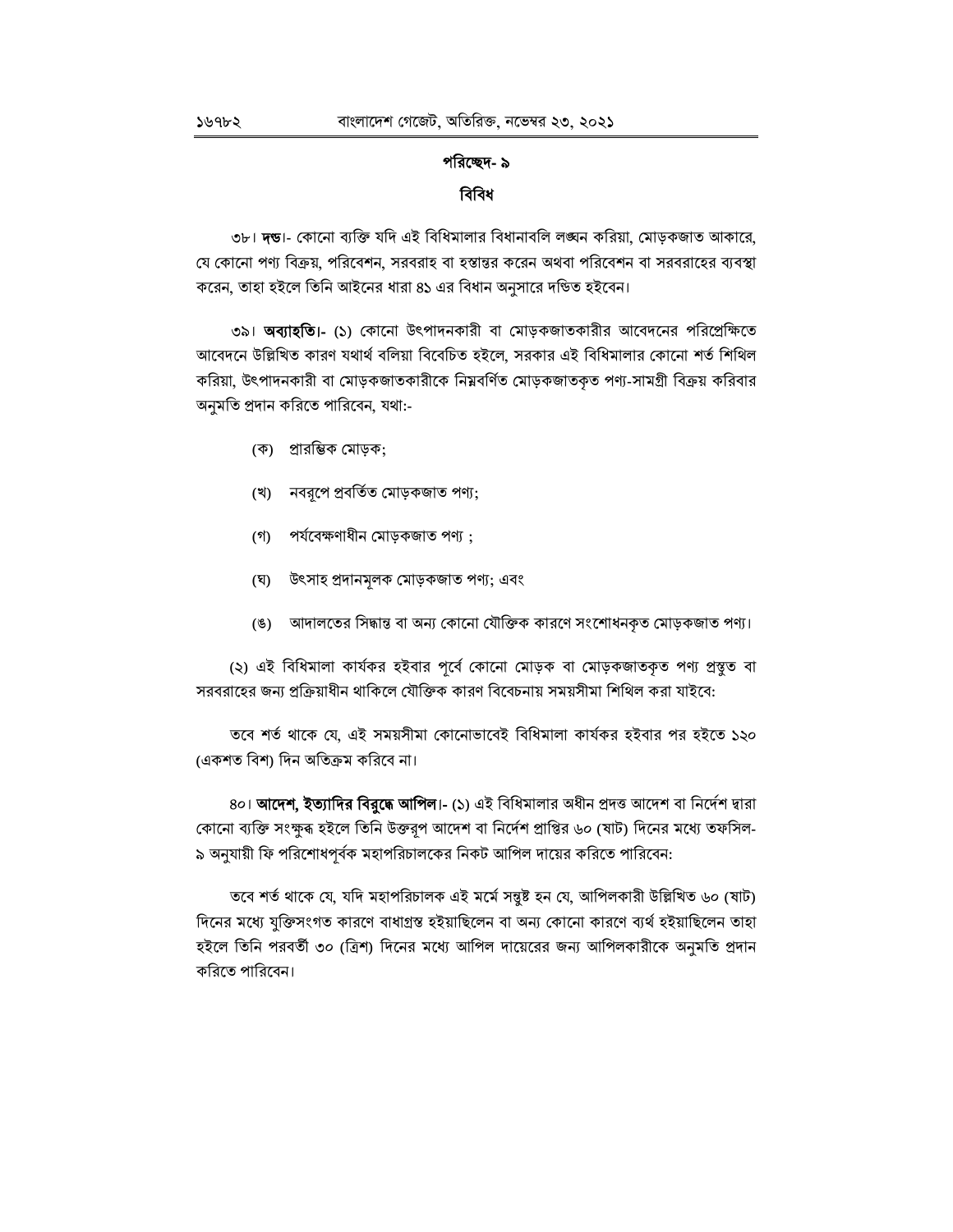(২) মহাপরিচালক আপিলকারীকে শুনানির যুক্তিসংগত সুযোগ প্রদানের পর, বিধি বিধানের আলোকে পরিচালক (মেট্রোলজি) এর সহিত পরামর্শক্রমে যেইরূপ উপযুক্ত মনে করিবেন সেইরূপ আদেশ প্রদান করিবেন বা, প্রয়োজনে, অধিকতর সাক্ষ্য প্রমাণ গ্রহণের পর নৃতন আদেশ প্রদানের জন্য নির্দেশনা প্রদান করিতে পারিবেন।

(৩) মহাপরিচালক, স্বপ্রণোদিত হইয়া বা অন্যভাবে সিদ্ধান্তের যথার্থতা বা শুদ্ধতা সংক্রান্ত সন্তুষ্টির জন্য কোনো কার্যধারার রেকর্ড তলব ও পরীক্ষা এবং উক্ত বিষয়ে যথাযথ আদেশ প্রদান করিতে পারিবেন:

তবে শর্ত থাকে যে, সংক্ষুৰূ পক্ষকে কারণ দর্শানোর যুক্তিসংগত সুযোগ প্রদান না করিয়া এই বিধিমালার অধীন কোনো সিদ্ধান্ত বা আদেশ পরিবর্তন করা যাইবে না।

8১। রহিতকরণ ও হেফাজত। (১) বাংলাদেশ স্ট্যান্ডার্ড ওজন এবং পরিমাপ (পণ্য সামগ্রী) মোড়কজাতকরণ বিধিমালা, ২০০৭, অতঃপর রহিত বিধিমালা বলিয়া উল্লিখিত, এতদ্দারা রহিত করা হইল।

(২) উপ-বিধি (১) এর অধীন রহিতকরণ সত্ত্বেও, রহিত বিধিমালার অধীন কৃত সকল কার্য বা গৃহীত ব্যবস্থা এই বিধিমালার অধীন কৃত বা গৃহীত হইয়াছে বলিয়া গণ্য হইবে।

(৩) রহিত বিধিমালার অধীন গৃহীত কোনো কার্যধারা অনিষ্পন্ন থাকিলে উহা এইরূপে নিষ্পন্ন করিতে হইবে যেন এই বিধিমালা প্রণীত হয় নাই।

8২। **ইংরেজিতে অনূদিত পাঠ প্রকাশ।** (১) এই বিধিমালা কার্যকর হইবার পর সরকার, প্রয়োজনে, সরকারি গেজেটে প্রজ্ঞাপন দ্বারা, এই বিধিমালার ইংরেজিতে অনূদিত একটি নির্ভরযোগ্য পাঠ (Authentic English Text) প্রকাশ করিতে পারিবে।

(২) বাংলা ও ইংরেজি পাঠের মধ্যে বিরোধের ক্ষেত্রে বাংলা পাঠ প্রাধান্য পাইবে।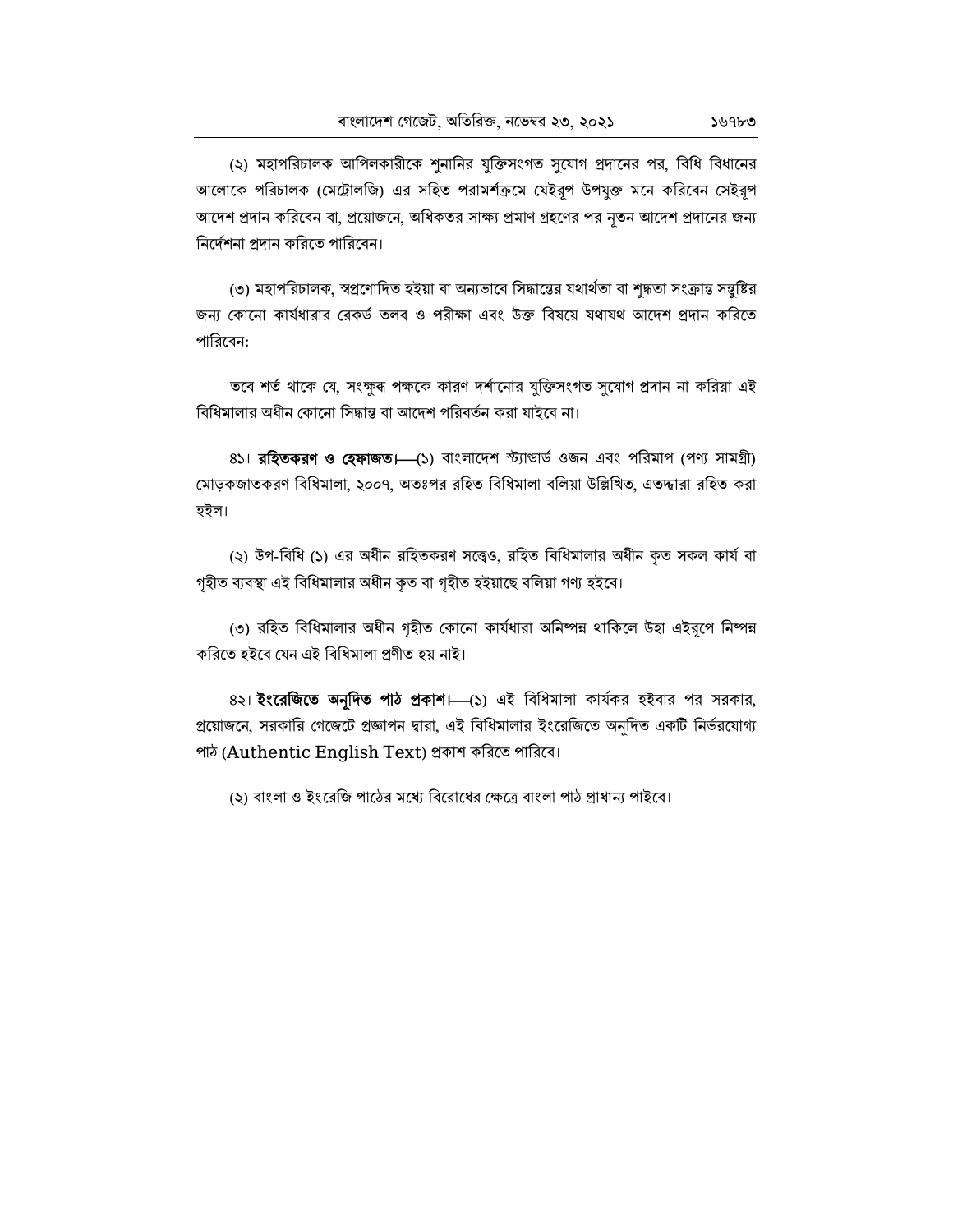#### $5968$

## তফসিল-১

[বিধি ২(১)(২৭) ও ২৬(১) দ্রষ্টব্য]

## ঘোষিত পরিমাণ সাপেক্ষে পণ্যের পরিমাণ সংক্রান্ত সর্বোচ্চ অনুমোদিত ব্রুটির পরিমাণ

## টেবিল-১

## ওজন বা ভলিউমের ক্ষেত্রে পণ্যের সর্বোচ্চ গ্রহণযোগ্য ঘাটতি জনিত ত্রুটির পরিমাণ

| ক্ৰমিক        | ঘোষিত পরিমাণ $(Q_n)$             | সর্বোচ্চ গ্রহণযোগ্য ব্রুটির পরিমাণ $(T)$ |                       |
|---------------|----------------------------------|------------------------------------------|-----------------------|
| নং            | গ্ৰাম বা মিলিলিটার               |                                          |                       |
|               |                                  | ঘোষিত পরিমাণের শতকরা হার                 | গ্ৰাম বা<br>মিলিলিটার |
| (5)           | (5)                              | (5)                                      | (8)                   |
| $\mathcal{L}$ | ৫০ পৰ্যন্ত                       | ৯                                        |                       |
| ২।            | ৫০ এর বেশি হইতে ১০০ পর্যন্ত      |                                          | 8.00                  |
| ৩৷            | ১০০ এর বেশি হইতে ২০০ পর্যন্ত     | 8.00                                     |                       |
| 81            | ২০০ এর বেশি হইতে ৩০০ পর্যন্ত     |                                          | ৯                     |
| $\alpha$      | ৩০০ এর বেশি হইতে ৫০০ পর্যন্ত     | ৩                                        |                       |
| ৬।            | ৫০০ এর বেশি হইতে ১০০০ পর্যন্ত    |                                          | ১৫                    |
| 91            | ১০০০ এর বেশি হইতে ১০০০০ পর্যন্ত  | ১.৫০                                     |                       |
| ৮।            | ১০০০০ এর বেশি হইতে ১৫০০০ পর্যন্ত |                                          | ১৫০                   |
| ৯।            | ১৫০০০ এর বেশি                    | S                                        |                       |

## বিশেষ দ্ৰষ্টব্য:

- (১) শতকরা হারে অনুমোদিত ত্রুটির পরিমাণ,  $Q_n \leq$  ১০০০ গ্রাম বা মিলিলিটারের ক্ষেত্রে একদশমাংশ পর্যন্ত গ্রহণযোগ্য হইবে এবং  $\mathbf{Q}_\mathrm{n}$  >১০০০ গ্রাম বা মিলিলিটারের ক্ষেত্রে ভগ্নাংশ হইলে পরবর্তী পূর্ণসংখ্যা গ্রহণযোগ্য হইবে।
- (২) ডেইনড পণ্যের ক্ষেত্রে, কোনো মোড়কজাত পণ্যের পরিমাণের ঘাটতিজনিত ত্রুটির পরিমাণ উপরি-উক্ত টেবিলে উল্লিখিত গ্রহণযোগ্য ত্রুটির দ্বিগুণের বেশি হইবে না।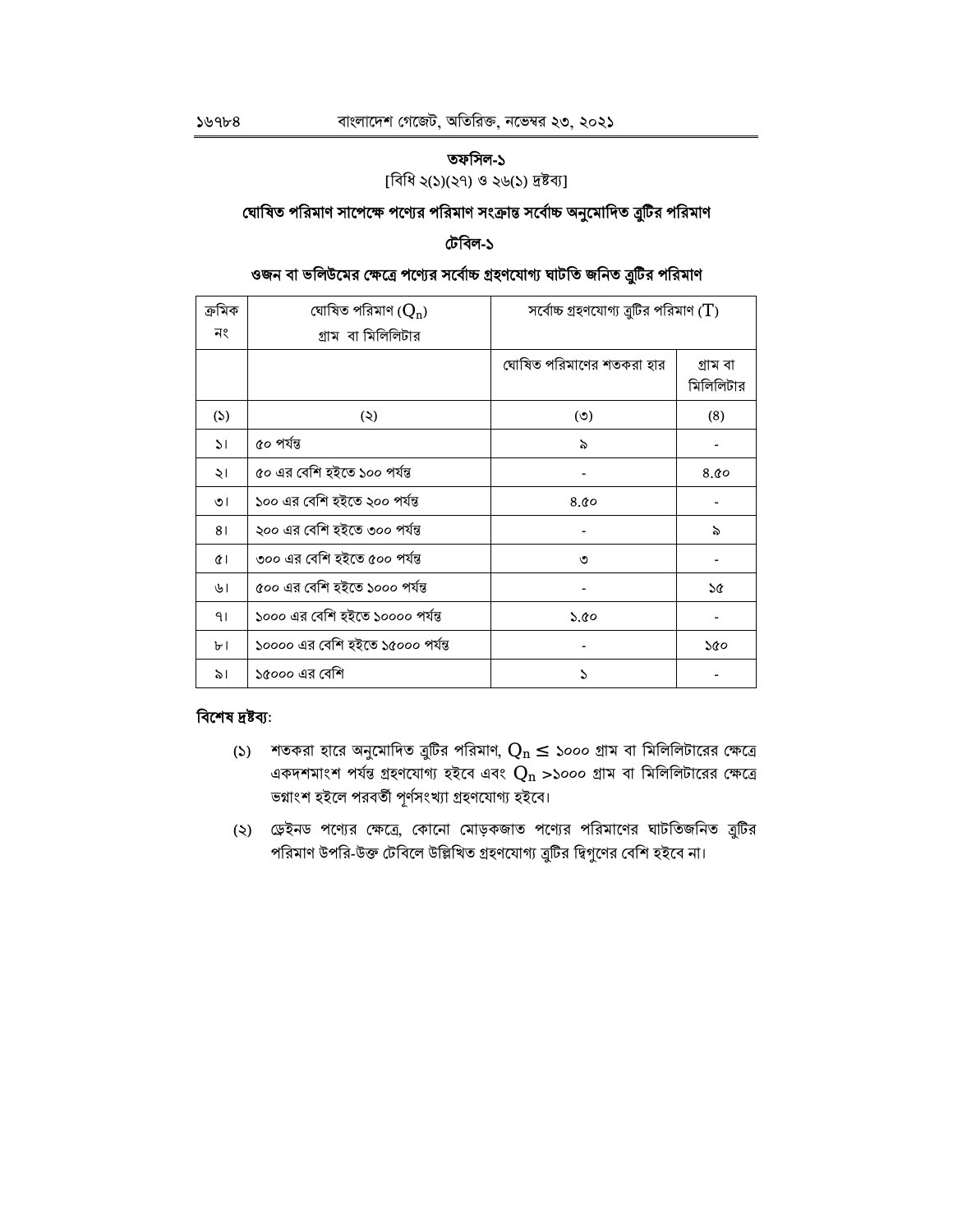## <u>টেবিল-</u>২

## দৈর্ঘ্য, ক্ষেত্রফল এবং সংখ্যার ক্ষেত্রে পণ্যের পরিমাণ সংক্রান্ত সর্বোচ্চ গ্রহণযোগ্য ঘাটতি জনিত ত্রুটির পরিমাণ

| ক্ৰামক নং    |                      | ঘোষিত পরিমাণ<br>$(Q_n)$ | সর্বোচ্চ গ্রহণযোগ্য  ঘাটতি জনিত ব্রুটির<br>পরিমাণ                     |
|--------------|----------------------|-------------------------|-----------------------------------------------------------------------|
| (5)          | (5)                  | (5)                     | (8)                                                                   |
| $\mathsf{S}$ | দৈৰ্ঘ্যের ক্ষেত্রে   | $Q_n \leq c$ মিটার      | কোনো ঘাটতি জনিত ব্ৰুটি গ্ৰহণযোগ্য নয়                                 |
|              |                      | $Q_n$ > ৫ মিটার         | ১০ মিটার পর্যন্ত ঘোষিত পরিমাণের ২% এবং<br>এর বেশির ক্ষেত্রে ১%        |
| ২।           | ক্ষেত্রফলের ক্ষেত্রে | ২%                      | ১০বর্গ মিটার পর্যন্ত ঘোষিত পরিমাণের ৩% এবং এর বেশির ক্ষেত্রে          |
| ৩।           | সংখ্যার ক্ষেত্রে     | $Q_n \leq \alpha$ ০টি   | কোনো ঘাটতি জনিত ব্ৰুটি গ্ৰহণযোগ্য নয়                                 |
|              |                      | $Q_n$ > ৫০টি            | ঘোষিত পরিমাণের ১% (ফলাফল ভগ্নাংশ<br>হইলে পরবর্তী পূর্ণ সংখ্যায় হইবে) |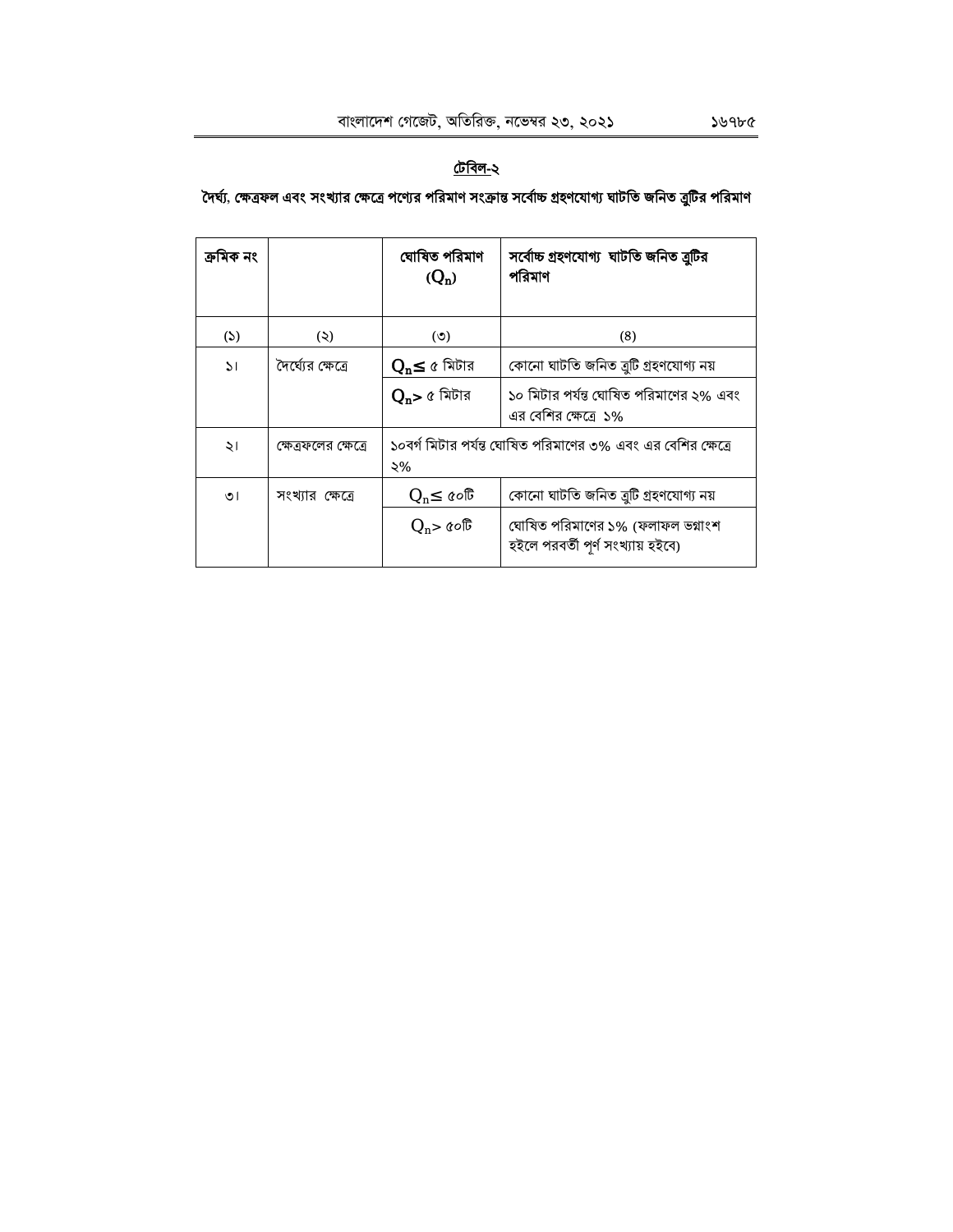## তফসিল-২ [বিধি ৪(১) ও ৩২(১)(গ) দ্রষ্টব্য]

## পণ্য মোড়কজাত করিবার নির্দিষ্ট পরিমাণ

নিয় টেবিলের কলাম (২) এ উল্লিখিত পণ্যসমূহ উহার বিপরীতে কলাম (৩)এ উল্লিখিত পরিমাণ অনুযায়ী মোড়কজাত করিতে হইবে,যথা:-

টেবিল

| ক্ৰমিক       | পণ্য                    | মোড়কজাত করিবার পরিমাণ                                               |
|--------------|-------------------------|----------------------------------------------------------------------|
| নং           |                         |                                                                      |
| (5)          | (5)                     | (5)                                                                  |
| $\mathsf{S}$ | শিশু খাদ্য, মায়ের      | ১০০ গ্রাম এর নিচের ক্ষেত্রে কোনো সীমাবদ্ধতা নাই,                     |
|              | দুধের বিকল্প শিশু খাদ্য | ১০০ গ্ৰাম, ১৫০ গ্ৰাম,২০০ গ্ৰাম, ২৫০ গ্ৰাম, ৩০০ গ্ৰাম, ৩৫০ গ্ৰাম,     |
|              |                         | 800 গ্ৰাম, ৫০০ গ্ৰাম, ৬০০ গ্ৰাম, ৭০০ গ্ৰাম, ৭৫০ গ্ৰাম, ৮০০ গ্ৰাম,    |
|              |                         | ৯০০ গ্রাম, ১ কেজি, ১.৫০ কেজি, ২ কেজি, ২.৫০ কেজি, ৩ কেজি, ৪           |
|              |                         | কেজি, ৫ কেজি এবং ১০ কেজি।                                            |
| ২।           | পাউর্টি ও কেক           | ১০০ গ্রাম এর নিচের ক্ষেত্রে কোনো সীমাবদ্ধতা নাই,                     |
|              |                         | ১০০ গ্রাম এবং এর পরবর্তী ১০ গ্রাম এর গুণিতক ।                        |
| ৩।           | মাখন এবং প্রাণী বা      | ৫০ গ্রাম এর নিচের ক্ষেত্রে কোনো সীমাবদ্ধতা নাই,                      |
|              | উদ্ভিদের চর্বি থেকে     | ৫০ গ্ৰাম, ৭৫ গ্ৰাম, ১০০ গ্ৰাম, ১৫০ গ্ৰাম,২০০ গ্ৰাম,২ ৫০ গ্ৰাম, ৩০০   |
|              | উৎপাদিত মাখনজাতীয়      | গ্ৰাম, 800 গ্ৰাম, ৫00 গ্ৰাম, ৬00 গ্ৰাম, ৭৫০ গ্ৰাম,৮০০ গ্ৰাম, ১       |
|              | ভোজ্য পদাৰ্থ            | কেজি,১.৫০ কেজি, ২ কেজি, ৩ কেজি, ৪ কেজি, ৫ কেজি এবং                   |
|              | (মারজারিন)              | পরবর্তী ৫ কেজি এর গুণিতক।                                            |
| 81           | খাদ্য শস্য এবং ডাল      | ৫০ গ্রাম এর নিচের ক্ষেত্রে কোনো সীমাবদ্ধতা নাই,                      |
|              | জাতীয় খাদ্য            | ৫০ গ্ৰাম, ১০০ গ্ৰাম, ১৫০ গ্ৰাম, ২০০ গ্ৰাম, ২৫০ গ্ৰাম, ৩০০ গ্ৰাম, ৩৫০ |
|              |                         | গ্রাম, ৪০০ গ্রাম, ৫০০ গ্রাম, ১ কেজি, ১.৫০ কেজি, ২ কেজি, ৩            |
|              |                         | কেজি, ৪ কেজি, ৫ কেজি এবং পরবর্তী ৫ কেজি এর গণিতক।                    |
| ¢۱           | কফি                     | ৫০ গ্রাম এর নিচের ক্ষেত্রে কোনো সীমাবদ্ধতা নাই,                      |
|              |                         | ৫০ গ্ৰাম, ১০০গ্ৰাম, ১২৫ গ্ৰাম, ১৫০ গ্ৰাম, ২০০ গ্ৰাম, ২৫০ গ্ৰাম, ৩০০  |
|              |                         | গ্ৰাম, ৩৫০ গ্ৰাম, ৪০০ গ্ৰাম, ৫০০ গ্ৰাম, ১ কেজি এবং পরবৰ্তী ১ কেজি    |
|              |                         | এর গুণিতক।                                                           |
| ৬।           | এডিবল ওয়েল,            | ৫০ গ্রাম এর নিচের ক্ষেত্রে কোনো সীমাবদ্ধতা নাই,                      |
|              | বনস্পতি, ঘি, বাটার      | ৫০ গ্ৰাম, ১০০ গ্ৰাম, ২০০ গ্ৰাম, ২৫০ গ্ৰাম, ৪৫০ গ্ৰাম (ঘি এর জন্য),   |
|              | ওয়েল                   | ৫০০ গ্রাম, ১ কেজি, ২ কেজি, ৩ কেজি, ৪ কেজি, ৫ কেজি, ৬ কেজি,           |
|              |                         | ৭ কেজি, ৮ কেজি, ৯ কেজি, ১০ কেজি এবং পরবর্তী ৫ কেজি এর                |
|              |                         | গুণিতক। পরিমাণ ভলিউমে ঘোষণা করিবার ক্ষেত্রে এই সংখ্যা                |
|              |                         | মিলিলিটার এবং লিটারে উল্লেখ করিতে হইবে। এডিবল ওয়েল এর               |
|              |                         | পরিমাণ ভলিউমে ঘোষণা করিতে হইবে।                                      |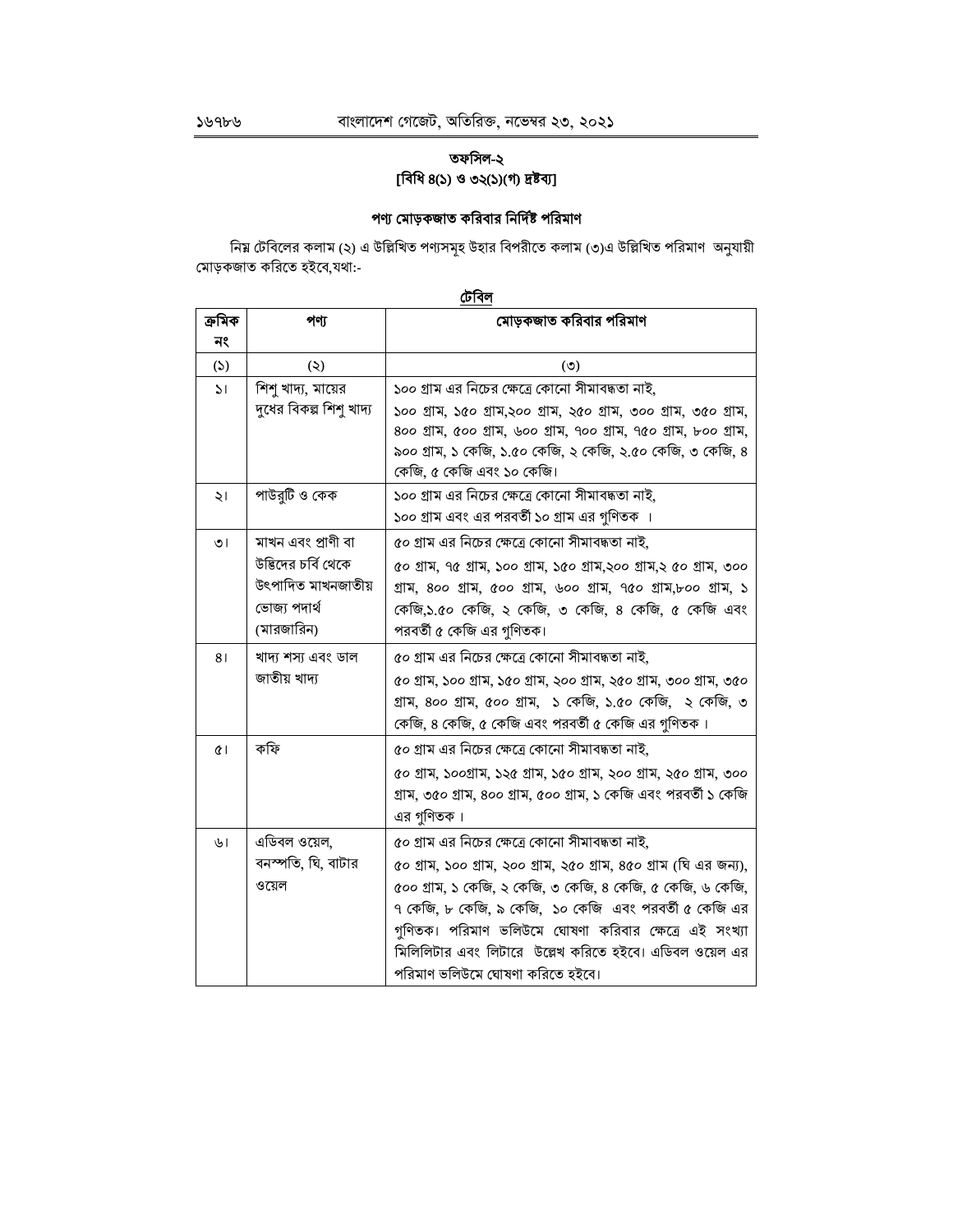বাংলাদেশ গেজেট, অতিরিক্ত, নভেম্বর ২৩, ২০২১

| (5) | (5)                                                  | $\circledcirc$                                                                                                                                                                                                                                                                                                                                             |
|-----|------------------------------------------------------|------------------------------------------------------------------------------------------------------------------------------------------------------------------------------------------------------------------------------------------------------------------------------------------------------------------------------------------------------------|
| 91  | গুড়া দুধ                                            | ৫০ গ্রাম এর নীচের ক্ষেত্রে কোনো সীমাবদ্ধতা নাই,                                                                                                                                                                                                                                                                                                            |
|     |                                                      | ৫০ গ্ৰাম, ১০০ গ্ৰাম, ১৫০ গ্ৰাম, ২০০ গ্ৰাম, ২৫০ গ্ৰাম, ৩০০ গ্ৰাম, ৩৫০<br>গ্ৰাম, 800 গ্ৰাম, ৫০০ গ্ৰাম, ৬০০ গ্ৰাম, ৭০০ গ্ৰাম, ৮০০ গ্ৰাম, ১<br>কেজি, ১.৫০ কেজি, ২ কেজি, ২.৫০ কেজি এবং পরবর্তী ১ কেজি এর<br>গুণিতক।                                                                                                                                             |
| ৮।  | সাবানবিহীন<br>ডিটারজেন্ট (পাউডার)                    | ৫০ গ্রাম এর নীচের ক্ষেত্রে কোনো সীমাবদ্ধতা নাই,<br>৫০ গ্ৰাম, ৭৫ গ্ৰাম, ১০০গ্ৰাম, ১২৫ গ্ৰাম, ১৫০ গ্ৰাম, ১৭৫ গ্ৰাম, ২০০<br>গ্ৰাম, ২৫০ গ্ৰাম, ৩০০ গ্ৰাম, ৪০০ গ্ৰাম, ৫০০ গ্ৰাম, ১ কেজি, ১.৫০<br>কেজি, ২ কেজি এবং পরবর্তী ১ কেজি এর গুণিতক।                                                                                                                     |
| ৯।  | চাল, চাল (গুড়া), ডাল<br>আটা, ময়দা, সুজি            | ১০০ গ্রাম এর নীচের ক্ষেত্রে কোনো সীমাবদ্ধতা নাই,<br>১০০ গ্রাম, ২০০ গ্রাম, ৫০০ গ্রাম, ১ কেজি, ২ কেজি, ৩ কেজি, ৪<br>কেজি, ৫ কেজি, এবং পরবর্তী ৫ কেজি এর গুণিতক।                                                                                                                                                                                              |
| ১০। | লবণ                                                  | ১০০ গ্রাম এর নীচের ক্ষেত্রে কোনো সীমাবদ্ধতা নাই,<br>১০০ গ্ৰাম, ২০০ গ্ৰাম, ৫০০ গ্ৰাম, ১ কেজি, ২ কেজি, ৫ কেজি এবং                                                                                                                                                                                                                                            |
|     |                                                      | পরবর্তী ৫ কেজি এর গুণিতক।                                                                                                                                                                                                                                                                                                                                  |
| 331 | সাবান :                                              |                                                                                                                                                                                                                                                                                                                                                            |
|     | (ক) লন্ডি সাবান;                                     | ৫০ গ্রাম এর নীচের ক্ষেত্রে কোনো সীমাবদ্ধতা নাই,<br>৫০ গ্ৰাম, ৭৫ গ্ৰাম, ১০০গ্ৰাম, ১২৫ গ্ৰাম, ১৫০ গ্ৰাম, ১৭৫ গ্ৰাম, ২০০<br>গ্রাম এবং পরবর্তী ৫০ গ্রাম এর গুণিতক।                                                                                                                                                                                             |
|     | (খ) সাবানবিহীন<br>ডিটারজেন্ট কেক<br>এবং বার;         | ৫০ গ্রাম এর নীচের ক্ষেত্রে কোনো সীমাবদ্ধতা নাই,<br>৫০ গ্ৰাম, ৭৫ গ্ৰাম, ১০০ গ্ৰাম, ১২৫ গ্ৰাম, ১৫০ গ্ৰাম, ১৭৫ গ্ৰাম, ২০০<br>গ্রাম, ২৫০ গ্রাম, ৩০০ গ্রাম এবং পরবর্তী ১০০ গ্রাম এর গুণিতক।                                                                                                                                                                     |
|     | (গ) টয়লেট সোপ,<br>সকল প্রকার বাথ<br>সোপ সহ (কেক)    | ৫০ গ্রাম এর নীচের ক্ষেত্রে  কোনো সীমাবদ্ধতা নাই,<br>৫০ গ্ৰাম, ৭৫ গ্ৰাম, ১০০ গ্ৰাম, ১২৫ গ্ৰাম, ১৫০ গ্ৰাম, ১৭৫ গ্ৰাম এবং<br>পরবর্তী ২৫ গ্রাম এর গণিতক।                                                                                                                                                                                                       |
| ১২। | কার্বোনেটেড বেভারেজ<br>এবং অ্যালকোহলমুক্ত<br>বেভারেজ | ৭৫ মি.লি. এর নীচের ক্ষেত্রে কোনো সীমাবদ্ধতা নাই,<br>৭৫ মি.লি., ১০০ মি.লি., ১২৫ মি.লি. (শুধু ফল জাতীয় বেভারেজের<br>জন্য), ১৫০ মি.লি., ১৭৫ মি.লি., ২০০ মি.লি., ২৫০ মি.লি., ৩০০<br>মি.লি., ৪০০ মি.লি., ৫০০ মি.লি., ৬০০ মি.লি., ৭৫০ মি.লি., ১<br>লিটার, ১.২৫ লিটার, ১.৫০ লিটার, ১.৭৫ লিটার, ২ লিটার, ২.২৫<br>লিটার, ২.৫০ লিটার, ৩ লিটার, ৪ লিটার এবং ৫ লিটার। |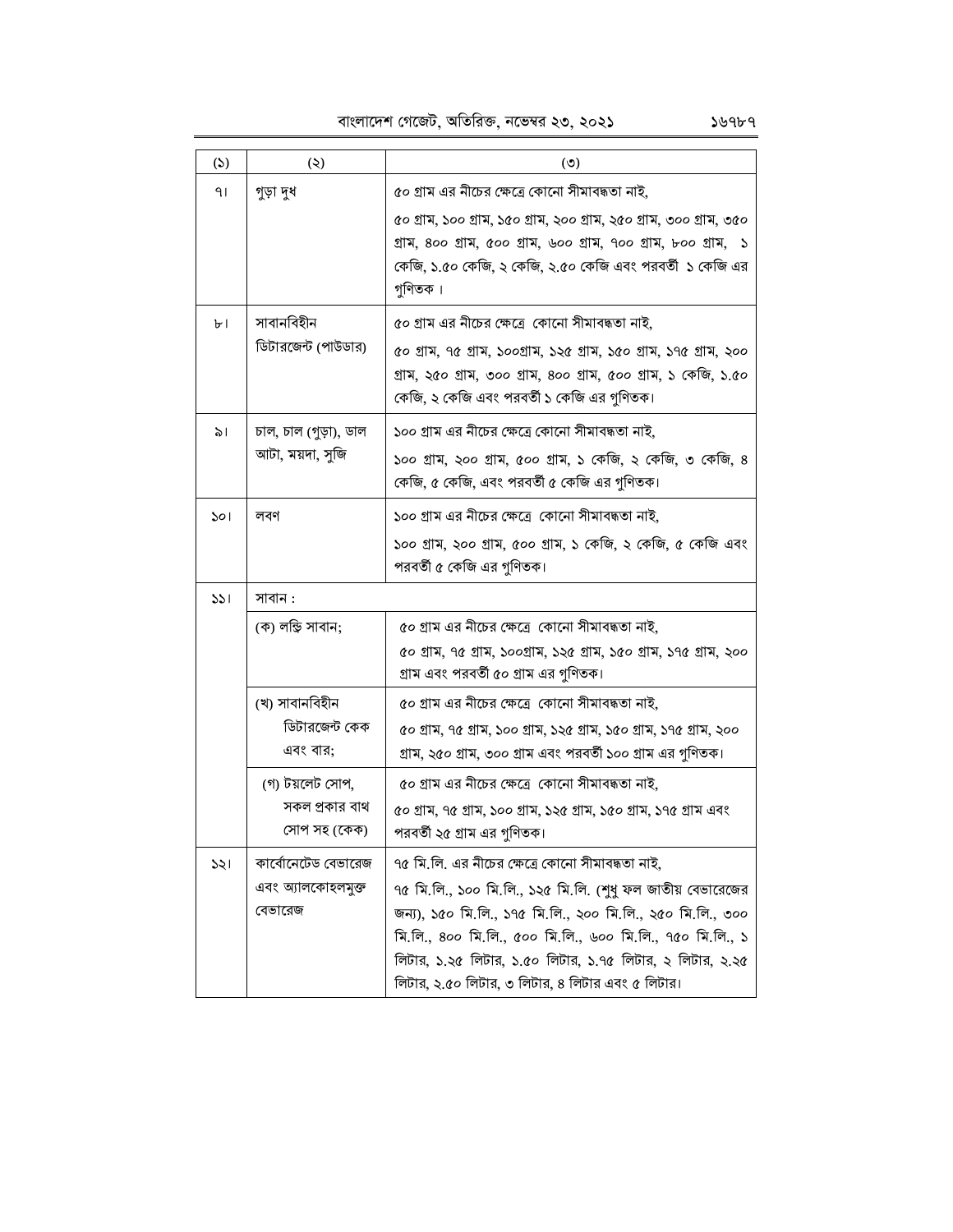১৬৭৮৮

## বাংলাদেশ গেজেট, অতিরিক্ত, নভেম্বর ২৩, ২০২১

| (5) | (5)                                                                                                              | $\circ$                                                                                                                                                                                                                                                                                                       |
|-----|------------------------------------------------------------------------------------------------------------------|---------------------------------------------------------------------------------------------------------------------------------------------------------------------------------------------------------------------------------------------------------------------------------------------------------------|
| ১৩। | সিমেন্ট, সিমেন্ট পেইন্ট<br>(পাউডার)                                                                              | ১ কেজি, ২ কেজি, ৩ কেজি, ৪ কেজি, ৫ কেজি, ১০ কেজি, ২০ কেজি,<br>২৫ কেজি, ৪০ কেজি (শুধু হোয়াইট সিমেন্টের ক্ষেত্রে) এবং ৫০<br>কেজি।                                                                                                                                                                               |
| 581 | রং, বার্ণিশ ইত্যাদি :                                                                                            |                                                                                                                                                                                                                                                                                                               |
|     | (ক) রং (পেন্ট পেইন্ট<br>অথবা সলিড পেইন্ট<br>ব্যতীত), বার্ণিশ, বার্ণিশ<br>পরিষ্কারের উপাদান,<br>(এনামেলস পেইন্ট), | ৫০ মি.লি. এর নীচের ক্ষেত্রে কোনো সীমাবদ্ধতা নাই,<br>৫০ মি.লি., ১০০ মি.লি., ২০০ মি.লি.,  ৫০০ মি.লি., ১ লিটার, ২<br>লিটার, ৩ লিটার, ৪ লিটার, ৫ লিটার এবং পরবর্তী ৫ লিটার এর<br>গুণিতক।                                                                                                                          |
|     | (খ) পেস্ট পেইন্ট এবং<br>সলিড রং                                                                                  | ৫০০ গ্রাম এর নীচের ক্ষেত্রে কোনো সীমাবদ্ধতা নাই,<br>৫০০ গ্রাম, ১ কেজি, ১.৫০ কেজি, ২ কেজি, ৩ কেজি, ৫ কেজি,৭<br>কেজি, ১০ কেজি এবং পরবর্তী ৫ কেজি এর গুণিতক।                                                                                                                                                     |
|     | (গ) বেইজ পেইন্ট                                                                                                  | ১০০ মি.লি. এর নীচের ক্ষেত্রে  কোনো সীমাবদ্ধতা নাই,<br>১০০ মি.লি., ২০০ মি.লি., ২৫০ মি.লি., ৪০০ মি.লি., ৪৫০ মি.লি.,<br>৫০০ মি.লি., ১ লিটার, ১.৫০ লিটার,  ২ লিটার, ২.৫০ লিটার, ৩<br>লিটার, ৩.৫০ লিটার, ৪ লিটার, ৫ লিটার এবং পরবর্তী ৫ লিটার এর<br>গুণিতক।                                                        |
| 301 | সিরিয়াল প্রোডাক্টস,<br>মল্ট বেইজড ফুড এবং<br>এই জাতীয় পণ্য                                                     | ৫০ গ্রাম এর নীচের ক্ষেত্রে কোনো সীমাবদ্ধতা নাই,<br>৫০ গ্ৰাম, ৭৫ গ্ৰাম, ১০০ গ্ৰাম, ২০০ গ্ৰাম, ২৫০ গ্ৰাম, ৩০০ গ্ৰাম, ৩৫০<br>গ্ৰাম, 800 গ্ৰাম, ৫০০ গ্ৰাম, ৬০০ গ্ৰাম, ৭৫০ গ্ৰাম, ১ কেজি, ১.৫০<br>কেজি, ২ কেজি, ৩ কেজি, ৪ কেজি, ৫ কেজি এবং পরবর্তী ৫ কেজি<br>এর গুণিতক।                                            |
| 541 | ক্লিনিং এড সেনিটারি<br>ফ্লুইডস                                                                                   | ১০০ মি.লি. এর নীচের ক্ষেত্রে কোনো সীমাবদ্ধতা নাই,<br>১০০ মি.লি., ১৫০ মি.লি., ১৭৫ মি.লি., ২০০ মি.লি., ২৫০ মি.লি.,<br>৫০০ মি.লি., ৭৫০ মি.লি., ১ লিটার  এবং পরবর্তী  ১ লিটার এর<br>গুণিতক  (ঘোষণা ওজনে হইলে একক গ্ৰাম এবং কেজি হইবে)।                                                                            |
| 391 | ক্লিনিং পাউডার                                                                                                   | ৫০ গ্রাম এর নীচের ক্ষেত্রে কোনো সীমাবদ্ধতা নাই,<br>৫০ গ্ৰাম, ৭৫ গ্ৰাম, ১০০ গ্ৰাম, ১২৫ গ্ৰাম, ১৫০ গ্ৰাম, ১৭৫ গ্ৰাম, ২০০<br>গ্ৰাম, ২৫০ গ্ৰাম, ৩০০ গ্ৰাম, ৪০০ গ্ৰাম, ৫০০ গ্ৰাম, ৭৫০ গ্ৰাম, ১ কেজি,<br>১.৫০ কেজি, ২ কেজি এবং পরবর্তী ১ কেজি এর গুণিতক।                                                            |
| 3P  | কনডেন্সড মিল্ক                                                                                                   | ১০০ গ্রাম এর নীচের ক্ষেত্রে কোনো সীমাবদ্ধতা নাই,<br>১০০ গ্ৰাম, ২০০ গ্ৰাম, ২৫০ গ্ৰাম, ৪০০ গ্ৰাম, ৫০০ গ্ৰাম, ১ কেজি এবং<br>পরবর্তী ১ কেজি এর গুণিতক।                                                                                                                                                            |
| ১৯। | নারিকেল তেল (সুগন্ধি<br>যুক্ত অথবা সুগন্ধি<br>বিহীন)                                                             | ৫০ মি.লি. এর নীচের ক্ষেত্রে কোনো সীমাবদ্ধতা নেই,<br>৫০ মি.লি., ৭৫ মি.লি., ১০০ মিঃ লিঃ, ১২৫ মি.লি.,  ১৫০ মি.লি.,<br>১৭৫ মি.লি.,  ২০০ মি.লি., ২২৫ মি.লি., ২৫০ মি.লি., ২৭৫ মি.লি.,<br>৩০০ মি.লি., ৩৫০ মি.লি., ৪০০ মি.লি., ৫০০ মি.লি., ৭৫০ মি.লি.,<br>১ লিটার, ১.৫০ লিটার, ২ লিটার এবং পরবর্তী ১ লিটার এর গুণিতক। |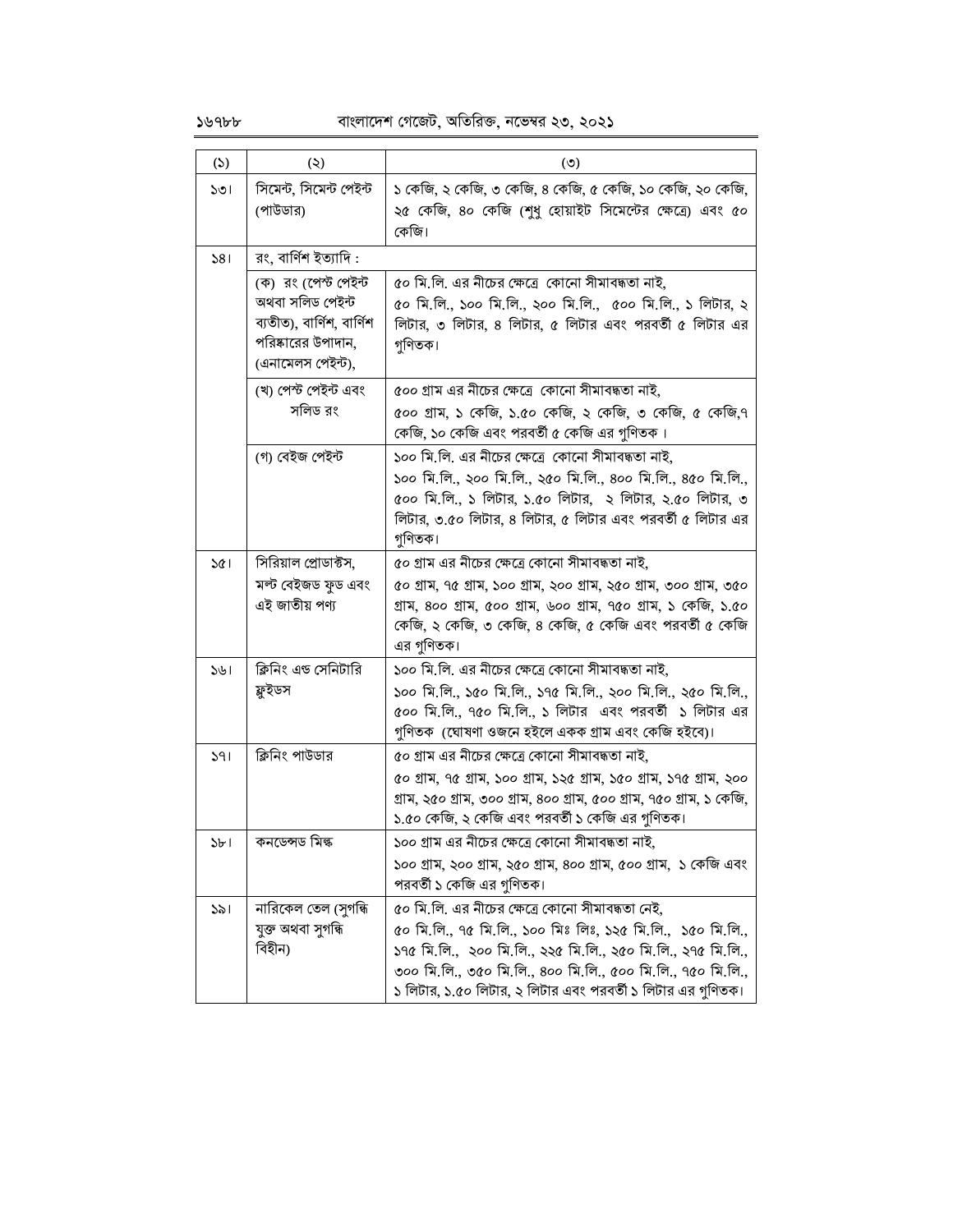## বাংলাদেশ গেজেট, অতিরিক্ত, নভেম্বর ২৩, ২০২১

| (5)            | (5)                                                             | $\circ$                                                                                                                                                                                                                                                                              |  |  |  |  |  |
|----------------|-----------------------------------------------------------------|--------------------------------------------------------------------------------------------------------------------------------------------------------------------------------------------------------------------------------------------------------------------------------------|--|--|--|--|--|
| ২০।            | হেয়ার অয়েলস                                                   | ৫০ মি.লি. এর নীচের ক্ষেত্রে কোনো সীমাবদ্ধতা নেই,<br>৫০ মি.লি., ৭৫ মি.লি., ১০০ মিঃ লিঃ, ১২৫ মি.লি.,  ১৫০ মি.লি.,<br>১৭৫ মি.লি.,  ২০০ মি.লি., ২২৫ মি.লি., ২৫০ মি.লি., ২৭৫ মি.লি.,<br>৩০০ মি.লি., ৩৫০ মি.লি., ৪০০ মি.লি., ৫০০ মি.লি., ৭৫০ মি.লি.,<br>১ লিটার পরবর্তী ১ লিটার এর গুণিতক। |  |  |  |  |  |
| ২১।            | মধু                                                             | ২০ গ্রাম এর নীচের ক্ষেত্রে কোনো সীমাবদ্ধতা নেই,<br>২৫ গ্ৰাম, ৫০ গ্ৰাম, ১০০ গ্ৰাম, ২০০ গ্ৰাম, ২৫০ গ্ৰাম, ৩০০ গ্ৰাম, ৪০০<br>গ্রাম, ৫০০ গ্রাম, ৭৫০ গ্রাম, ১ কেজি, ২ কেজি, ৫ কেজি, এবং পরবর্তী<br>৫ কেজি এর গুণিতক (ভলিউমে ঘোষণার ক্ষেত্রে একক মি.লি. এবং<br>লিটারে হইবে)।               |  |  |  |  |  |
| ২২।            | জ্যাম, সস, কেচাপ এবং অনুরূপ পণ্য:                               |                                                                                                                                                                                                                                                                                      |  |  |  |  |  |
|                | (ক) কেচাপ, সস,<br>চাটনি, আচার<br>এবং অনুরূপ পণ্য                | ৫০ গ্রাম এর নীচের ক্ষেত্রে কোনো সীমাবদ্ধতা নাই,<br>৫০ গ্ৰাম, ১০০ গ্ৰাম, ২০০ গ্ৰাম, ২৫০ গ্ৰাম, ৩০০ গ্ৰাম, ৪০০ গ্ৰাম, ৫০০<br>গ্রাম, ৬০০ গ্রাম, ৭৫০ গ্রাম এবং ১ কেজি এবং পরবর্তীতে ১ কেজির<br>গুণিতক।                                                                                   |  |  |  |  |  |
|                | (খ) জ্যাম,মারমালেডস<br>এবং জেলি (টিন<br>জাত)                    | ১০০ গ্রাম এর নীচের ক্ষেত্রে কোনো সীমাবদ্ধতা নাই,<br>১০০ গ্ৰাম, ২০০ গ্ৰাম, ২৫০ গ্ৰাম, ৪০০ গ্ৰাম, ৫০০ গ্ৰাম, ৭৫০ গ্ৰাম, ১<br>কেজি এবং পরবর্তীতে ১ কেজির গুণিতক।                                                                                                                        |  |  |  |  |  |
|                | (গ) জ্যাম,মারমালেডস<br>এবং জেলি<br>(বোতল জাত বা<br>প্যাকেট জাত) | ১০০ গ্রাম এর নীচের ক্ষেত্রে কোনো সীমাবদ্ধতা নাই,<br>১০০ গ্রাম এবং পরবর্তী ৫০ গ্রামের গুণিতক ১ কেজি পর্যন্ত এবং<br>পরবর্তীতে ১ কেজির গুণিতক।                                                                                                                                          |  |  |  |  |  |
|                | (ঘ) স্কোয়াস, সিরাপ,<br>জুস এবং লিকুইড<br>গ্নুকোজ               | ৫০ মি.লি. এর নীচের ক্ষেত্রে কোনো সীমাবদ্ধতা নাই,<br>৫০ মি.লি., ১০০ মি.লি., ২০০ মি.লি., ২৫০ মি.লি., ৩০০ মি.লি.,<br>৪০০ মি.লি., ৫০০ মি.লি., ৭৫০ মি.লি., ১ লিটার, ১.৫০ লিটার,  ২ লিটার,<br>৩ লিটার, ৪ লিটার, ৫ লিটার এবং পরবর্তীতে ৫ লিটারের গুণিতক।                                    |  |  |  |  |  |
|                | (ঙ) তরল দুধ (মিস্টি,<br>মিষ্টিহীন,<br>সুগন্ধিযুক্ত,<br>ইত্যাদি) | ৫০মি.লি. এর নীচের ক্ষেত্রে কোনো সীমাবদ্ধতা নাই,<br>৫০ মি.লি., ১০০ মি.লি., ২০০ মি.লি., ২৫০ মি.লি., ৪০০ মি.লি.,<br>৫০০ মি.লি., ৭৫০ মি.লি., ১ লিটার, ১.৫০ লিটার, ২ লিটার, ৩<br>লিটার, ৪ লিটার, ৫ লিটার এবং পরবর্তী ৫ লিটার এর গুণিতক।                                                   |  |  |  |  |  |
| ২৩।            | শেভিং ক্ৰিম                                                     | ৫০ গ্ৰাম এর নীচের ক্ষেত্রে কোনো সীমাবদ্ধতা নাই,<br>৫০ গ্ৰাম, ৭৫ গ্ৰাম, ১০০ গ্ৰাম, ১২৫ গ্ৰাম, ১৫০ গ্ৰাম এবং পরবৰ্তী ৫০<br>গ্রাম এর গুণিতক।                                                                                                                                            |  |  |  |  |  |
| $\frac{18}{5}$ | মিনারেল/ ড্রিংকিং<br>ওয়াটার                                    | ১০০ মি.লি. এর নীচের ক্ষেত্রে কোনো সীমাবদ্ধতা নাই,<br>১০০ মি.লি., ১৫০ মি.লি., ২০০ মি.লি., ২৫০ মি.লি., ৫০০ মি.লি.,<br>৭৫০ মি.লি., ১ লিটার, ১.৫০ লিটার, ১.২৫ লিটার, ২ লিটার, ৩<br>লিটার, ৪ লিটার, ৫ লিটার এবং পরবর্তী ৫ লিটারের গুণিতক।                                                 |  |  |  |  |  |

১৬৭৮৯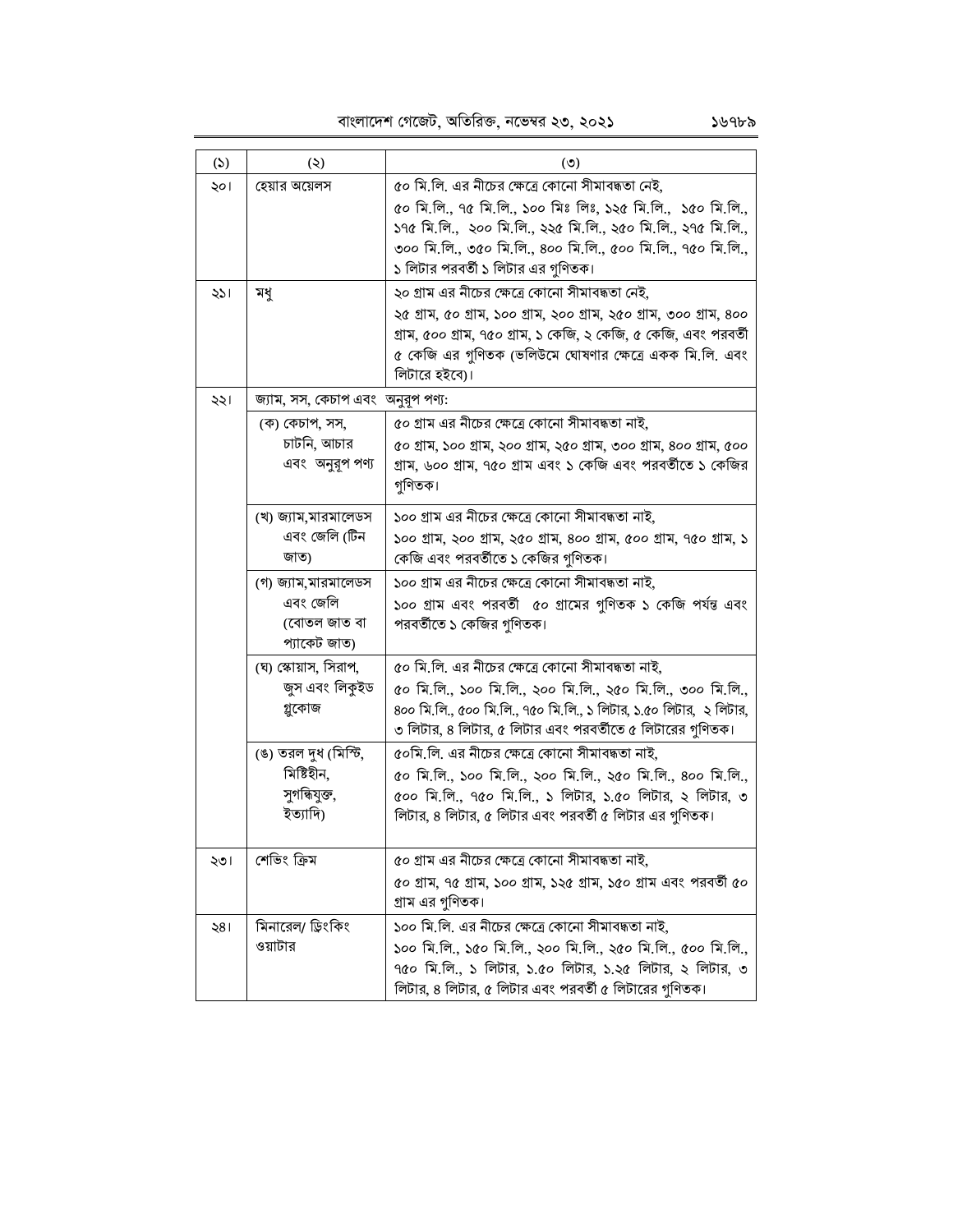১৬৭৯০

## বাংলাদেশ গেজেট, অতিরিক্ত, নভেম্বর ২৩, ২০২১

| (5)    | (5)                                                                                                                         | $\circ$                                                                                                                                                                                                                            |  |  |  |
|--------|-----------------------------------------------------------------------------------------------------------------------------|------------------------------------------------------------------------------------------------------------------------------------------------------------------------------------------------------------------------------------|--|--|--|
| ২৫।    | সীডস (Seeds),<br>মসল্লা (আস্তা বা ভাজা),<br>গুড়া মসল্লা (মরিচের<br>গুড়া, হলুদের গুড়া, এবং<br>এই প্রকৃতির অন্যান্য পণ্য)। | ৫০ গ্রাম এর নীচের ক্ষেত্রে কোনো সীমাবদ্ধতা নাই,<br>৫০ গ্ৰাম, ৭৫ গ্ৰাম, ১০০ গ্ৰাম, ১২৫ গ্ৰাম, ১৫০ গ্ৰাম, ২০০ গ্ৰাম, ২৫০<br>গ্ৰাম, ৫০০ গ্ৰাম, ৭৫০ গ্ৰাম, ১ কেজি এবং পরবর্তী ৫০০ গ্ৰাম এর<br>গণিতক।                                   |  |  |  |
| ২৬।    | চিনি, গুড়                                                                                                                  | ৫০ গ্রাম এর নীচের ক্ষেত্রে কোনো সীমাবদ্ধতা নাই,<br>৫০ গ্ৰাম, ৭৫ গ্ৰাম, ১০০ গ্ৰাম, ১২৫ গ্ৰাম, ২০০ গ্ৰাম, ২৫০ গ্ৰাম, ৪০০<br>গ্রাম, ৫০০ গ্রাম, ৭৫০ গ্রাম, ১ কেজি, ১.৫০ কেজি, ২ কেজি, ৫ কেজি<br>এবং ৫ কেজির গুণিতক।                    |  |  |  |
| ২৭।    | সকল প্রকার সেমাই                                                                                                            | ১০০ গ্রাম এর নীচের ক্ষেত্রে কোনো সীমাবদ্ধতা নাই,<br>১০০ গ্ৰাম, ১২৫ গ্ৰাম, ২০০ গ্ৰাম, ২৫০ গ্ৰাম, ৩০০ গ্ৰাম, ৪০০ গ্ৰাম,<br>৫০০ গ্রাম, ৭৫০ গ্রাম, ১ কেজি এবং পরবর্তী ৫০০ গ্রাম এর গুণিতক।                                             |  |  |  |
| ২৮।    | সকল প্রকার নুডলস্                                                                                                           | ১০০ গ্রাম এর নীচের ক্ষেত্রে কোনো সীমাবদ্ধতা নাই,<br>১০০ গ্ৰাম, ১২৫ গ্ৰাম, ১৫০ গ্ৰাম, ১৭৫ গ্ৰাম, ২০০ গ্ৰাম, ২৫০ গ্ৰাম,<br>৩০০ গ্ৰাম, ৪০০ গ্ৰাম, ৫০০ গ্ৰাম, ৭৫০ গ্ৰাম, ১ কেজি এবং পরবৰ্তী<br>৫০০ গ্রাম এর গুণিতক।                    |  |  |  |
| ২৯।    | ডেক্সট্রোজ মনোহাইড্রেট<br>(গ্লুকোজ পাউডার)                                                                                  | ৫০ গ্রাম এর নীচের ক্ষেত্রে কোনো সীমাবদ্ধতা নাই,<br>৫০ গ্ৰাম, ৭৫ গ্ৰাম, ১০০ গ্ৰাম, ১২৫ গ্ৰাম, ১৫০ গ্ৰাম, ২০০ গ্ৰাম, ২৫০<br>গ্ৰাম, ৩০০ গ্ৰাম, ৩৫০ গ্ৰাম, ৪০০ গ্ৰাম, ৫০০ গ্ৰাম, ৭৫০ গ্ৰাম, ১<br>কেজি এবং পরবর্তী ৫০০ গ্রাম এর গুণিতক। |  |  |  |
| ৩০।    | দই, রস মালাই , মাঠা,<br>বোরহানী বা এই জাতীয়<br>পণ্য                                                                        | ৫০ গ্রাম এর নীচের ক্ষেত্রে কোনো সীমাবদ্ধতা নাই,<br>৫০ গ্ৰাম, ৭৫ গ্ৰাম, ১০০ গ্ৰাম, ১২৫ গ্ৰাম, ১৫০ গ্ৰাম, ২০০ গ্ৰাম, ২৫০<br>গ্ৰাম, ৩০০ গ্ৰাম, ৩৫০ গ্ৰাম, ৪০০ গ্ৰাম, ৫০০ গ্ৰাম, ৭৫০ গ্ৰাম, ১<br>কেজি এবং পরবর্তী ৫০০ গ্রাম এর গুণিতক। |  |  |  |
| ৩১।    | সকল প্রকার সার                                                                                                              | ১ কেজি, ২ কেজি, ৩ কেজি, ৪ কেজি, ৫ কেজি, ১০ কেজি এবং<br>পরবর্তী ৫ কেজি এর গুণিতক।                                                                                                                                                   |  |  |  |
| ৩২।    | লন্ডি সোপ পাউডার                                                                                                            | ৫০ গ্রাম এর নীচের ক্ষেত্রে কোনো সীমাবদ্ধতা নাই,<br>৫০ গ্ৰাম, ১০০ গ্ৰাম, ১২৫ গ্ৰাম, ২০০ গ্ৰাম, ২৫০ গ্ৰাম, ৩০০ গ্ৰাম, ৪০০<br>গ্রাম, ৫০০ গ্রাম এবং পরবর্তী ৫০০ গ্রাম এর গুণিতক।                                                       |  |  |  |
| ৩৩।    | মাছের খাদ্য                                                                                                                 | ১০০ গ্রাম এর নীচের ক্ষেত্রে কোনো সীমাবদ্ধতা নাই,<br>১০০ গ্ৰাম, ২০০ গ্ৰাম, ৩০০ গ্ৰাম, ৪০০ গ্ৰাম, ৫০০ গ্ৰাম, ১ কেজি, ২<br>কেজি, ৫ কেজি এবং পরবর্তী ৫ কেজির গুণিতক।                                                                   |  |  |  |
| ৩ $81$ | পশু ও হাস-মুরগীর<br>খাদ্য                                                                                                   | ১০০ গ্রাম এর নীচের ক্ষেত্রে কোনো সীমাবদ্ধতা নাই,<br>১০০ গ্রাম, ২০০ গ্রাম,  ৫০০ গ্রাম, ১ কেজি, ২ কেজি, ৫ কেজি এবং<br>পরবর্তী ৫ কেজির গুণিতক।                                                                                        |  |  |  |

বিশেষ দ্রষ্টব্য: যেসব ক্ষেত্রে সর্বনিয় বা তাহা অপেক্ষা কম পরিমাণে পণ্য মোড়কজাত করিবার কোনো সীমাবদ্ধতা নাই সেসব ক্ষেত্রে পণ্য কোনো ক্রমেই ভগ্নাংশ পরিমাণে মোড়কজাত করা যাইবে না অর্থাৎ পূর্ণ সংখ্যার পরিমাণে মোড়কজাত করিতে হইবে।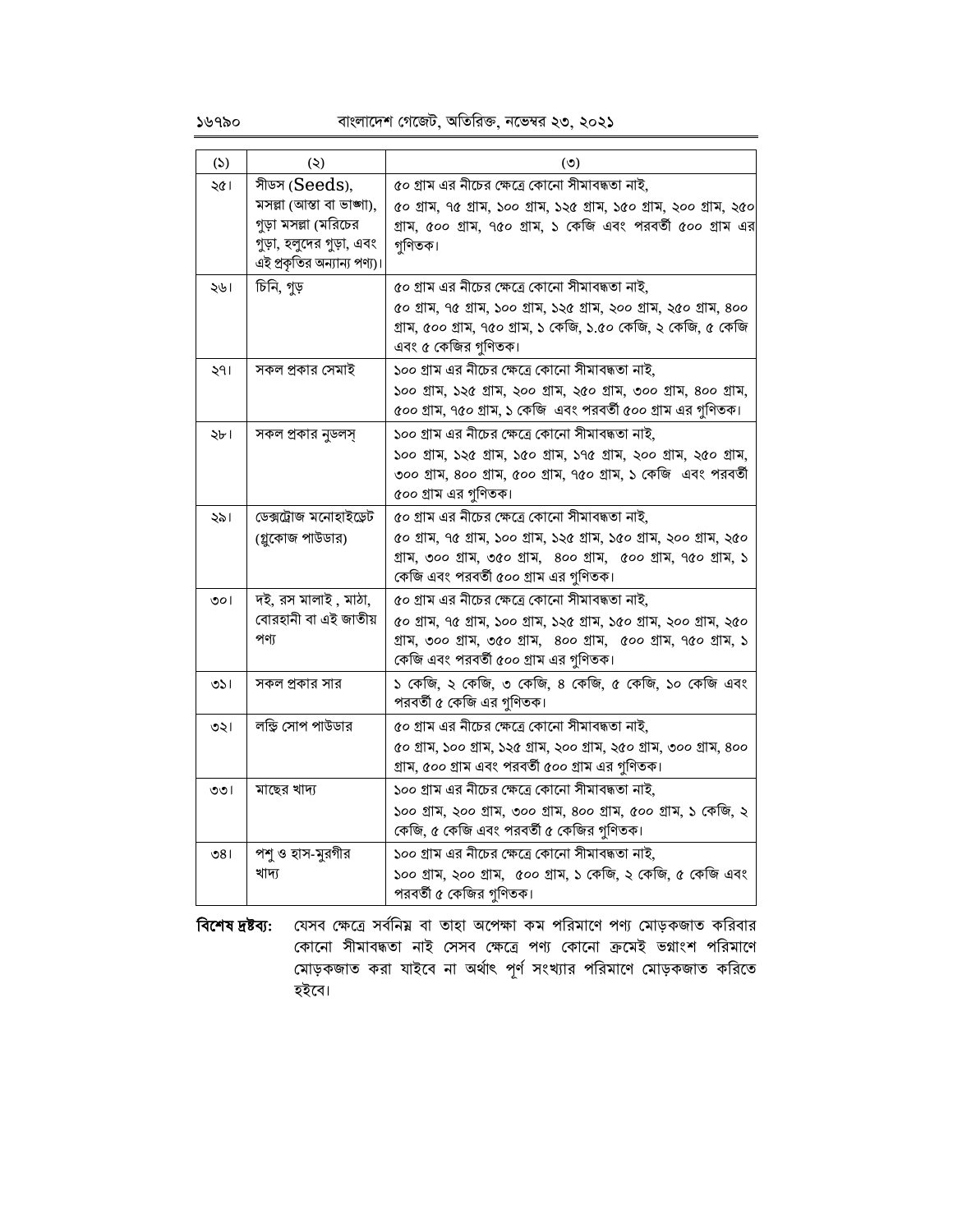## তফসিল-৩ [বিধি ৪(২) দ্ৰষ্টব্য]

## সংখ্যার ভিত্তিতে বিক্রয়যোগ্য পণ্যের মোড়কজাতকরণ পদ্ধতি

যেক্ষেত্রে কোনো পণ্য সংখ্যার ভিত্তিতে মোড়কজাত করা হয় সেক্ষেত্রে এই বিধিমালার অন্য কোথাও ভিন্নরূপ কোনো কিছু উল্লেখ না থাকিলে নিমোক্ত পদ্ধতিতে উক্ত মোড়কসমূহ প্রস্তুত করিতে হইবে, যথা:-

- (ক) মোড়কে উল্লিখিত সংখ্যা ১০ এর কম হইলে অখন্ড সংখ্যা অনুসারে হইবে (ভগ্নাংশ অনুসারে নয়);
- (খ) মোড়কে উল্লিখিত সংখ্যা ১০ এর বেশি কিন্তু ১০০ এর কম হইলে-পাঁচ গুণিতক সংখ্যা অনুসারে হইবে;
- (গ) মোড়কে উল্লিখিত সংখ্যা ১০০ এর বেশি কিন্তু ৫০০ এর কম হইলে-দশ গুণিতক সংখ্যা অনুসারে হইবে;
- (ঘ) মোড়কে উল্লিখিত সংখ্যা ৫০০ এর বেশি কিন্তু ১০০০ এর কম হইলে-পঞ্চাশ গুণিতক সংখ্যা অনুসারে হইবে; এবং
- (ঙ) মোড়কে উল্লিখিত সংখ্যা ১০০০ এর বেশি হইলে-একশত গুণিতক সংখ্যা অনুসারে হইবে।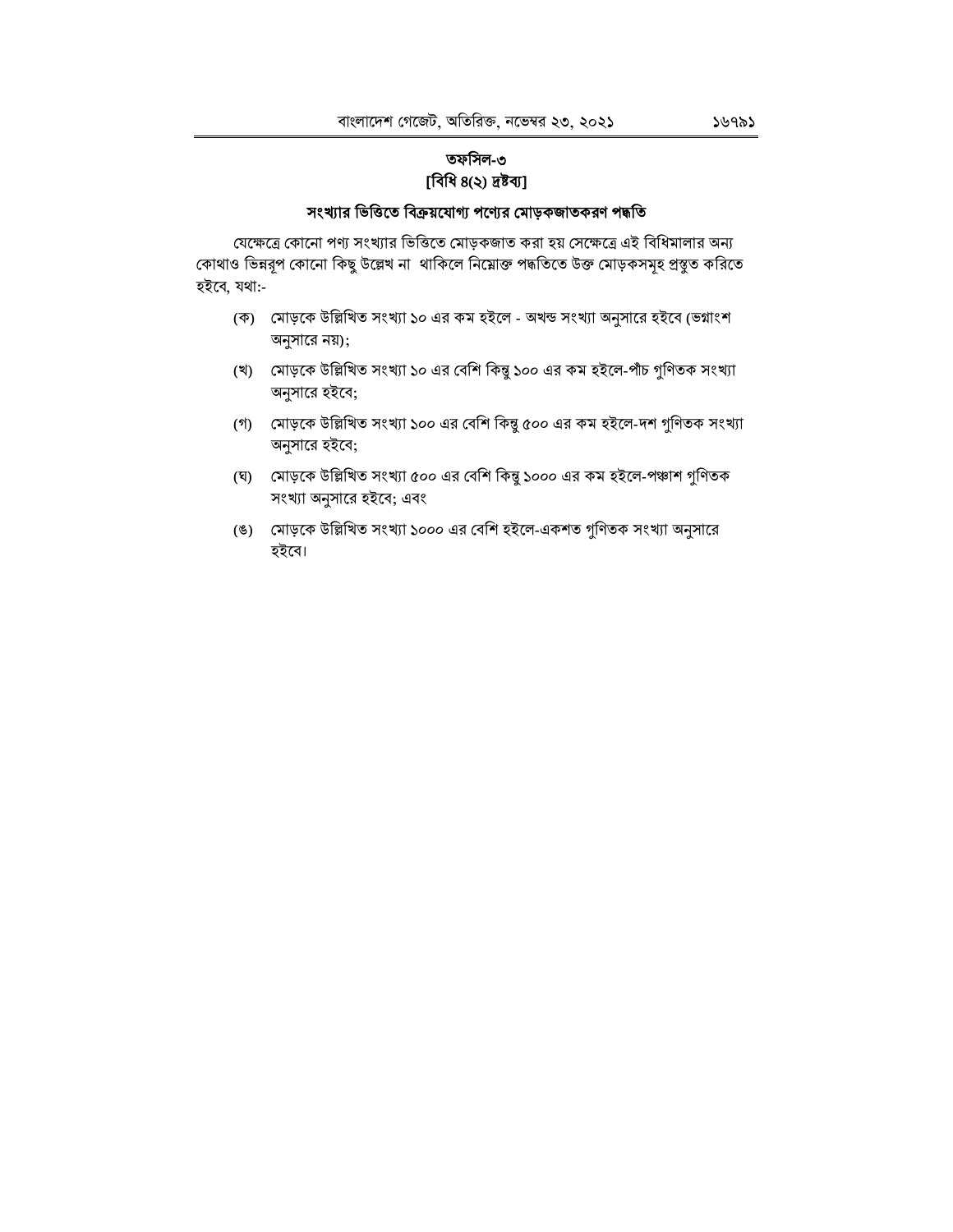# তফসিল-৪ াবিধি ১১(২) দ্রষ্টব্য]<br>**পণ্য-সামগ্রী সম্পর্কে ঘোষণা**

নিয় টেবিলের কলাম (২) এ উল্লিখিত পণ্যসমূহ উহার বিপরীতে কলাম (৩) এ উল্লিখিত<br>পদ্ধতিতে ওজন,পরিমাণ বা সংখ্যার ভিত্তিতে বিক্রয় করিতে হইবে, যথা:—

## <u>টেবিল</u>

| ক্ৰমিক নং    | পণ্যের নাম                                                                                              | ঘোষণার একক/পদ্ধতি            |
|--------------|---------------------------------------------------------------------------------------------------------|------------------------------|
| (5)          | $\circledcirc$                                                                                          | $\circ$                      |
| $\mathsf{S}$ | এরোসলের উৎপাদিত পণ্য                                                                                    | ওজন                          |
| ২।           | তরল প্রকৃতির এসিড                                                                                       | ওজন অথবা ভলিউম               |
| ৩।           | কমপ্রেসড বা তরলাকৃতির গ্যাস (তরলাকৃতির পেট্রোলিয়াম                                                     | ভলিউম যাহা টেম্পারেচার এবং   |
|              | গ্যাস নয়)                                                                                              | প্রেসার হিসাবে উল্লেখ থাকিবে |
| 81           | দই                                                                                                      | ওজন                          |
| ¢۱           | ইলেকট্ৰিক কেবল ( $Cable$ )                                                                              | দৈৰ্ঘ্য অথবা ওজন             |
| ৬।           | ইলেকট্রিক তার ( $wire$ )                                                                                | দৈৰ্ঘ্য অথবা ওজন             |
| ۹۱           | বেড়া তৈরির তার (Fencing wire)                                                                          | দৈৰ্ঘ্য অথবা ওজন             |
| ৮।           | সকল প্রকার ফল                                                                                           | সংখ্যা অথবা ওজন              |
| ৯।           | ফারনেস অয়েল                                                                                            | ওজন অথবা ভলিউম               |
| ১০।          | নন এডিবল ভেজিটেবল অয়েল                                                                                 | ওজন অথবা ভলিউম               |
| ১১।          | বনস্পতি, ঘি এবং বাটার অয়েল                                                                             | ওজন অথবা ভলিউম               |
| ১২।          | হেভি রিসিডিউয়াল ফুয়েল অয়েল (Heavy residual fuel oil)                                                 | ওজন                          |
| ১৩।          | ইন্ডাস্ট্রিয়াল ডিজেল ফুয়েল                                                                            | ভলিউম                        |
| 581          | মধু, চোলাই মদ তৈরির নির্যাস, গোল্ডেন সিরাপ ট্রিক্যাল                                                    | ওজন অথবা ভলিউম               |
| ১৫।          | আইসক্ৰীম এবং অন্যান্য ফ্ৰোজেন প্ৰডাক্ট                                                                  | ওজন অথবা ভলিউম               |
| ১৬।          | লিকুইড কেমিক্যাল                                                                                        | ওজন অথবা ভলিউম               |
| 391          | লিকুইড পেট্রোলিয়াম গ্যাস                                                                               | ওজন                          |
| ১৮।          | নেইলস, কাঠের ক্ষু                                                                                       | সংখ্যা অথবা ওজন              |
| ১৯।          | রং (পেস্ট পেইন্ট ও অন্যান্য সলিড পেইন্ট ব্যতীত), বার্ণিশ<br>এবং বার্ণিশ পরিষ্কার করিবার পদার্থ, এনামেলস | ভলিউম                        |
|              | পেষ্ট পেইন্ট, সলিড পেইন্ট                                                                               | ওজন                          |
| ২০।          | রসগোল্লা, গোলাপজাম এবং অন্যান্য মিষ্টিজাত দ্রব্য                                                        | ওজন                          |
| ২১।          | তৈরি পোশাক                                                                                              |                              |
| ২২।          |                                                                                                         | সংখ্যা                       |
| ২৩।          | সকল প্রকার সস                                                                                           | ওজন                          |
| ২৪।          | টায়ার এবং টিউব                                                                                         | সংখ্যা এবং আকৃতি             |
| ২৫।          | বুনন সৃতা                                                                                               | তজন অথবা বুনন সূতার দৈর্ঘ্য  |
| ২৬।          | প্রসাধনী যাহার মধ্যে ক্রীম, লোশন,শ্যাম্পু এবং পারফিউম অন্তর্ভুক্ত                                       | ওজন অথবা ভলিউম               |
| ২৭।          | এডিবল ওয়েল                                                                                             | ভলিউম                        |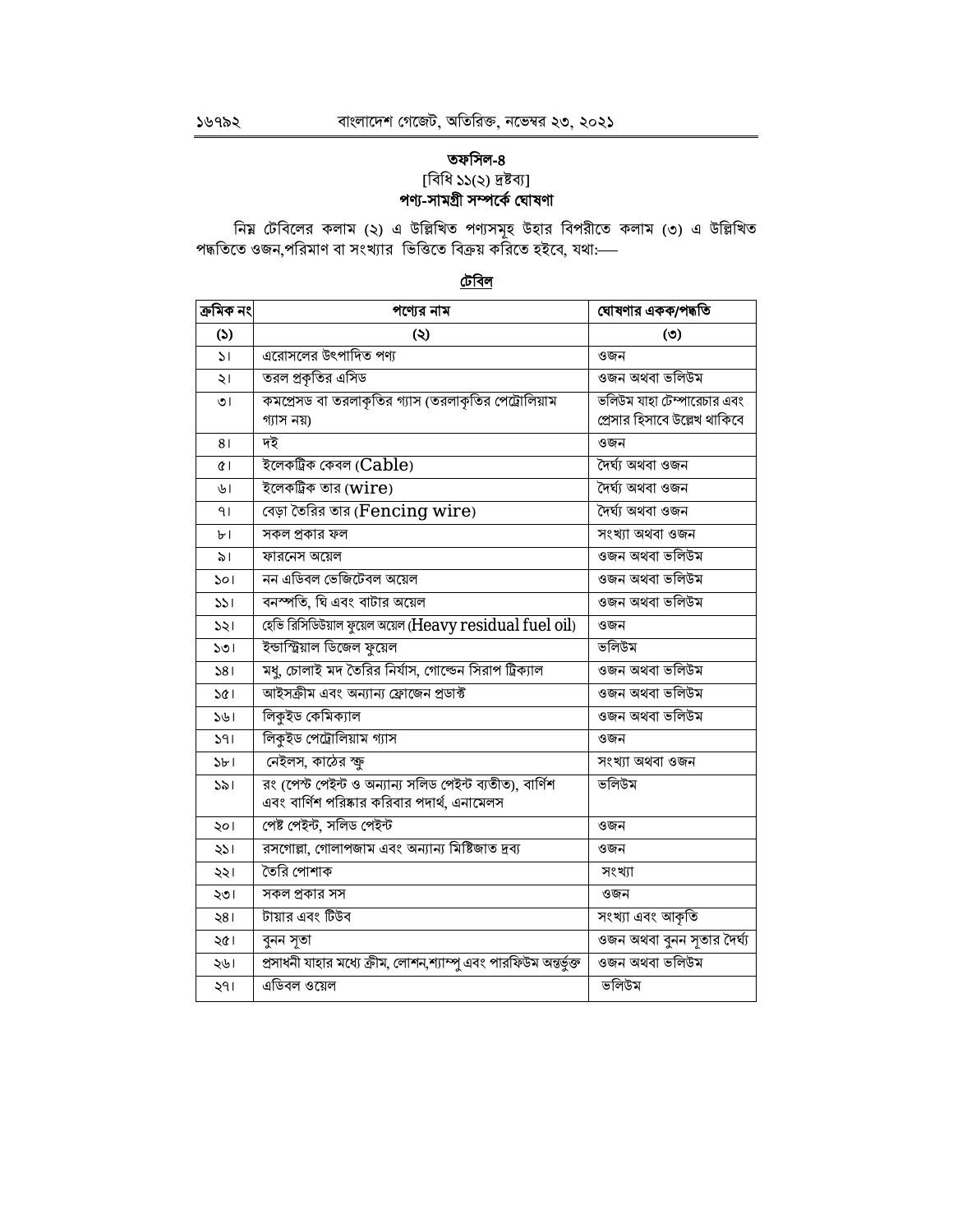

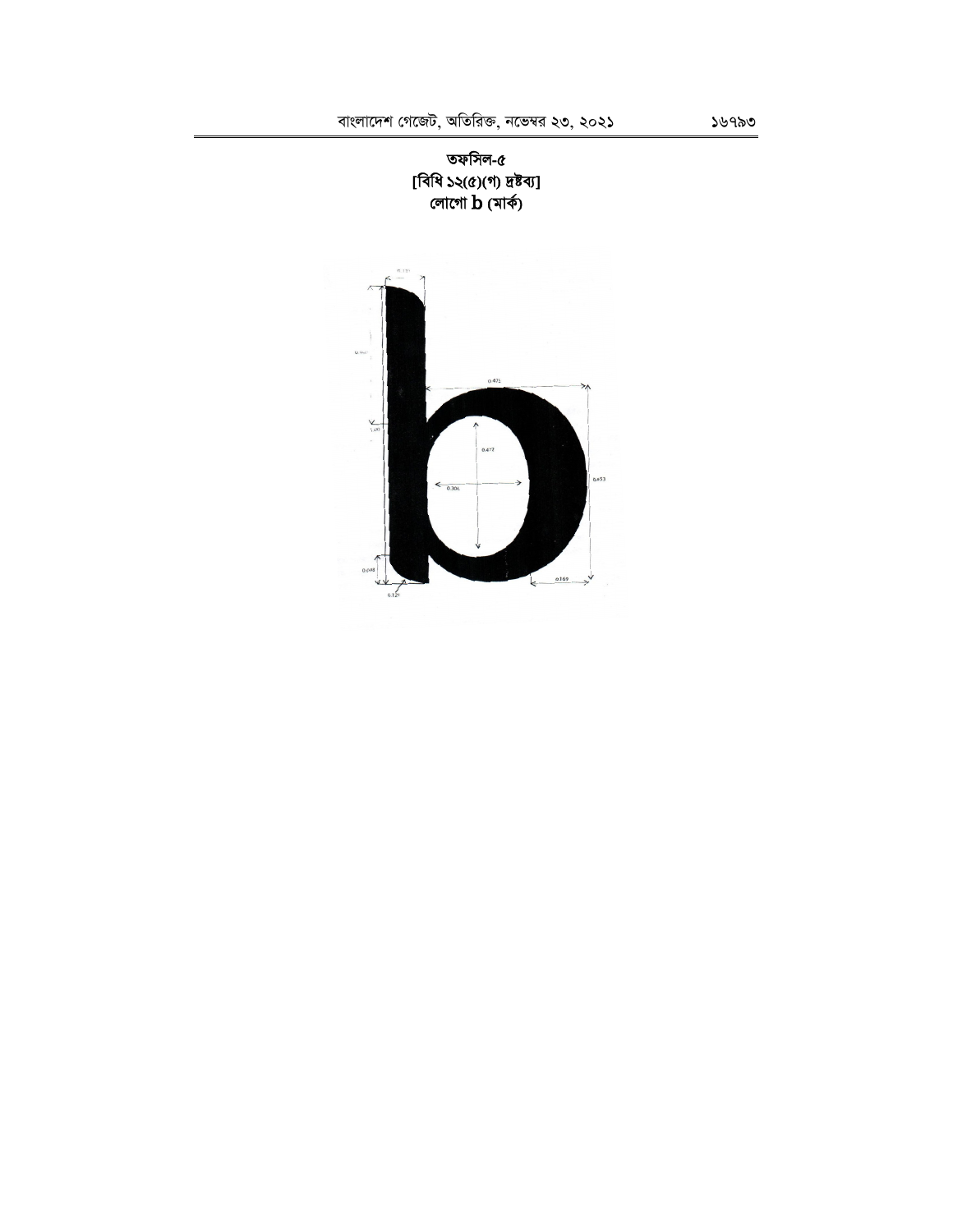## তফসিল -৬

[বিধি ২৩(৩) ও ২৩(১২)(খ) এবং তফসিল-৭ দ্ৰষ্টব্য]

## মোড়কজাত পণ্যের নমুনা বাছাইয়ের পদ্ধতি

১। মোড়কজাত কোনো পণ্যের পরিমাণ সম্পর্কে সিদ্ধান্ত গ্রহণের ক্ষেত্রে, নিয় টেবিলের কলাম (২) এ উল্লিখিত ব্যাচ সাইজ উহার বিপরীতে কলাম (৩) এ উল্লিখিত নমুনা সাইজের অনুরূপ হইবে, যথা:—–

| ক্ৰমিক<br>নং | ব্যাচ সাইজ   | নমুনা সাইজ | সর্বোচ্চ অনুমোদিত ক্রুটিপূর্ণ মোড়কের সংখ্যা<br>(দুইবারের কমের জন্য) |
|--------------|--------------|------------|----------------------------------------------------------------------|
| (S)          | ২)           | (৩)        | (8)                                                                  |
| اد           | ৪০০০ এর কম   | ৩২         | ২ এর বেশি নয়                                                        |
| ২।           | ৪০০০ এর বেশি | ৮০         | ৪ এর বেশি নয়                                                        |

## টেবিল

- ২। দফা (৩) এবং (৪) এ নির্ধারিত পদ্ধতিতে র্যানডম ভিত্তিতে মোড়কের নমুনা বাছাই করিতে হইবে।
- ৩। মোড়কজাত কোনো পণ্যের প্রকৃত পরিমাণ সম্পর্কে সিদ্ধান্ত গ্রহণের ক্ষেত্রে, উৎপাদনকারী বা মোড়কজাতকারী কর্তৃক ওয়্যার হাউজ, গোডাউন বা অন্য কোনো স্থানে সংরক্ষিত মোড়ক হইতে র্য়ানডম ভিত্তিতে ব্যাচ হইতে উহার উপর, নিচ, ডান, বাম, মধ্যস্থল হইতে নমুনা সংগ্রহ করিতে হইবে যাহাতে উক্তরূপ সংগৃহীত মোড়কের দ্বারা উক্ত ব্যাচের সকল মোড়ক সম্পর্কে সুস্পন্ট ধারণা লাভ করা যায়।
- ৪। মোড়কজাত কোনো পণ্যের মোট পরিমাণ সম্পর্কে সিদ্ধান্ত গ্রহণের লক্ষ্যে কোনো পণ্য মোড়কজাতকরণ স্থল হইতে নমুনা সংগ্রহের ক্ষেত্রে, যে সকল নমুনা ইতোমধ্যে মোড়কজাত করা হইয়াছে এবং মোড়কজাত করা হয় নাই, এইরূপ সকল ধরণের পণ্যের মধ্য হইতে নমুনা দৈব চয়ন (Random Sampling) পদ্ধতিতে সংগ্ৰহ, প্ৰয়োজনীয় সংখ্যক শূন্য মোড়ক সংগ্রহ, প্রতিটি মোড়ককে যথাযথভাবে চিহ্নিত করিবার উদ্দেশ্যে চিহ্ন প্রদান এবং প্রতিটি শূন্য মোড়কের ওজন ভালভাবে নোট করিতে হইবে।

ব্যাখ্যা।—এই তফসিলে 'নমুনা সাইজ' অর্থ নমুনা হিসাবে সংগৃহীত মোড়কজাত পণ্যের সংখ্যা।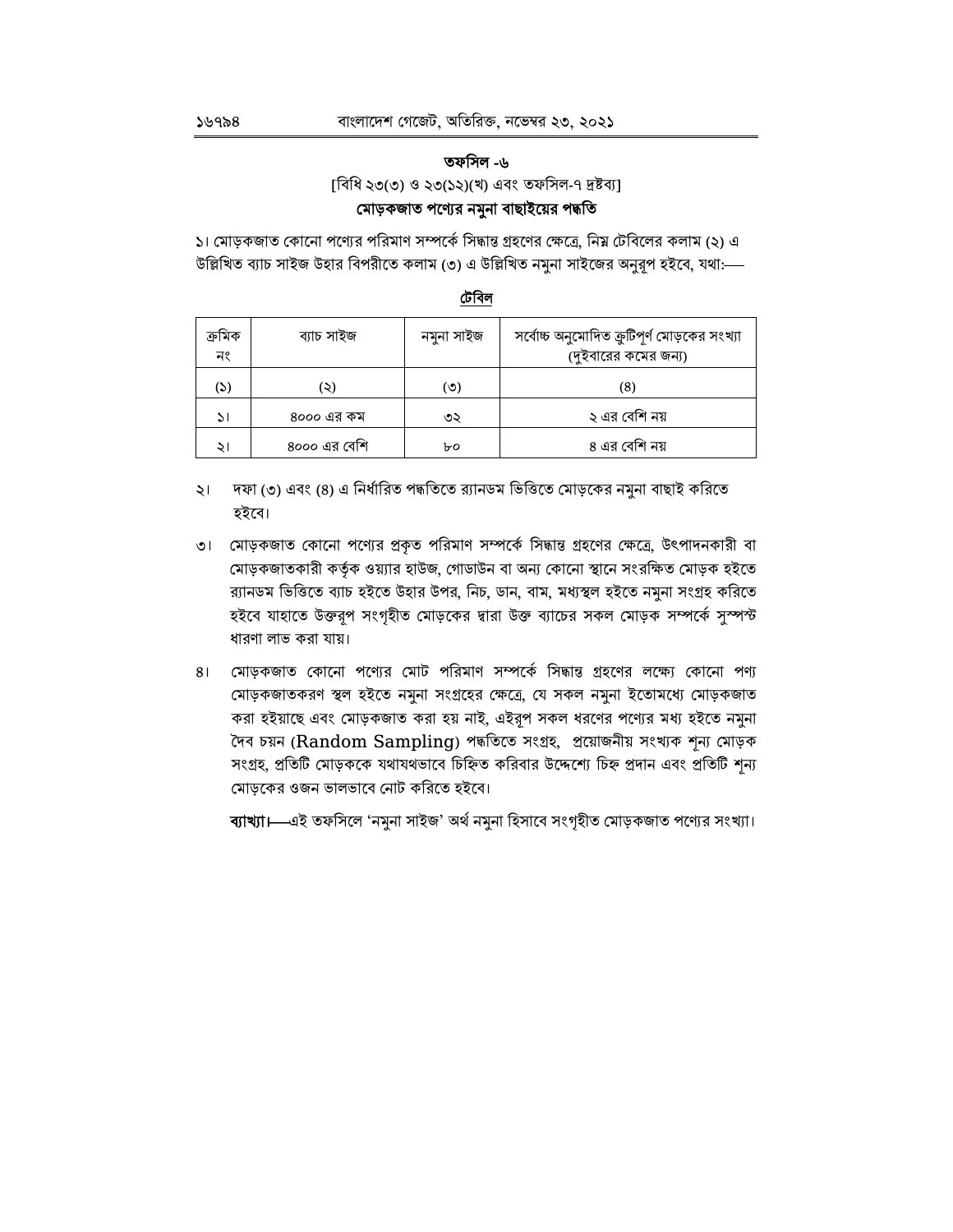#### তফসিল-৭

## ।বিধি ২৩(৩) দ্রষ্টব্যা

## মোড়কজাত পণ্যের নিট পরিমাণ পরীক্ষণ

#### অংশ-১

#### যন্ত্ৰপাতি

- ১। **প্রয়োজনীয় যন্ত্রপাতি।** (১) কোনো মোড়কজাত পণ্যের নিট পরিমাণ পরীক্ষণের লক্ষ্যে পরিদর্শক (মেট্রোলজি) বা ক্ষমতাপ্রাপ্ত অন্য কোনো কর্মকর্তাকে ইনস্টিটিউশন কর্তৃক প্রয়োজনীয় যন্ত্রপাতি ও সুযোগ-সুবিধা প্রদান করিতে হইবে, যাহাতে তিনি দক্ষতার সহিত তাহার উপর অর্পিত দায়িত্ব পালন করিতে পারেন।
	- (২) উপ-দফা (১) এ উল্লিখিত ব্যবহার্য যন্ত্রপাতি হইবে প্রচলিত মানদণ্ড (working standards) বা সমমানের ভেরিফিকেশনকৃত ওজন ও পরিমাপন যন্ত্র যাহা সংশ্লিষ্ট মোড়কে পণ্যের পরিমাণ সম্পর্কে যথাযথভাবে নিশ্চিত হইবার জন্য উপযুক্ত হইবে।
- **২। প্রাত্যহিক কাজের মান।**—মোড়কের গায়ে ঘোষিত বা উল্লিখিত পণ্যের নিট পরিমাণ এবং উহার মধ্যকার পণ্যের পরিমাণের কোনো ব্রুটি, যদি থাকে, সে সম্পর্কে নিশ্চিত হইবার লক্ষ্যে পরিচালিত কার্যক্রমে উপযুক্ত কাজের মান বজায় রাখিয়া ওজন ও পরিমাণ যথাযথভাবে পরীক্ষা করিতে হইবে:

তবে শর্ত থাকে যে, উৎপাদনকারী, মোড়কজাতকারী, বা পাইকারী বিক্রয়কারী ডিলার (প্রযোজ্য ক্ষেত্রে) কর্তৃক ব্যবহার্য, ওজন বা পরিমাপক যন্ত্রপাতি পর্যবেক্ষণ বা যাচাই করিয়া যথাযথ মনে করিলে, ক্ষমতাপ্রাপ্ত ব্যক্তি তাহা মোড়কজাতকৃত পণ্যের পরিমাণ পরীক্ষণের কাজে ব্যবহার করিতে পারিবেন।

৩। কার্যসম্পাদনে সহায়তা করা।—পরিদর্শক (মেট্রোলজি) বা ক্ষমতাপ্রাপ্ত কর্মকর্তাকে তাহাদের দায়িত্ব সৃষ্ঠভাবে পালনে যাতায়াতসহ প্রয়োজনীয় যন্ত্রপাতি পরিবহনে সহায়তা ও ব্যয়ভার বহন করা প্রত্যেক উৎপাদনকারী, মোড়কজাতকারী, বিপণনকারী, সরবরাহকারী, আমদানিকারক বা পাইকারী বিক্রয়কারী ডিলারের দায়িত্ব।

#### অংশ-২

## উৎপাদনকারী বা মোড়কজাতকারীর অধিক্ষেত্রে ( $\bf{Premises}$ ) পণ্যের পরিমাণ এবং ব্রুটি নির্ণয় সংক্ৰান্ত নিৰ্দেশনা

- ১। উৎপাদনকারী বা মোড়কজাতকারীর অধিক্ষেত্রে ওজনের ভিত্তিতে পণ্যের পরিমাণ নির্ণয়ের পদ্ধতি।—(১) যদি পণ্য-সামগ্ৰী বিহীন শন্য মোড়ক পাওয়া যায় তাহা হইলে ঐরপ ২৫টি মোড়ক সংগ্রহ করিতে হইবে এবং ১০টি শূন্য মোড়কের গড় ওজন ( $ATW$ ) নির্ণয় করিতে হইবে।
- (২) নমুনা হিসাবে সংগ্রহকৃত প্রতিটি মোড়কজাত পণ্যের মোড়কসহ পণ্যের ওজন (গ্রোস ওজন) নির্ণয় করিয়া তাহা হইতে শূন্য মোড়কের গড় ওজন বাদ দিয়া আলাদাভাবে প্রতিটি মোড়কে পণ্যের প্রকৃত ওজন নির্ণয় করিতে হইবে।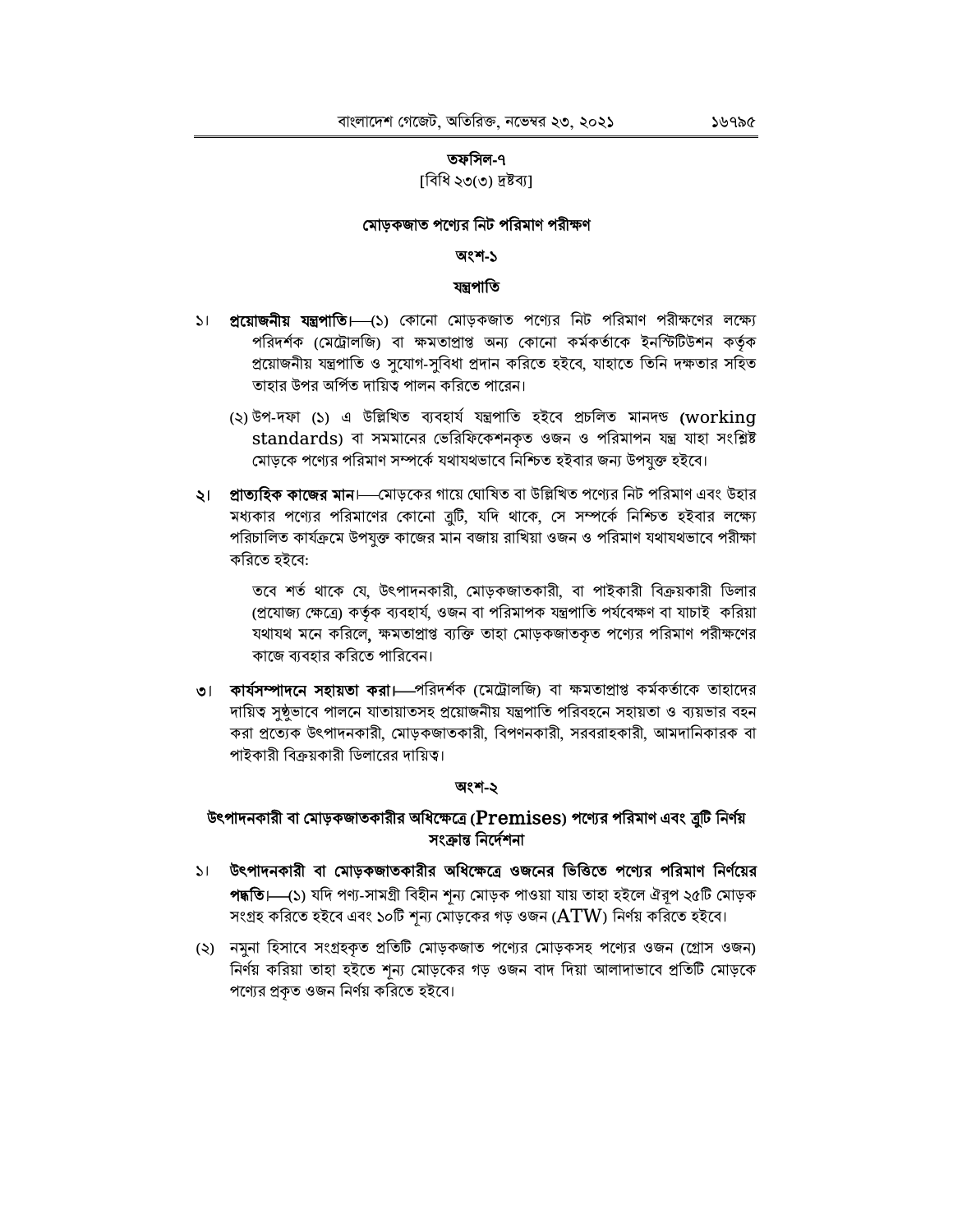(৩) শূন্য মোড়কের গড় ওজন নির্ণয় করিয়া মোড়কজাত পণ্যের প্রকৃত ওজন নির্ণয়ের ক্ষেত্রে নিম্নের শৰ্তসমহ অনুসরণ করিতে হইবে:

| শত-১: $ATW \le$ ১০% $\times Q_n$<br>হইলে | ১০টি শূন্য মোড়কের গড় ওজনের ভিক্তিতে মোড়কজাত পণ্যের<br>প্ৰকৃত পরিমাণ নির্ণয় করিতে হইবে         |
|------------------------------------------|---------------------------------------------------------------------------------------------------|
| শৰ্ত-২: $ATW$ >১০% $\times Q_n$<br>এবং   | ২৫টি শূন্য মোড়কের গড় ওজনের ভিক্তিতে মোড়কজাত পণ্যের<br>প্রকৃত পরিমাণ নির্ণয় করিতে হইবে         |
| $s < o$ .২৫ $\times T$ হইলে              |                                                                                                   |
| শত-৩: $ATW$ >১০% $\times Q_n$<br>এবং     | আলাদাভাবে প্রতিটি মোড়কের ওজন  নির্ণয় করিয়া মোড়কজাত<br>পণ্যের প্রকৃত পরিমাণ নির্ণয় করিতে হইবে |
| $s > o$ .২৫ $\times T$ হইলে              |                                                                                                   |

এখানে,

 $ATW = \gamma \pi$  মোড়কের গড় ওজন (Average Tare Weight),

 $Q_{n}$ = মোড়কে উল্লিখিত পরিমাণ ( $\boldsymbol{\mathrm{Nominal\; Quantity}}$ ),

S= পরিমিত ব্যবধান (Standard deviation),

- $T = \pi$ ৰ্বাচ্চ গ্ৰহণযোগ্য ঘাটতিজনিত ত্ৰুটির পরিমাণ (Tolerable Deficiency)
- (৪) পণ্যবিহীন শূন্য মোড়ক পাওয়া না গেলে একটি নমুনা মোড়ক খুলিয়া উক্ত শূণ্য মোড়ক ও উহার অন্তঃস্থ পণ্য-সামগ্ৰীর প্রকৃত ওজন নির্ধারণ করিতে হইবে।
- (৫) শূন্য মোড়কের ওজন সংশ্লিষ্ট পণ্য-সামগ্রীর প্রকৃত পরিমাণের সর্বোচ্চ অনুমোদিত ব্রুটির তিন দশমাংশের সমান বা উহার কম হইলে, ধরিয়া নিতে হইবে যে, শূন্য মোড়কের ওজন নমুনা হিসাবে সংগৃহীত অন্যান্য মোড়কের সমমানের এবং প্রত্যেক মোড়কজাত পণ্যের গ্রোস ওজন হইতে শূন্য মোড়কের ওজন বিয়োজন করিয়া উক্ত মোড়কজাত পণ্যের প্রকৃত ওজন নির্ধারণ করিতে হইবে।
- (৬) উপ-দফা (৪) ও (৫) অনুযায়ী নির্ধারিত, শূন্য মোড়কের ওজন সংশ্লিষ্ট পণ্যের জন্য নির্ধারিত সর্বোচ্চ গ্রহণযোগ্য ব্রুটির তিন-দশমাংশের অধিক হইলে, নমুনা হিসাবে সংগৃহীত মোড়ক হইতে আরো চারটি মোড়ক খুলিতে হইবে, অতঃপর উক্ত মোড়কজাত পণ্যের ওজন এবং শন্য মোড়কের ওজন নির্ণয় করিতে হইবে।
- (৭) যদি নমুনা হিসাবে সংগৃহীত ৫টি শূন্য মোড়কের সর্বোচ্চ ওজন ও সর্বনিয় ওজনের মধ্যকার পার্থক্য সংশ্লিষ্ট পণ্যের জন্য নির্ধারিত সর্বোচ্চ গ্রহণযোগ্য ত্রুটির চার দশমাংশের সমান বা উহার কম হয় তাহা হইলে ৫টি শূন্য মোড়কের গড় ওজন উক্তরূপ পণ্যের শূন্য মোড়কের ওজন বলিয়া বিবেচিত হইবে।
- (৮) নমুনা হিসাবে সংগৃহীত মোড়কের সর্বমোট ওজন নির্ধারণের লক্ষ্যে শূন্য মোড়কের ওজন মোড়কজাত পণ্যের ওজন হইতে বিয়োজন করিতে হইবে।

১৬৭৯৬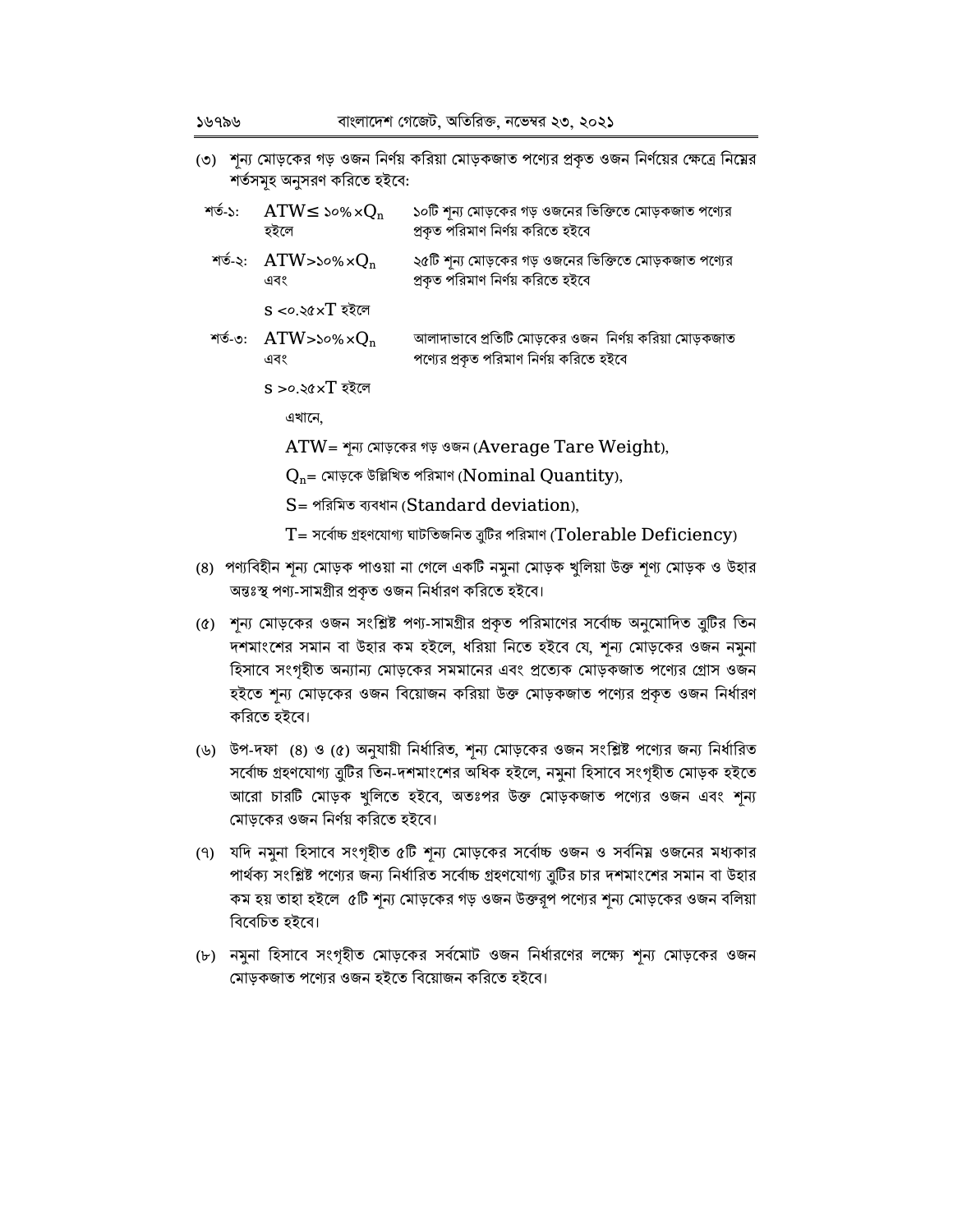- (৯) উপ-দফা (৪) ও (৫) এর বিধান মোতাবেক প্রথম মোড়ক পরীক্ষা করিয়া যদি দেখা যায় যে, শন্য মোড়কের ওজন উপ-দফা (৪), (৫) ও (৭) এ নির্ধারিত সীমা অতিক্রম করিয়াছে, তাহা হইলে তফসিল-৬ এ উল্লিখিত টেবিলের কলাম (৩) এ নির্ধারিত নমুনার হিসাবে কলাম (২) এ নিৰ্ধারিত ব্যাচ সাইজ ভালভাবে পরীক্ষা করিতে হইবে এবং নমুনা হিসাবে সংগৃহীত সকল মোড়ক খুলিয়া উক্তরূপ মোড়কজাত পণ্যের প্রকৃত পরিমাণ নির্ধারণ করিতে হইবে।
- (১০) পরিদর্শক (মেট্রোলজি) বা অন্য কোনো ক্ষমতাপ্রাপ্ত কর্মকর্তা তফসিল-৮ এ নির্ধারিত ফরমে তৎকর্তৃক পরীক্ষার ভিত্তিতে নিরূপণকৃত গ্রোস ওজন, শূন্য মোড়কের ওজন, প্রকৃত ওজন এবং ফলাফল লিপিবদ্ধ করিবেন এবং উক্তরূপ পরীক্ষা সম্পর্কে তাহার কোনো মতামত থাকিলে তাহাও উল্লেখ করিবেন।
- ২। ভলিউমের ভিত্তিতে তরল পণ্যের পরিমাণ নির্ধারণ।- (১) যদি মোড়কজাতকৃত কোনো লটের তরল পণ্যের ঘনত একই রকম হয় এবং বিবেচ্য মানদণ্ড তাপমাত্রায় (Standard Referance Temperature of ২০ $^{\circ}$ C) উহার ঘনত সঠিকভাবে নির্ণয় করা সম্ভব হয় তাহা হইলে দফা-১ বর্ণিত উপায়ে ওজন নির্ণয় করিয়া পণ্যের প্রকৃত পরিমাণ নির্ণয় করিতে হইবে।
	- (২) যদি উপ-দফা (১) এ উল্লিখিত পদ্ধতি বাস্তবায়নযোগ্য না হয় তাহা হইলে মোড়ক বা কন্টেইনার খুলিতে হইবে এবং প্রতিটি মোড়কের উপাদান সর্তকতার সহিত বাহির করিয়া বিবেচ্য মানদণ্ড তাপমাত্ৰায় (Standard Referance Temperature of ২০ $^{\circ}$ C) ভলিউম পরিমাপকে ঢালিয়া পরিমাপ করিতে হইবে।
	- (৩) প্রতিটি মোড়কের পণ্যের প্রকৃত ভলিউমের হিসাব সতর্কতার সহিত নোট করিতে হইবে এবং তফসিল-৮ এ নির্ধারিত ফরমে উহা উল্লেখ করিতে হইবে।
- ৩। **পণ্যের দৈর্ঘ্য পরীক্ষা।—**পণ্যের দৈর্ঘ্য পরীক্ষার উদ্দেশ্যে বিবেচ্য মানদণ্ড তাপমাত্রায় (Standard ReferanceTemperature of ২০°C) উহার নমুনা নিম্নবর্ণিত পদ্ধতিতে সংগ্ৰহ করিতে হইবে, যথা:—
	- (১) মোড়ক খোলা ব্যতিরেকে উহার মধ্যকার পণ্যের আয়তন সম্পর্কে ধারণা লাভ করা না গেলে উক্তরপ মোড়ক খুলিতে হইবে;
	- (২) পণ্যের দৈর্ঘ্য স্টিলের দাগ কাটা টেপ দ্বারা যথাযথভাবে পরিমাপ করিতে হইবে;
	- (৩) যদি স্টিলের দাগ কাটা টেপ দ্বারা পণ্যের প্রকৃত দৈর্ঘ্য পরিমাপ সম্ভব না হয় এবং প্রকৃত দৈৰ্ঘ্য পরিমাপক যন্ত্রপাতি সহজলভ্য হয় তাহা হইলে ঐরূপ যন্ত্রপাতি দ্বারা উক্তরূপ পণ্যের যথাযথ দৈৰ্ঘ্য পরিমাপ করিতে হইবে; এবং
	- (৪) প্রতিটি মোড়কের পণ্যের প্রকৃত দৈর্ঘ্য সংক্রান্ত বিবরণ সতর্কতার সহিত তফসিল-৮ এ উল্লিখিত ফরমে লিপিবদ্ধ করিতে হইবে।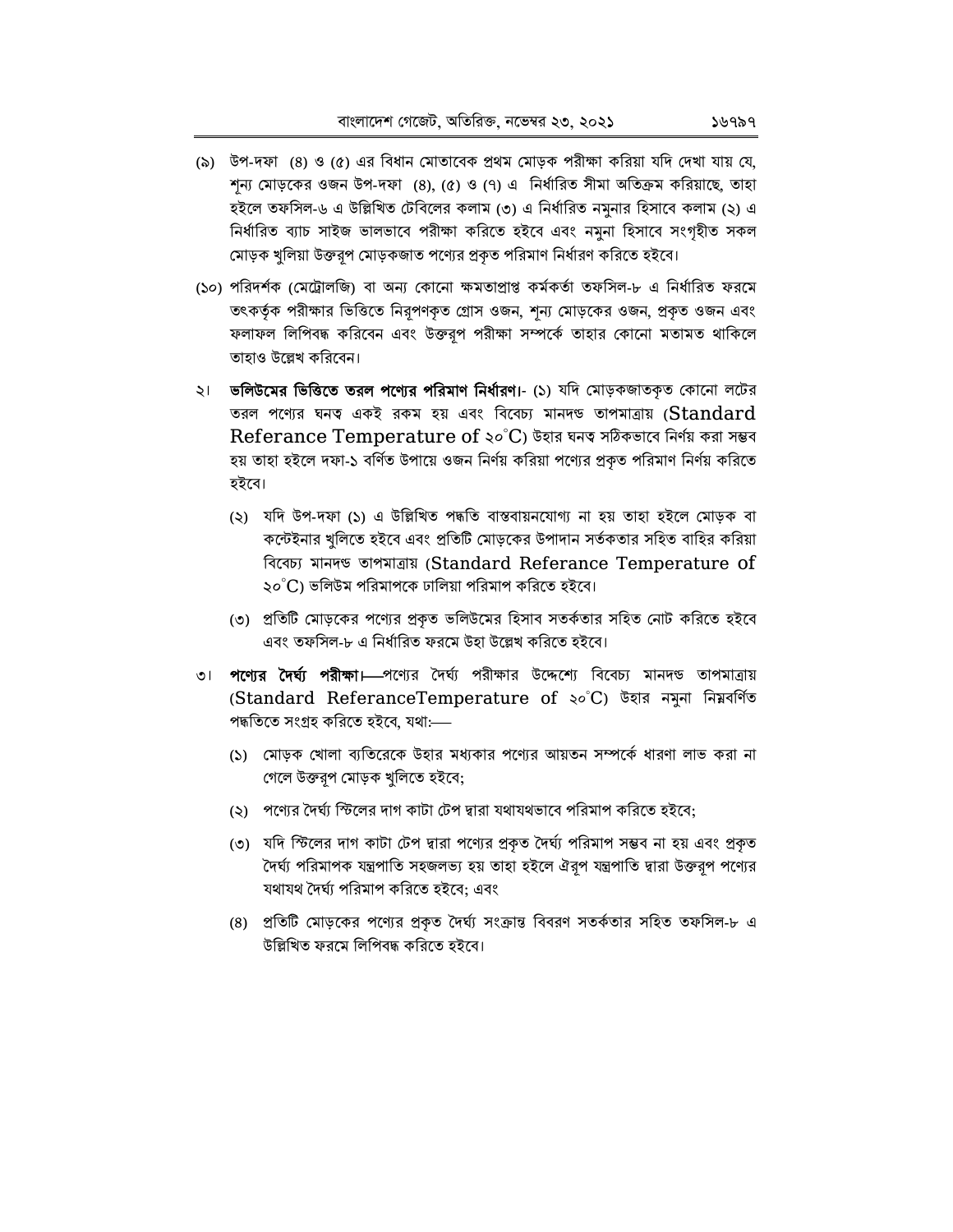## তফসিল-৮ [বিধি ২৩(৫) ও তফসিল-৭ দ্রষ্টব্য] ফরম পণ্যের ওজন/পরিমাণ/সংখ্যা ইত্যাদি পরীক্ষণ সংক্রান্ত তথ্য বিবরণী

| 51         | মোড়কজাত পণ্য                                                                                         |                                       | প্রস্থুতকারীর/মোড়কজাতকারীর- |                              |                           | পণ্যের নাম:                   |  |  |
|------------|-------------------------------------------------------------------------------------------------------|---------------------------------------|------------------------------|------------------------------|---------------------------|-------------------------------|--|--|
|            | সংক্ৰান্ত তথ্য                                                                                        |                                       | নাম:                         |                              |                           | ৱান্ড নাম:                    |  |  |
|            |                                                                                                       |                                       | ঠিকানা:                      |                              |                           | উৎপাদন/মোড়কজাতকণের তারিখ:    |  |  |
|            |                                                                                                       |                                       |                              |                              |                           | মেয়াদোত্তীর্ণের তারিখ:       |  |  |
|            |                                                                                                       |                                       |                              |                              |                           | সর্বোচ্চ খুচরা বিক্রয় মূল্য: |  |  |
| ২৷         |                                                                                                       | পণ্যের প্রকারভেদ                      | ব্যাচ নং                     |                              |                           | নমুনার- আকার:                 |  |  |
|            |                                                                                                       |                                       | লট সাইজ                      |                              |                           | প্রকার:                       |  |  |
|            |                                                                                                       |                                       | গ্রহণযোগ্য ব্রুটির পরিমাণ    |                              |                           | সংখ্যা:                       |  |  |
| ৩।         |                                                                                                       | ওজন/পরিমাণ/সংখ্যা                     | তারিখ ও সময়                 |                              |                           | তাপমাত্রা                     |  |  |
|            | ইত্যাদি পরীক্ষণ<br>সংক্ৰান্ত তথ্য                                                                     |                                       |                              |                              |                           |                               |  |  |
|            | ক্ৰমিক                                                                                                |                                       | খালি                         |                              |                           |                               |  |  |
|            | নং                                                                                                    | গ্ৰোস ওজন/<br>পরিমাণ/সংখ্যা           | মোড়কের                      | প্ৰকৃত ওজন/<br>পরিমাণ/সংখ্যা | প্ৰাপ্ত ত্ৰুটির<br>পরিমাণ | মন্তব্য                       |  |  |
|            |                                                                                                       | ইত্যাদি                               | ওজন                          | ইত্যাদি                      |                           |                               |  |  |
|            | (5)                                                                                                   |                                       |                              |                              |                           |                               |  |  |
|            | $(\zeta)$                                                                                             |                                       |                              |                              |                           |                               |  |  |
|            | (°)                                                                                                   |                                       |                              |                              |                           |                               |  |  |
|            |                                                                                                       |                                       |                              |                              |                           |                               |  |  |
|            |                                                                                                       |                                       |                              |                              |                           |                               |  |  |
|            |                                                                                                       |                                       |                              |                              |                           |                               |  |  |
|            |                                                                                                       |                                       |                              |                              |                           |                               |  |  |
|            |                                                                                                       | গড়=                                  |                              |                              |                           |                               |  |  |
| 81         |                                                                                                       | ব্রুটিসীমা অতিক্রমকারী নমুনার সংখ্যা: |                              |                              |                           |                               |  |  |
| $\alpha$   | প্রতিষ্ঠানে ব্যবহৃত সকল ওজন ও পরিমাপন যন্ত্রের ক্যালিব্রেশন/ভেরিফিকেশন করা হইয়াছে কিনা:              |                                       |                              |                              |                           |                               |  |  |
| $\sqrt{2}$ | বিধিমালা অনুযায়ী প্রয়োজনীয় তথ্য:                                                                   |                                       |                              |                              |                           |                               |  |  |
| 41         | মন্তব্য (যদি থাকে):                                                                                   |                                       |                              |                              |                           |                               |  |  |
| ৮।         | ফলাফল:                                                                                                |                                       |                              |                              |                           |                               |  |  |
|            | <u>প্রস্থুতকারী/মোড়কজাতকারীর স্বাক্ষর, নাম ও পদবি</u><br>ক্ষমতাপ্রাপ্ত ব্যক্তির স্বাক্ষর, নাম ও পদবি |                                       |                              |                              |                           |                               |  |  |

উপরি-উক্ত টেবিলে প্রয়োজনে অতিরিক্ত সারি বা কলাম সংযোজন বা বিয়োজন বিশেষ দ্ৰষ্টব্য: করা যাইবে এবং সেইক্ষেত্রে একাধিক পৃষ্ঠার প্রয়োজন হইলে প্রতি পৃষ্ঠায় উল্লিখিত<br>ব্যক্তির স্বাক্ষর থাকিতে হইবে।

১৬৭৯৮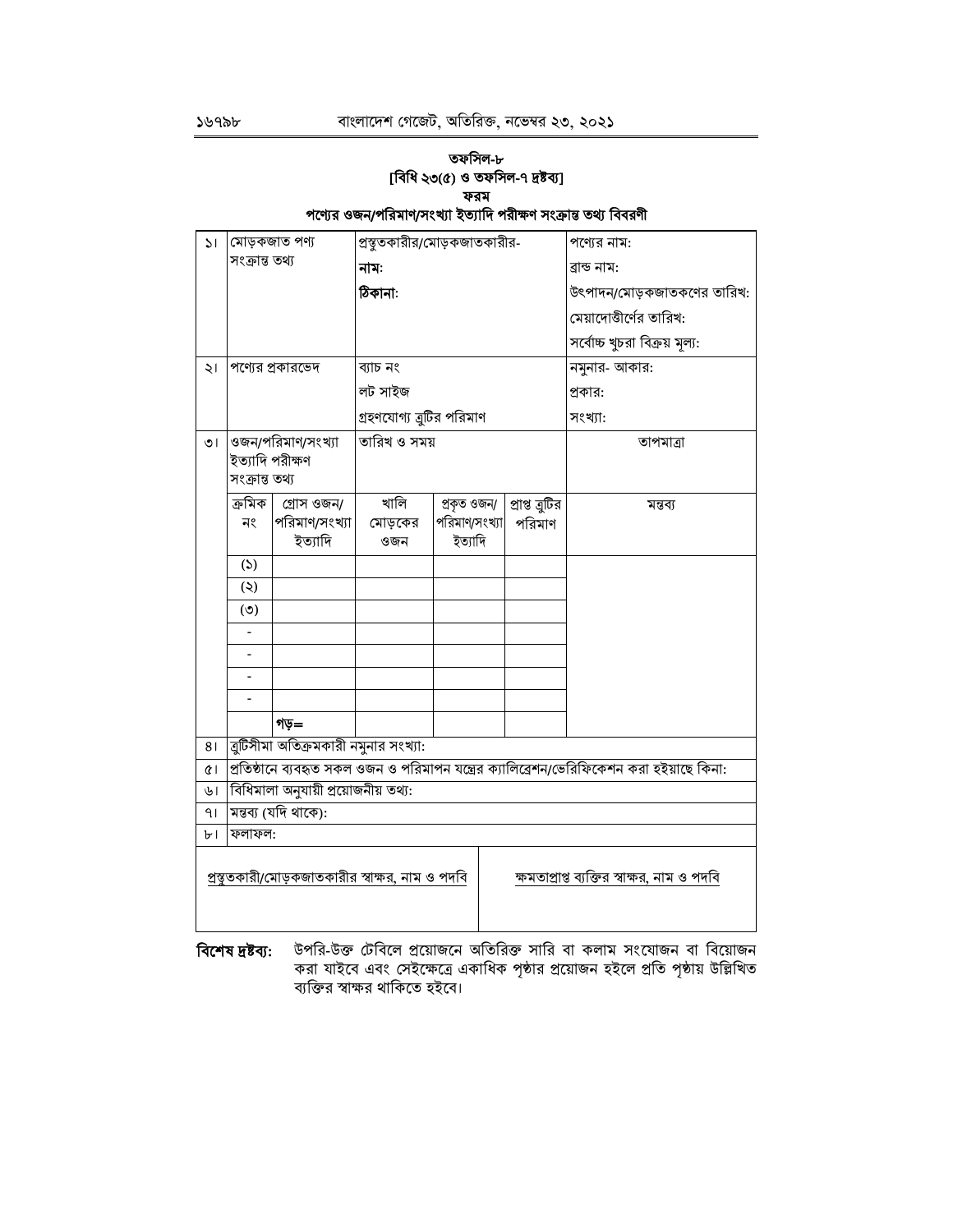## তফসিল-৯ [বিধি ৩৩(২), ৩৩(৩), ৩৩(৪), ৩৩(৯), ৩৫(১), ৩৫(২) ও ৪০(১) দ্রষ্টব্য]

## পণ্য মোড়কজাতকরণ সম্পর্কিত বিভিন্ন ফি

| ক্ৰমিক নং     | বিবরণ                                                                    | ফি (টাকা)                |
|---------------|--------------------------------------------------------------------------|--------------------------|
| (5)           | (3)                                                                      | $\circ$                  |
| $\mathcal{L}$ | প্রতিটি পণ্যের অনুকূলে মোড়কজাতকরণ নিবন্ধনের/নবায়নের জন্য<br>আবেদন ফি   | ১,০০০.০০<br>(এক হাজার)   |
| ২।            | মোড়াকজাত পণ্যের প্রতি আকারের (প্রতি প্রকারের জন্য) পরিমাণ<br>পরীক্ষণ ফি | 800.00<br>(পাঁচশত)       |
| ৩।            | প্রতিটি পণ্যের অনুকূলে মোড়কজাতকরণ নিবন্ধন/নিবন্ধন নবায়ন ফি             | 0,000,00<br>(পাঁচ হাজার) |
| 81            | আপিল ফি                                                                  | ১০,০০০.০০<br>(দশ হাজার)  |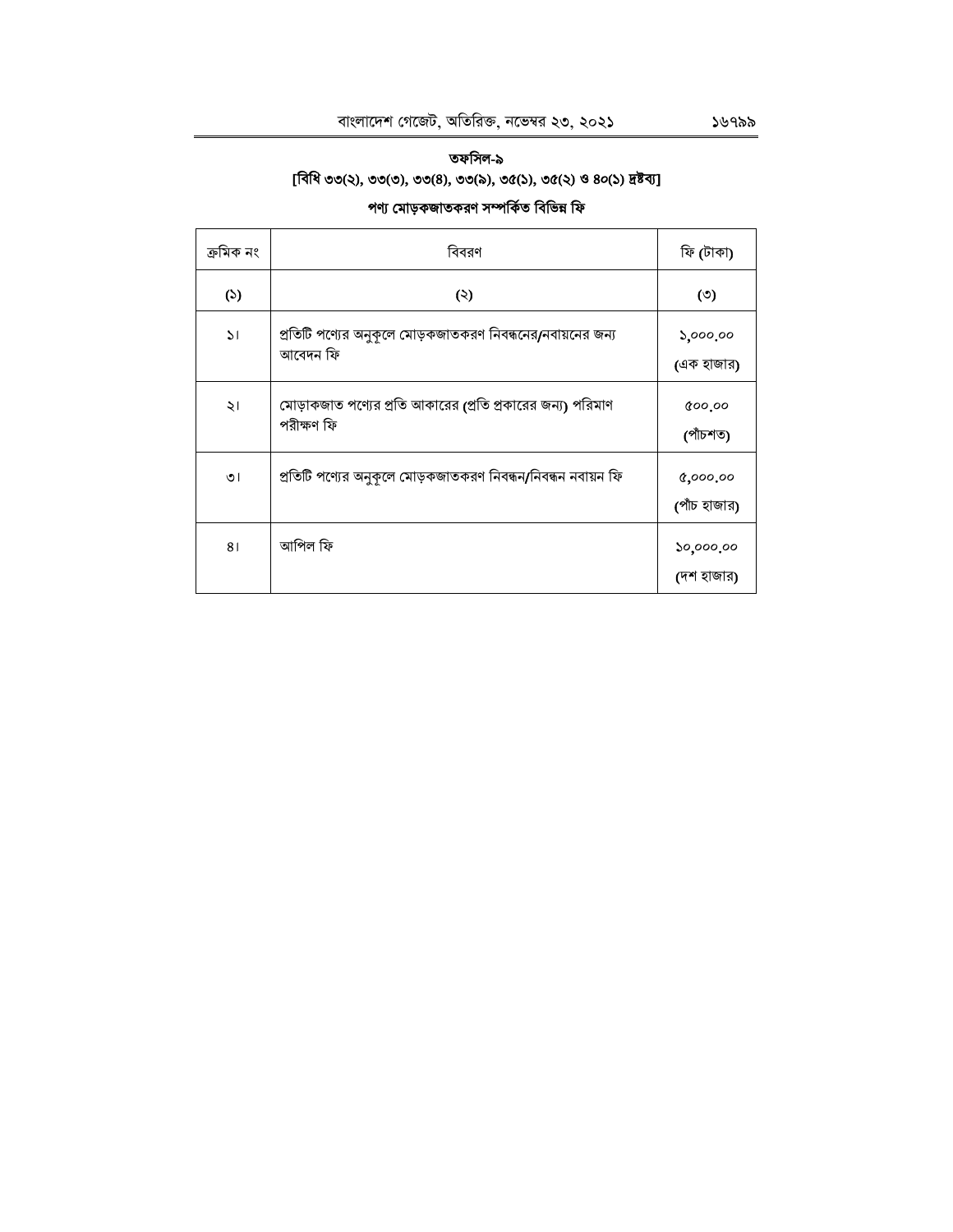#### ১৬৮০০

## তফসিল-১০

## ফরম-ক

## [বিধি ৩৩(২) ও ৩৩(৪) দ্রষ্টব্য] পণ্য মোড়কজাতকরণ নিবন্ধন সনদ গ্রহণ বা নবায়নের জন্য আবেদনপত্র

বরাবর পরিচালক (মেট্রোলজি) বাংলাদেশ স্ট্যান্ডাৰ্ডস এন্ড টেস্টিং ইনস্টিটিউশন (বিএসটিআই) ১১৬-ক, তেজগাঁও শিল্প এলাকা ঢাকা-১২০৮।

১। আমি/আমরা নিম্নবর্ণিত ঠিকানায় ব্যবসারত রহিয়াছি। 'ওজন ও পরিমাপ মানদন্ড আইন, ২০১৮ (২০১৮ সালের ৫৬ নং আইন)' এর ধারা ৭২ এ প্রদত্ত ক্ষমতাবলে সরকার কর্তৃক জারীকৃত 'পণ্য মোড়কজাতকরণ বিধিমালা, ২০২১' অনুযায়ী পণ্যের মোড়কজাতকরণের উদ্দেশ্যে আমি মোড়কজাতকারী হিসাবে পণ্য মোড়কজাতকরণ নিবন্ধন সনদ/নিবন্ধন সনদ নবায়নের জন্য আবেদন করিতেছি:

| (ক)             | আবেদনকারীর নাম ও পদবি                              |                             |
|-----------------|----------------------------------------------------|-----------------------------|
| (খ)             | ঠিকানা                                             | হোল্ডিং নম্বর/মহল্লা/গ্রাম: |
|                 |                                                    | রাস্তা/ৱক/সেক্টর:           |
|                 |                                                    | ডাকঘর:                      |
|                 |                                                    | থানা/উপজেলা:                |
|                 |                                                    | জেলা:                       |
| (গ)             | টেলিফোন নম্বর ও ই-মেইল (যদি থাকে)                  |                             |
| (ঘ)             | মোবাইল নম্বর                                       |                             |
| (8)             | জাতীয় পরিচয়পত্র নম্বর                            |                             |
| $(\mathcal{D})$ | টিআইএন নম্বর                                       |                             |
| (ছ)             | ট্রেড লাইসেন্স নম্বর                               |                             |
| (জ)             | আবেদনকারী প্রতিষ্ঠান কর্তৃক পণ্য মোড়কজাত করিবার   |                             |
|                 | স্থানের পূর্ণ ঠিকানা (কারখানার)                    |                             |
| (ঝ)             | আবেদনকারী প্রতিষ্ঠান কর্তৃক মোড়কজাতকৃত পণ্যের নাম |                             |
| $(\mathcal{P})$ | মোড়কে ধারণকৃত পণ্য-সামগ্রীর ওজন/পরিমাণ/সংখ্যা :   |                             |
|                 | ইত্যাদির বিবরণ (ব্রান্ড, ফ্লেভার, সাইজ ইত্যাদিসহ)  |                             |
| (ট)             | মোড়কজাতকারী প্রতিষ্ঠানের নাম ও ঠিকানা (প্রযোজ্য : |                             |
|                 | ক্ষেত্রে প্রধান কার্যালয়)                         |                             |

২। আমার/আমাদের প্রতিষ্ঠানের উৎপাদিত/মোড়কজাতকৃত পণ্যের অনুকূলে নিবন্ধন সনদ প্রদান করা হইলে উহা প্রাপ্তির সময়কাল হইতে আমি/আমরা নিবন্ধন সনদের সকল শর্তসমূহসহ এতৎসংক্রান্ত 'ওজন ও পরিমাপ মানদন্ড আইন, ২০১৮' এবং 'পণ্য মোড়কজাতকরণ বিধিমালা, ২০২১' মানিয়া চলিব।

## আবেদনকারী প্রতিষ্ঠানের পক্ষে-

তারিখ:

স্বাক্ষর:

পদবি: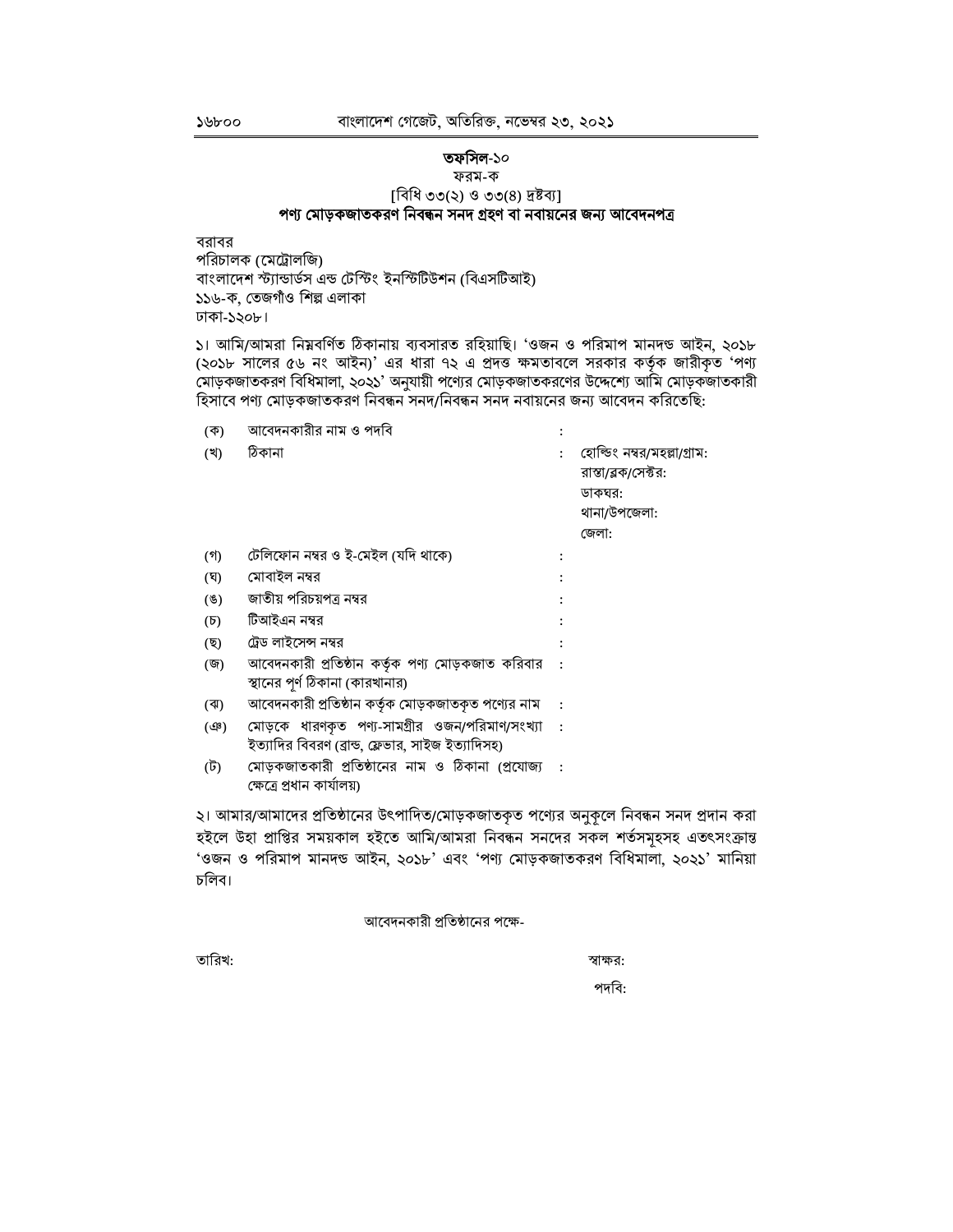- ১। হালনাগাদ ট্রেড লাইসেন্স;
- ২। টিআইএন;
- ৩। জাতীয় পরিচয়পত্র;
- ৪। ট্রেড মার্ক নিবন্ধন সংক্রান্ত কাগজপত্রাদি (প্রযোজ্য ক্ষেত্রে);
- ৫। প্রযোজ্য ক্ষেত্রে সংশ্লিষ্ট দলিলাদি;
- ৬। পণ্যের মোড়ক- ৫টি।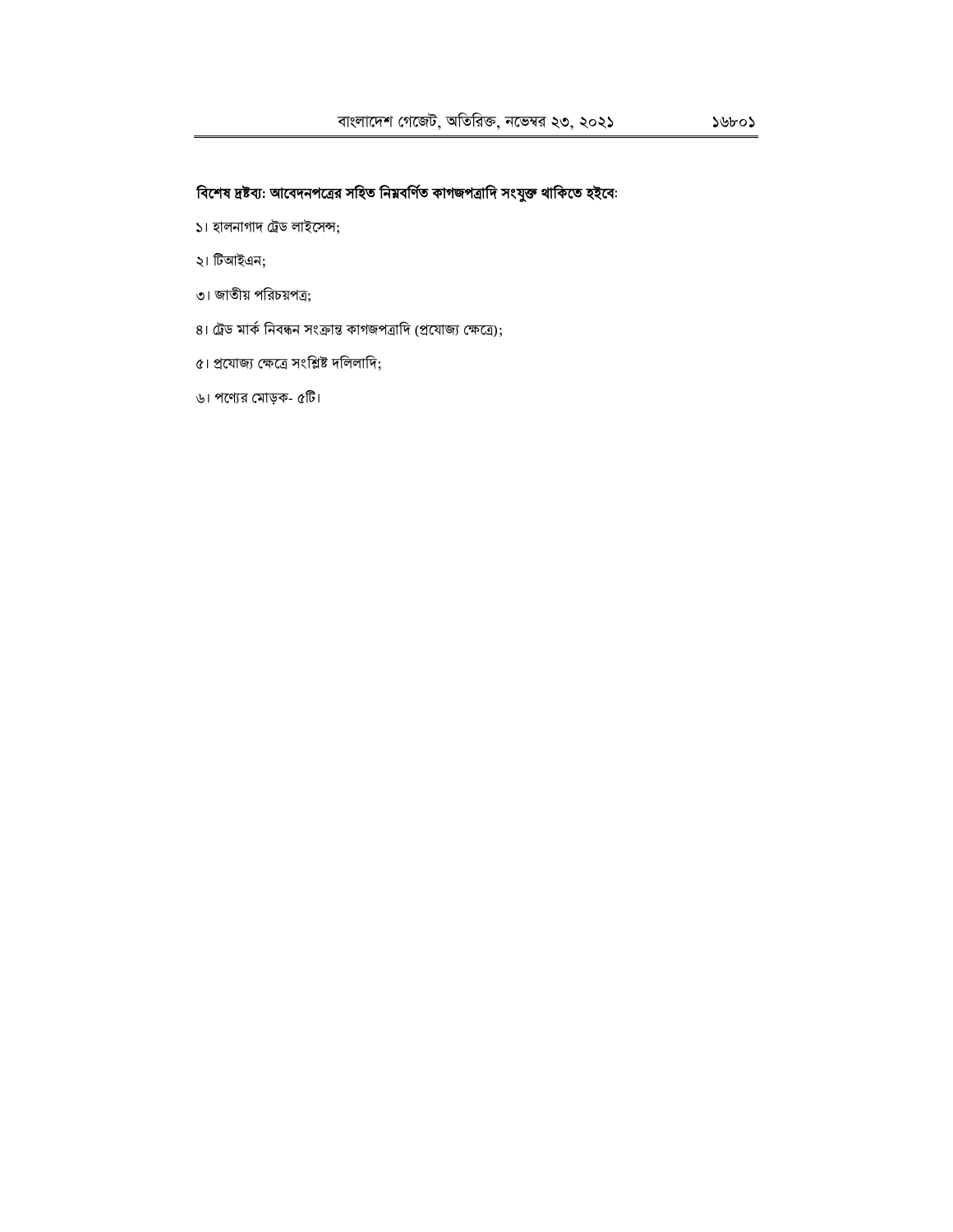ফরম খ [ বিধি ৩৩ (৩) ও ৩৩(৪) দ্রষ্টব্য]

## বাংলাদেশ স্ট্যান্ডাৰ্ডস এন্ড টেস্টিং ইনস্টিটিউশন (বিএসটিআই)





মেট্রালজি

শিল্প মন্ত্রণালয় গণপ্রজাতন্ত্রী বাংলাদেশ সরকার

----নিবন্ধন সনদপত্র প্রদানকারী অফিসের ঠিকানা------

## পণ্য মোড়কজাতকরণ নিবন্ধন সনদপত্র/নিবন্ধন নবায়ন সনদপত্র

নিবন্ধন সনদপত্ৰ নং-

১। 'ওজন ও পরিমাপ মানদন্ড আইন, ২০১৮ (২০১৮ সালের ৫৬নং আইন)' এর ধারা ৭২ এ প্রদত্ত ক্ষমতাবলে সরকার কর্তৃক জারীকৃত 'পণ্য মোড়কজাতকরণ বিধিমালা, ২০২১' এর অধীন বাংলাদেশ স্ট্যান্ডার্ডস এন্ড টেস্টিং ইনস্টিটিউশন (বিএসটিআই) এতদ্বারা ………………………………………………………………………………………

নিম্নবর্ণিত শর্তসাপেক্ষে পণ্যমোড়কজাতকরণ নিবন্ধন সনদ প্রদান করিল।

পণ্যের নাম: (ব্রান্ড, ফ্লেভার, সাইজ ইত্যাদিসহ)

- ২। সনদপত্রটি শুধুমাত্র উপরিউক্ত ঠিকানায় উল্লিখিত মোড়কজাতকারীর জন্য বৈধ হইবে।
- ৩। এই সনদপত্রের মেয়াদ.......................... হইতে............................ পর্যন্ত বৈধ থাকিবে এবং বিদ্যমান নিয়মে নবায়ন করা যাইবে।
- ৪। মোড়কজাতকারীকে সনদপত্রের সকল শর্তাবলি মানিয়া চলিতে হইবে। যে কোনো শর্ত পরণে ব্যর্থ হইলে সনদপত্র বাতিল করা যাইবে।

...................সালের...................মাসের ..................... তারিখে স্বাক্ষরিত ও সিলযুক্ত করা হলো।

বাংলাদেশ স্ট্যান্ডার্ডস এন্ড টেস্টিং ইনস্টিটিউশনের পক্ষে-

সিলমোহর